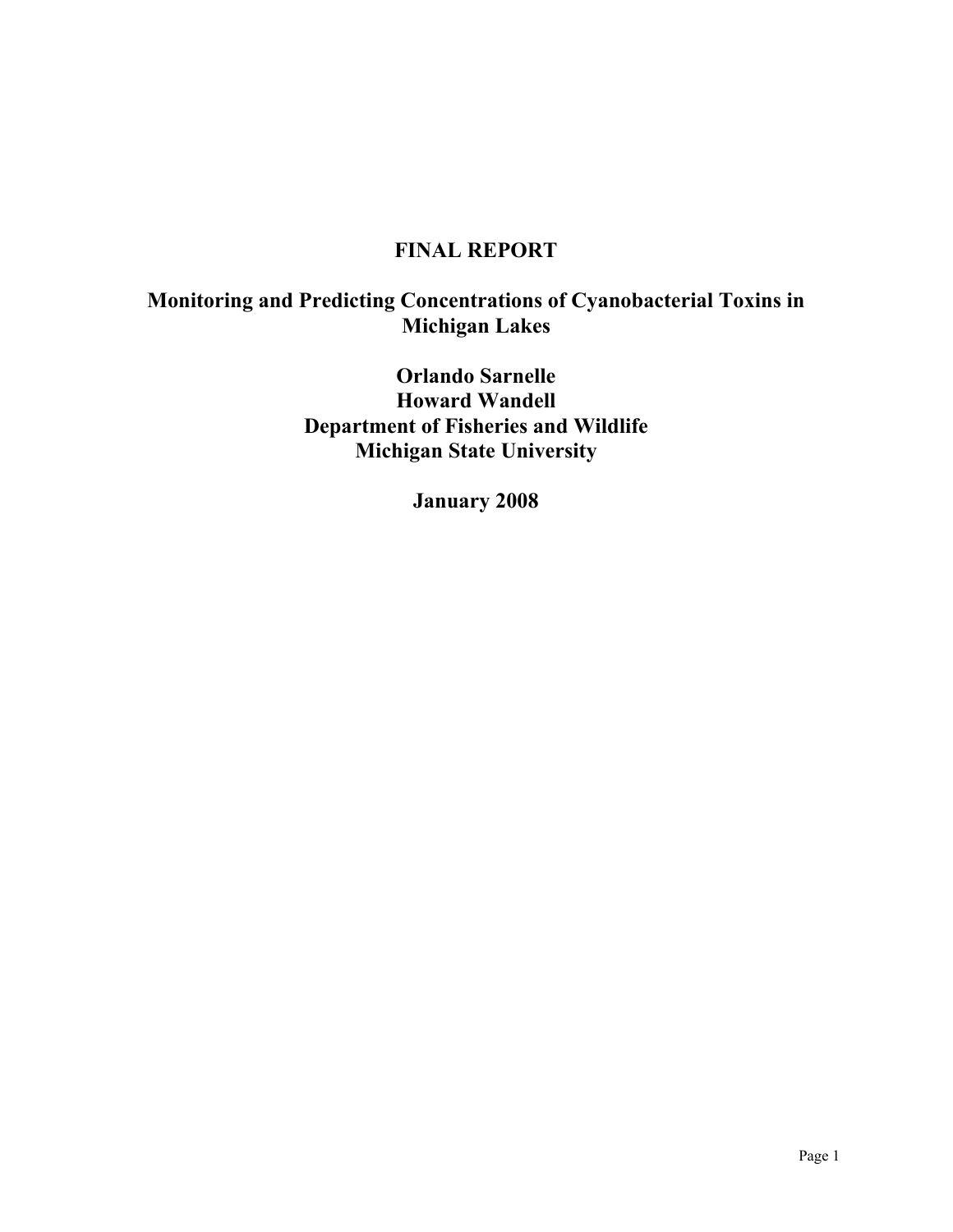#### ACKNOWLEDGEMENTS

This project was made possible with funding from the Michigan Department of Environmental Quality, Water Bureau. We thank Jamie Morrison, RajReni Kaul and Geoffrey Horst for assistance with field and laboratory work, and Jamie Morrison for help with project management. We especially thank citizens of the Michigan Cooperative Lakes Monitoring Program (CLMP) for collecting the bulk of the samples for this project, and the Department of Fisheries and Wildlife for logistical and technical support.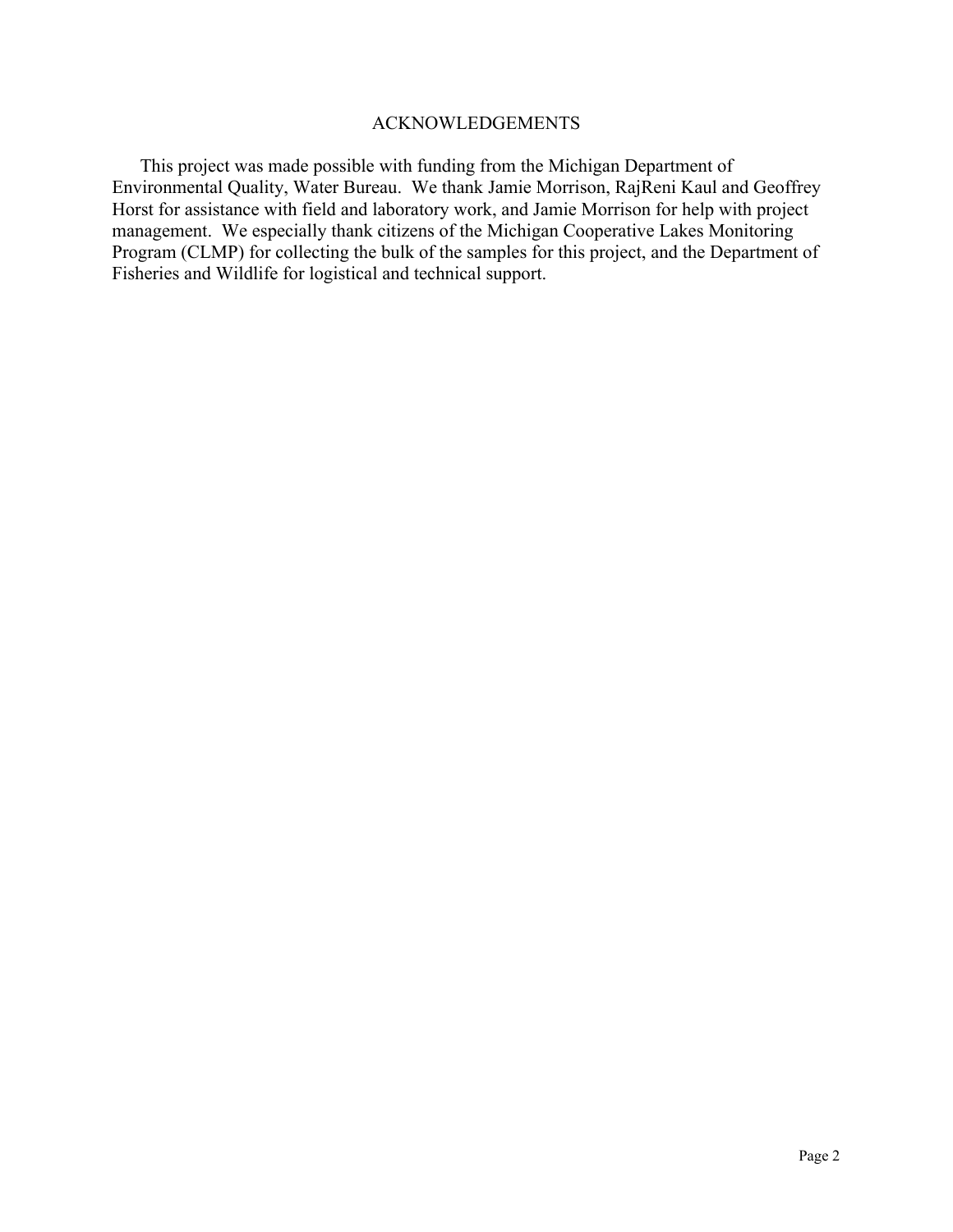## TABLE OF CONTENTS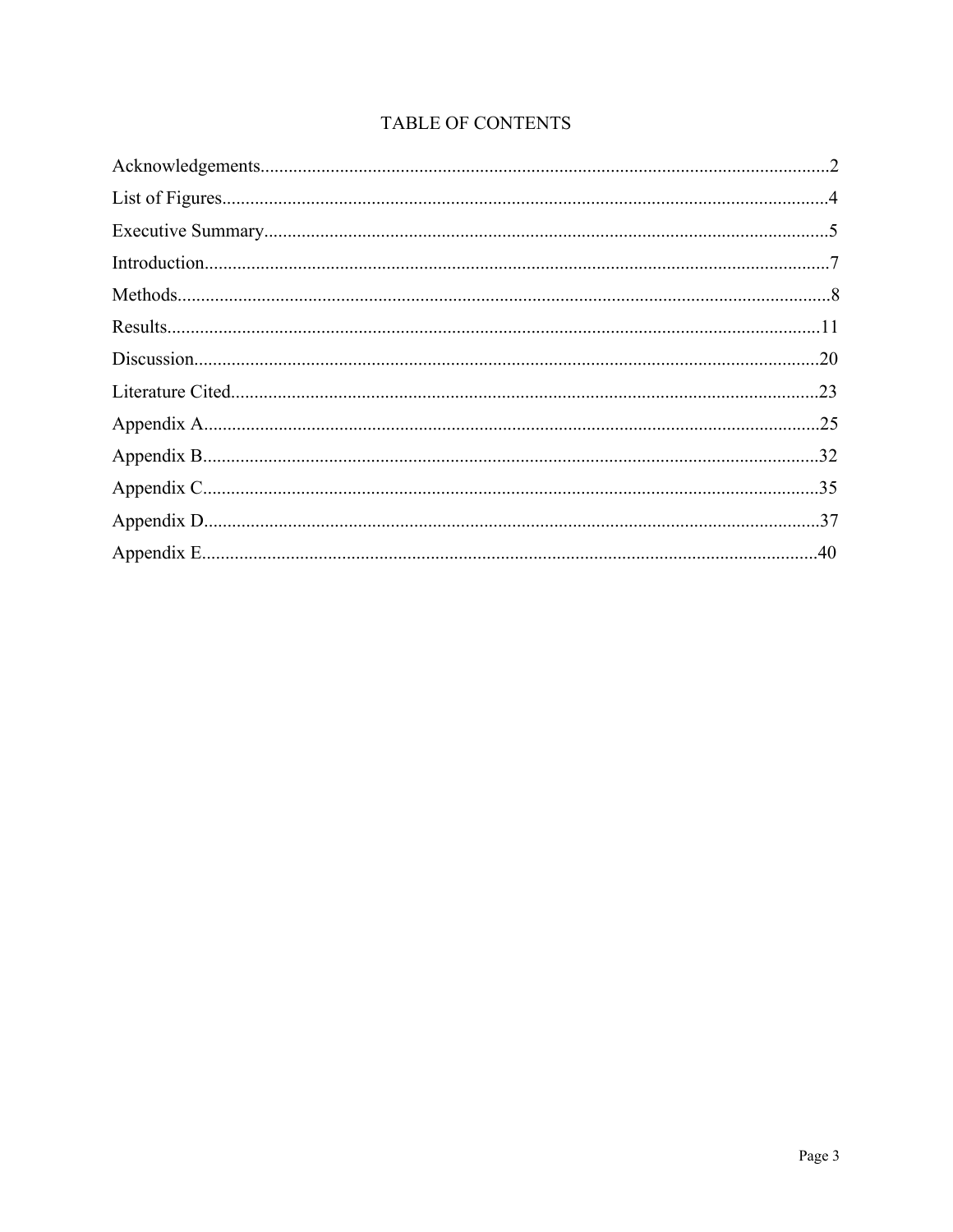## LIST OF FIGURES

| Figure 1 | Comparison between chlorophyll <i>a</i> concentrations ( $\mu$ g L <sup>-1</sup> ) for replicate samples |  |
|----------|----------------------------------------------------------------------------------------------------------|--|
| Figure 2 | Comparison between toxin (microcystin) concentrations for samples collected by                           |  |
| Figure 3 | Comparison between toxin (microcystin) concentrations measured at MSU versus                             |  |
| Figure 4 | Effect of sample storage in insulated shipping container on microcystin                                  |  |
| Figure 5 |                                                                                                          |  |
| Figure 6 |                                                                                                          |  |
| Figure 7 | Frequency distributions of microcystin concentrations at the shoreline and in the                        |  |
| Figure 8 | Relationship between microcystin concentrations at the shoreline and in the                              |  |
| Figure 9 | Relationships between microcystin and chlorophyll $a$ concentrations at the                              |  |
|          | Figure 10 Relationships between microcystin in the euphotic zone and TP for CLMP lakes                   |  |
|          | Figure 11 Relationships between microcystin at the shoreline and TP for CLMP lakes with                  |  |
|          | Figure 12 Mean microcystin concentrations for lakes with and without zebra mussels18                     |  |
|          | Figure 13 Relationship between chlorophyll $a$ in the euphotic zone and total phosphorus for             |  |
|          | Figure 14 Relationships between chlorophyll $a$ at the shoreline and total phosphorus for                |  |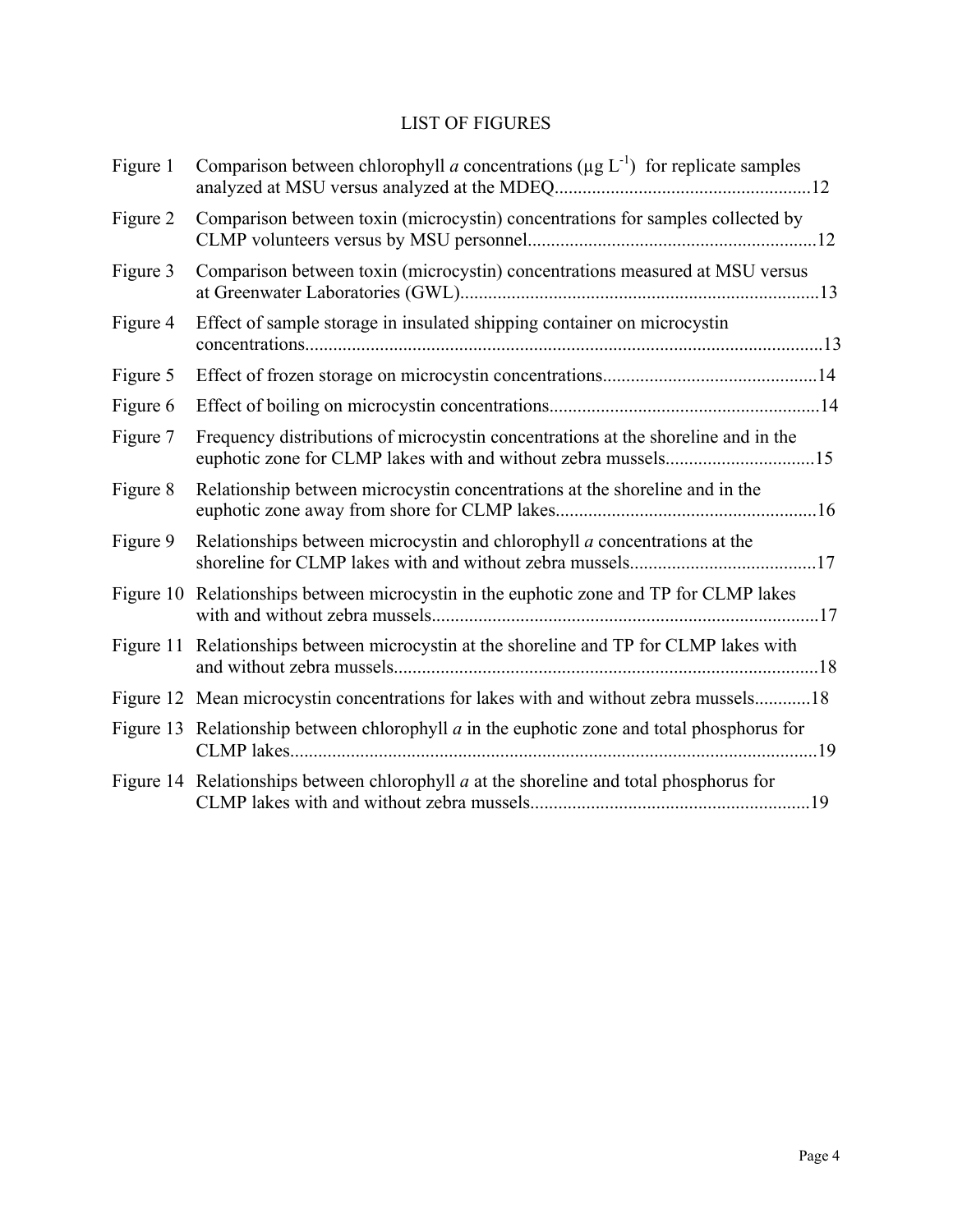#### EXECUTIVE SUMMARY

We conducted a survey of 77 lakes from 38 Michigan counties in August-September, 2006 to assess concentrations of the cyanobacterial toxin, microcystin, in nearshore surface waters. The lakes ranged across the state from Marquette and Dickinson counties in the Upper Peninsula to Cass and Lenawee counties in the south. Samples for microcystin, chlorophyll *a* and total phosphorus (TP) were collected by citizen volunteers via the Cooperative Lake Monitoring Program administered by the Michigan Department of Environmental Quality (MDEQ). We examined predictive relationships among microcystin, chlorophyll *a*, total phosphorus, latitude and maximum depth. In addition, we explicitly examined the influence of zebra mussel invasion on these relationships and on toxin concentrations in general.

In contrast to many limnological monitoring programs, we were particularly interested in measuring toxin levels at the most likely point of human recreational contact, namely at the water's surface along the shoreline. Toxicogenic cyanobacteria can regulate their buoyancy, a property that can lead to the formation of thin layers of high concentration at the surface (scums). As a result, the potential exists for large concentrations of cyanobacteria (and accompanying toxins) to be blown toward the shoreline. Survey results were compared to standards promulgated by the World Health Organization (WHO); the 1  $\mu$ g L<sup>-1</sup> limit for drinking water and the 20  $\mu$ g L<sup>-1</sup> limit for recreational exposure.

The major findings of the project are as follows:

- 1) citizen volunteers are an effective means of collecting samples for accurate estimates of microcystin.
- 2) microcystin samples should be shipped to the laboratory via Express Mail or other 2-day delivery method, should be stored in the freezer, and should either be boiled before ELISA analysis or corrected for not boiling by a factor of 1.23.
- 3) Based on WHO guidelines, almost all lakes sampled by CLMP volunteers during 2006 posed little or no public health risk to recreational users at the time of sampling.
- 4) microcystin concentrations above the recreational standard of 20  $\mu$ g L<sup>-1</sup> appear to be rare in Michigan subject to the following caveats:
	- a) very few lakes with  $TP > 25 \mu g L^{-1}$  were included in the survey.
	- b) lakes were only sampled once, mostly in September.
	- c) it is not known whether 2006 was representative of typical climatic conditions that affect the development of toxicogenic cyanobacterial blooms in Michigan.
- 5) concentrations of microcystin tend to be higher at the shoreline than in depth-integrated samples of the entire euphotic zone.
- 6) microcystin concentrations are substantially higher and more variable in lakes that have been invaded by zebra mussels.
- 7) rare episodic events of very high toxin levels at the shoreline are possible in lakes with low TP if zebra mussels are present.
- 8) it is unknown whether rare episodes of high toxin levels in lakes with zebra mussels are restricted to particular lakes or may occur in any invaded lake in any given year.
- 9) standard monitoring procedures based on depth-integrated sampling away from shore may give no indication of toxin concentrations that exceed recreational standards at the shoreline.
- 10) total phosphorus is a positive predictor of microcystin concentrations at the shoreline, but only in lakes that lack zebra mussels.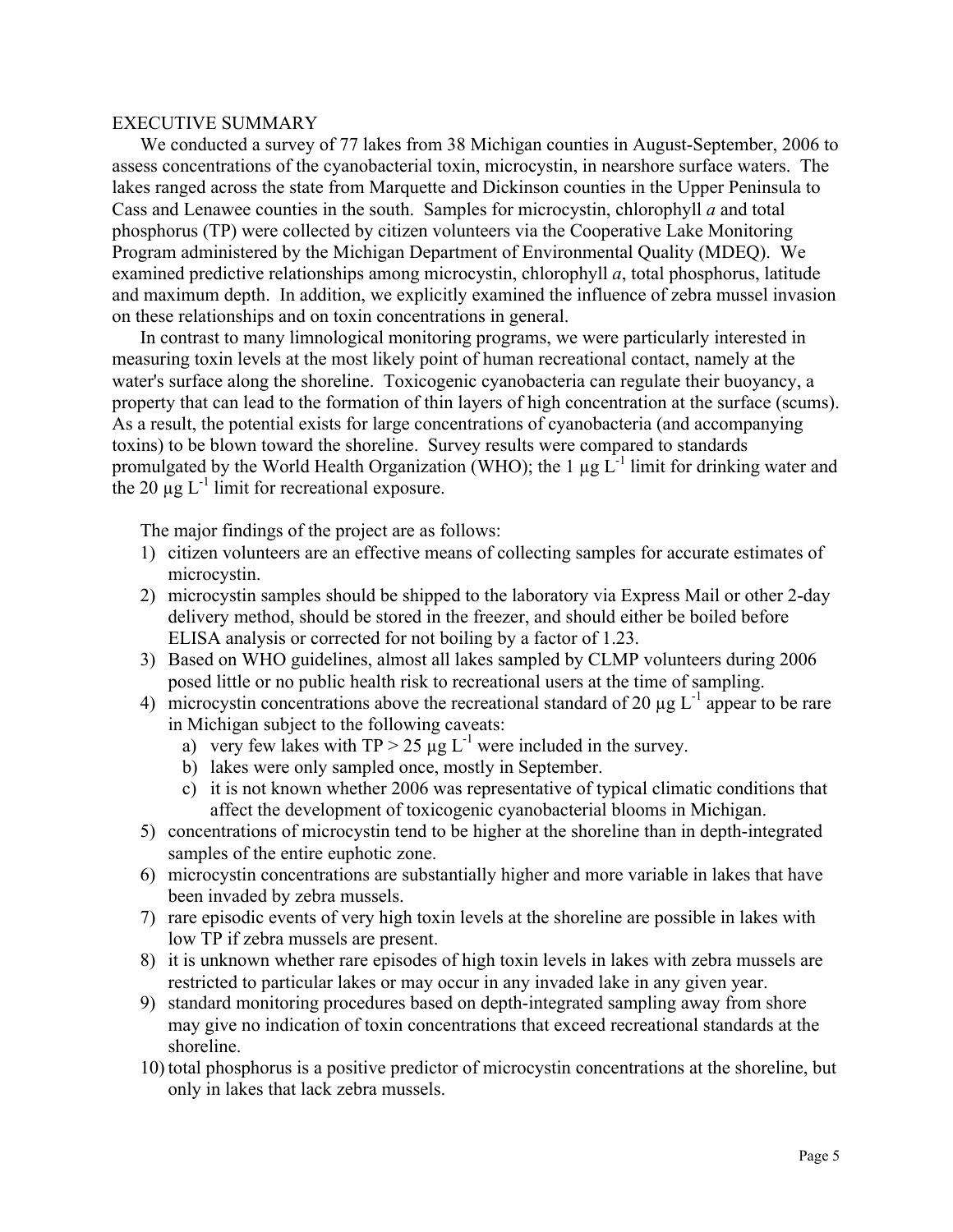- 11) latitude and maximum depth were not significant predictors of toxin concentrations.
- 12) shoreline microcystin concentrations above 1  $\mu$ g L<sup>-1</sup> appear to be unlikely in lakes with TP < 15  $\mu$ g L<sup>-1</sup> that lack zebra mussels.
- 13) shoreline microcystin concentrations above 1  $\mu$ g L<sup>-1</sup> appear to be unlikely in lakes with shoreline chlorophyll *a* levels below 10  $\mu$ g L<sup>-1</sup>.
- 14) more research is needed with respect to findings 4, 8, 10, 12, and 13.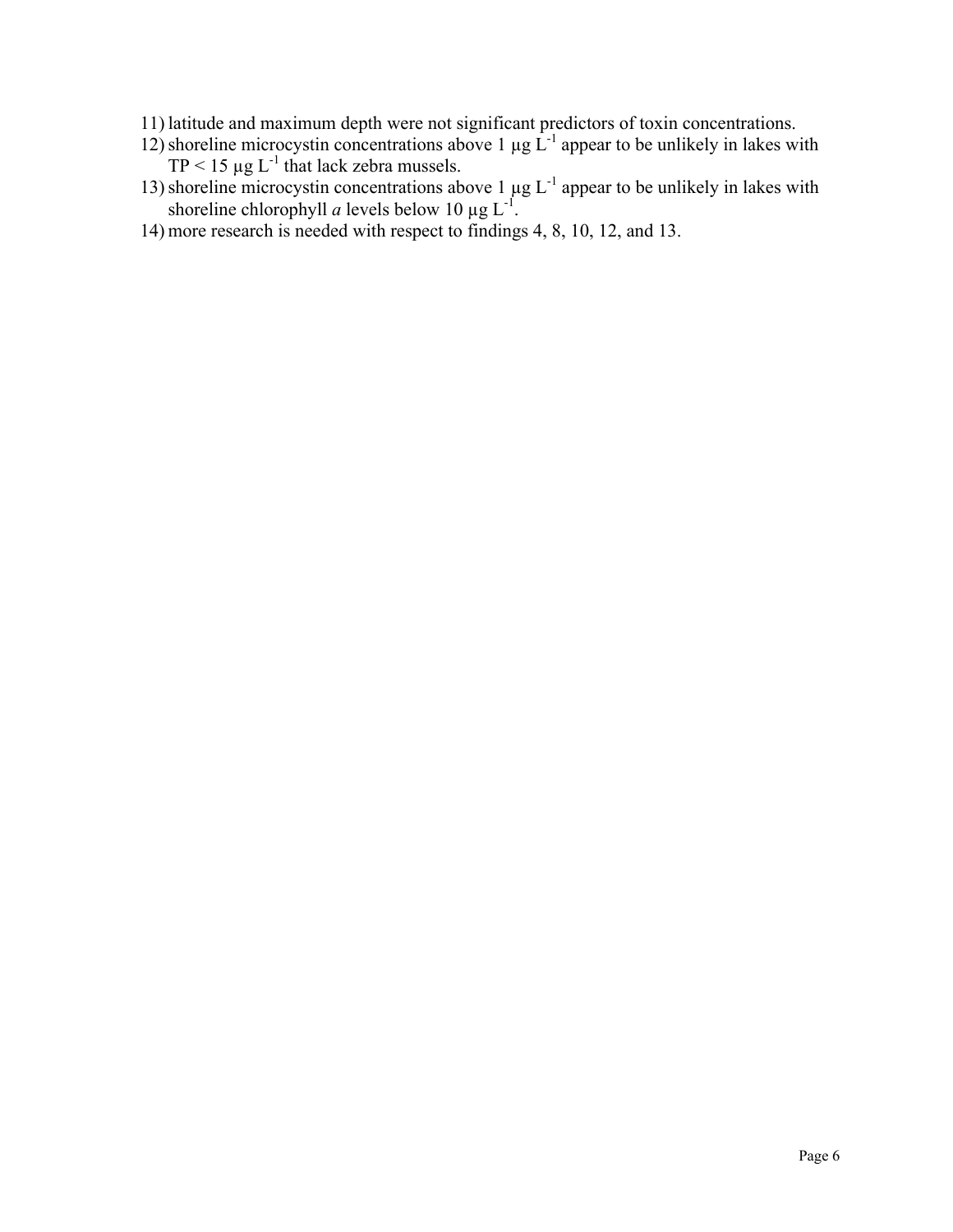#### INTRODUCTION

Filamentous and colonial cyanobacteria are the most important taxa causing harmful phytoplankton blooms in lakes (Reynolds 1984, Paerl 1988). Cyanobacterial blooms reduce water transparency and recreational value, cause odor and taste problems, and can be toxic to both terrestrial and aquatic organisms (Carmichael and Falconer 1993, Chorus and Bartram 1999). In addition, cyanobacteria are often avoided or poorly assimilated by herbivores (DeMott 1989) and so may reduce the efficiency of planktonic food chains, and as a consequence, negatively impact pelagic-based fisheries.

A long-standing tenet of freshwater ecology is that summer blooms of potentially-toxic cyanobacteria (typically species belonging to the genera *Anabaena*, *Aphanizomenon*, *Microcystis* and *Oscillatoria*) are a characteristic response to nutrient (particularly phosphorus) enrichment and a symptom of eutrophication (Smith 1983, Trimbee and Prepas 1987, Watson et al. 1997, Downing et al. 2001). As a result, much effort and expenditure has been directed toward reducing nutrient loading to alleviate water-quality problems associated with toxic cyanobacterial blooms. However, recent studies indicate that invasion by the zebra mussel (*Dreissena polymorpha*) results in a substantial increase in toxin-producing cyanobacteria in lakes with low-moderate nutrient levels. For example, Gull Lake in southwest Michigan has oligo-mesotrophic levels of phosphorus and was virtually free of toxin-producing cyanobacteria in the early 1990's. Since being invaded by *Dreissena* in 1994, *Microcystis aeruginosa* has become one of the dominant phytoplankton species in mid-late summer (Sarnelle et al. 2005).

Experimental studies have confirmed that *Dreissena* invasion is the primary driver of increases in *M. aeruginosa* in lakes with low-moderate phosphorus concentrations (Sarnelle et al. 2005). More recently, we surveyed inland lakes in Michigan with and without *Dreissena* (2002- 2003) and found that the biomass of *Microcystis aeruginosa* was, on average, three times higher in invaded lakes having low-moderate phosphorus concentrations (total phosphorus, TP <25 µg/L). Further, we observed that concentrations of microcystins, a class of toxins commonly produced by *M. aeruginosa*, were also about three times higher in invaded lakes (Knoll et al. *in press*) with low-moderate TP. Thus, there is reason to be concerned that the ongoing *Dreissena* invasion of inland lakes is having a major impact on water quality in otherwise high-quality lakes in Michigan, through the promotion of a toxin-producing species of phytoplankton.

Microcystins are generally classified as hepatotoxins and have been responsible for lethal and sub-lethal poisonings of humans, livestock and other animals throughout the world (Chorus and Bartram 1999). We did not encounter microcystin concentrations near  $1 \mu g/L$ , the drinkingwater limit of the World Health Organization, in our recent lake survey (Knoll et al. *in press*), but our sampling regime (depth-integrated sampling from the deepest point of each lake) was inadequate for estimating toxin concentrations at the primary point of contact between lake water and recreational users or terrestrial animals, namely at the water surface along the shore. Toxinproducing cyanobacteria are well-known to accumulate at the surface on calm summer days via their buoyancy-regulating abilities (Reynolds 1984). As a consequence, it is possible that toxin concentrations at the surface are much higher than we have estimated from depth-integrated samples. Further, scums of cyanobacteria are commonly observed to accumulate along the shoreline and in bays and canals. Indeed, we have observed visible scums of *Microcystis* on the eastern shore of oligo-mesotrophic Gull Lake in August. Thus, although we have established that toxin concentrations are higher in *Dreissena*-invaded lakes, we do not have reliable estimates of toxin concentrations at likely points of human contact, and thus have no basis from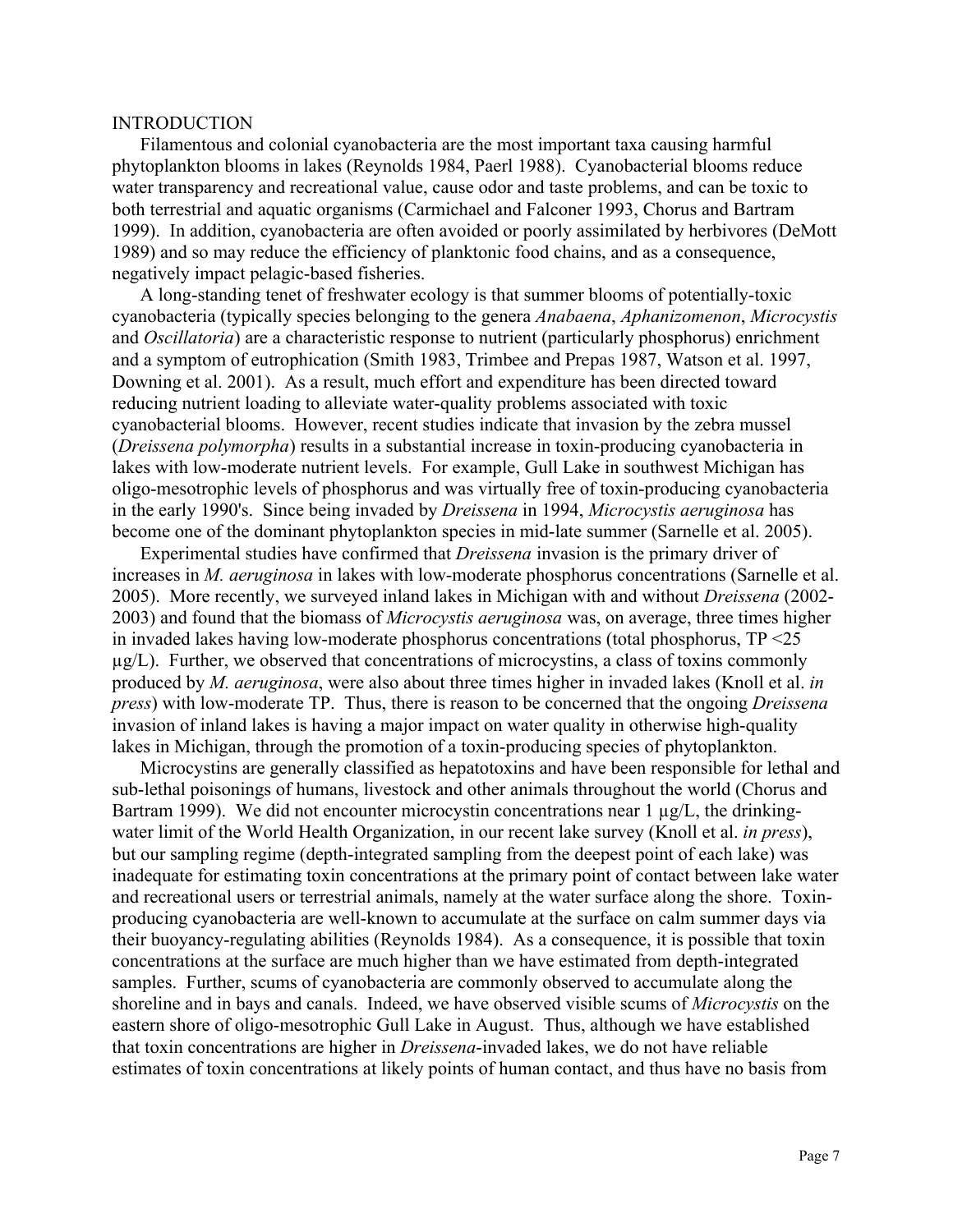which to begin to calculate health risks. This project will generate a large set of toxin data from Michigan lakes with which to assess these risks.

## *Goals and Objectives*

This project has two major themes. The first is to assess toxin concentrations at likely points of human contact for a large number of Michigan lakes. The monitored lakes will encompass a large range of potential risk with respect to toxic cyanobacteria, including, but not limited to, lakes with high  $TP$  ( $> 50 \mu g/L$ ) and lakes with low-moderate TP that have been invaded by zebra mussels. We are particularly interested in the interaction between phosphorus and *Dreissena* invasion, as our previous research has suggested that these two factors interact strongly and in unexpected ways (Raikow et al. 2004, Sarnelle et al. 2005) in affecting the abundance of toxic cyanobacteria.

The second major theme is to build a general framework for understanding and predicting cyanobacterial toxin concentrations at likely points of human contact in Michigan lakes. In the past, such a framework would emphasize phosphorus concentrations or loadings as the primary driver of cyanobacterial biomass and consequently, of toxin concentrations. In a post-*Dreissena* world, we must now include exotic invasion as an additional strong driver that may interact with phosphorus to determine lake-wide levels of toxins. In addition, the prediction of toxin levels at points of human contact will require, at a minimum, data on the spatial distributions of toxin within lakes for a large set of inland lakes that vary in latitude, area, depth, fetch, orientation with respect to prevailing winds, etc. Finally, we seek reliable, empirical predictors of toxin concentrations across lakes by collecting data on easily measured trophic variables (water clarity, TP, chlorophyll *a*) in concert with our proposed toxin measurements.

Objectives:

- Measure concentrations of microcystins at likely points of human contact in a large number Michigan lakes in late summer via a Toxin Assessment Partnership (TAP) with the Cooperative Lakes Monitoring Program (CLMP) of Michigan.
- Collect data on trophic-state variables (Secchi depth, TP and chlorophyll *a*) simultaneous with toxin measurements for this same set of lakes.
- Model relationships between trophic-state variables, lake-morphometry variables and levels of microcystins.
- Provide input to lake communities, local government and state agencies on the above relationships and the potential impact upon recreational use of Michigan inland lakes.
- Publish results from this project in peer-reviewed journals.

## **METHODS**

## *Sample collection and processing*

Samples were collected by citizen volunteers in conjunction with the existing Cooperative Lakes Monitoring Program (CLMP) administered by the Michigan Department of Environmental Quality (MDEQ). Volunteers were trained at the annual conference of the Michigan Lake and Stream Association and provided with sampling containers, shipping supplies, an instruction manual (Appendix A) and a data sheet (Appendix B). Each of 77 lakes was sampled once, during either September (1-29 Sept) or late August (25-31 Aug, northern lakes, Appendix C), as specified by standard CLMP procedures (unpublished CLMP operating manual, 2006).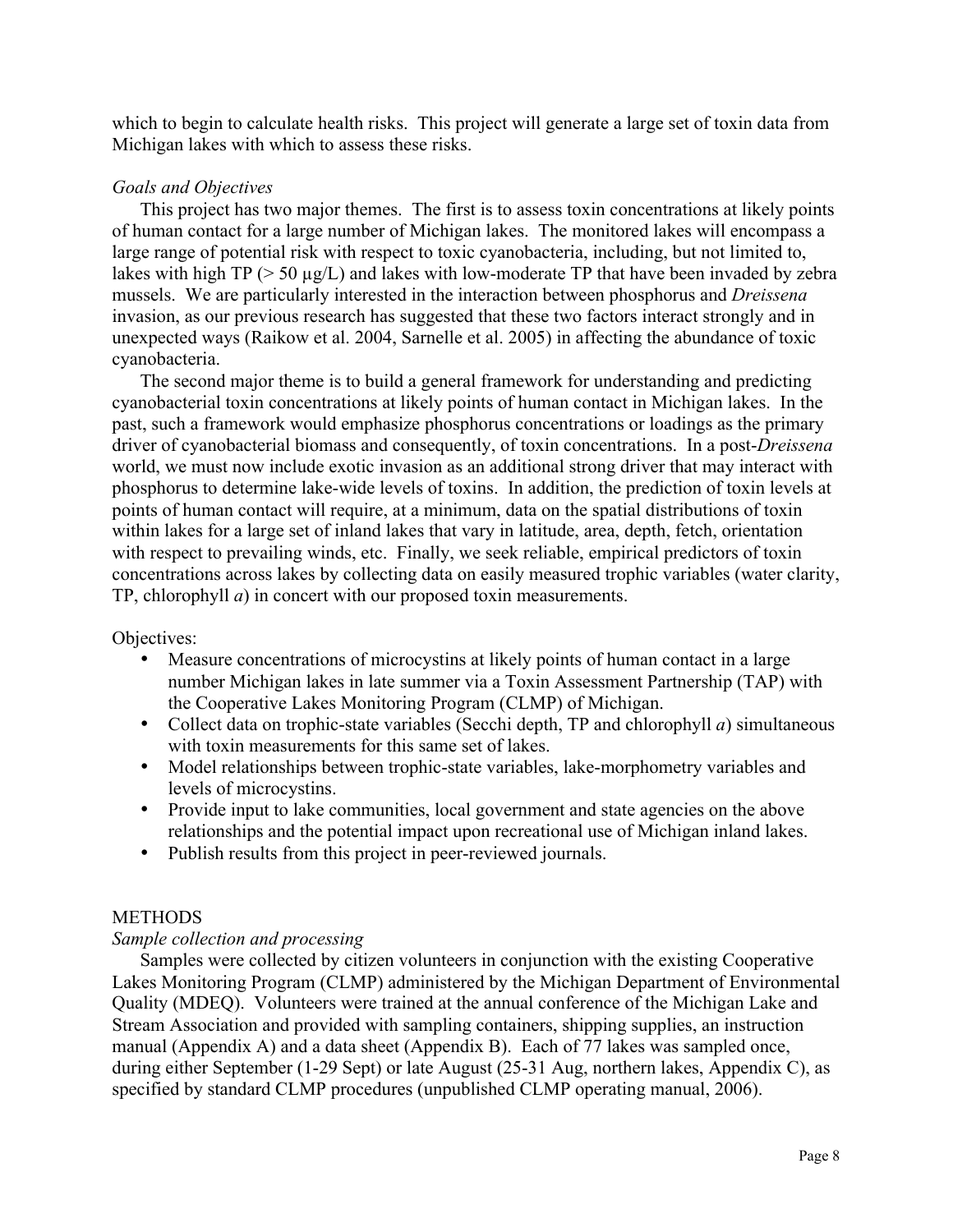Volunteers were asked to note the presence/absence of zebra mussels in their lake on the data sheet (Appendix B). We checked this information, where possible, against a database of zebra mussel occurrence maintained by Michigan Sea Grant. A total of 33 lakes in the survey were listed in Michigan Sea Grant's database. The zebra mussel characterization by CLMP volunteers matched Sea Grant's database in 30 of 33 cases (91% accuracy), indicating that volunteer characterizations were generally reliable. Of the 3 mismatches, one lake was listed as uninvaded by volunteers but as recently invaded (in 2005) by Sea Grant (Pickerel Lake, Kalkaska County). This lake was scored as invaded in our analyses. Two lakes (Gilletts Lake, Jackson County and Hubbard Lake, Alcona County) were listed as invaded by CLMP volunteers but uninvaded by Sea Grant. According to the Sea Grant database however, these lakes have not been monitored for zebra mussel status since 1997. We assumed that they were invaded at some point between 1997 and 2005.

Detailed descriptions of sampling procedures are described in the CLMP Harmful Algae Monitoring Procedures manual (Appendix A). In each lake, samples were taken from a deep station away from shore with a depth-integrating sampler ("euphotic zone" samples, depth  $= 2 x$ Secchi Depth), and from four shoreline stations ("shoreline" samples), on the same day. Euphotic-zone samples were collected as specified by standard CLMP procedures. Shoreline samples were collected from the water surface by submerging a 250ml opaque polyethylene bottle just below the water surface. Volunteers were instructed to take one shoreline sample from the north, south, east and west shores of the lake and to sample close to shore where water depth was about 0.6 m.

Water samples from the euphotic zone were used to assess chlorophyll and total phosphorus (TP), following standard CLMP processing procedures, as well as to assess the cyanobacterial toxin, microcystin. Chlorophyll and TP analyses on euphotic-zone samples were performed by MDEQ. Water samples from the shoreline were used to assess surface concentrations of chlorophyll and microcystin. Shoreline chlorophyll and all microcystin analyses were conducted at the research laboratories of the Department of Fisheries and Wildlife at Michigan State University (MSU).

Toxin samples were minimally processed. Whole water was poured from the collection container into a new Nalgene 60 ml polyethylene bottle by volunteers and immediately frozen in the volunteers' home. Chlorophyll samples were filtered by volunteers according to standard CLMP procedures and immediately frozen. Frozen samples to be analyzed at MSU (water for microcystin and filters for chlorophyll) were shipped to MSU within 8 days of collection in insulated shipping containers with 2 frozen "blue ice" packs via Express Mail (U. S. Postal Service). Samples destined for MDEQ (euphotic-zone: water for TP, filters for chlorophyll) were transported to MDEQ according to standard CLMP procedures. Upon arrival at MSU, samples were transferred immediately to a lab freezer and held at -20°C until analyzed. Notes were also recorded about shipping and arrival date and condition of samples. In most cases, water samples were still frozen upon arrival at MSU.

#### *Sample analysis*

Details about MDEQ analytical procedures are given in MDEQ SOP's (2006 a, b). Chlorophyll was measured at MSU via overnight extraction of filters in 95% ethanol followed by fluorometric measurement of extracted chlorophyll *a* (Welschmeyer 1994). Microcystin was measured on whole water via Enzyme-Linked ImmunoSorbent Assay (ELISA), in most cases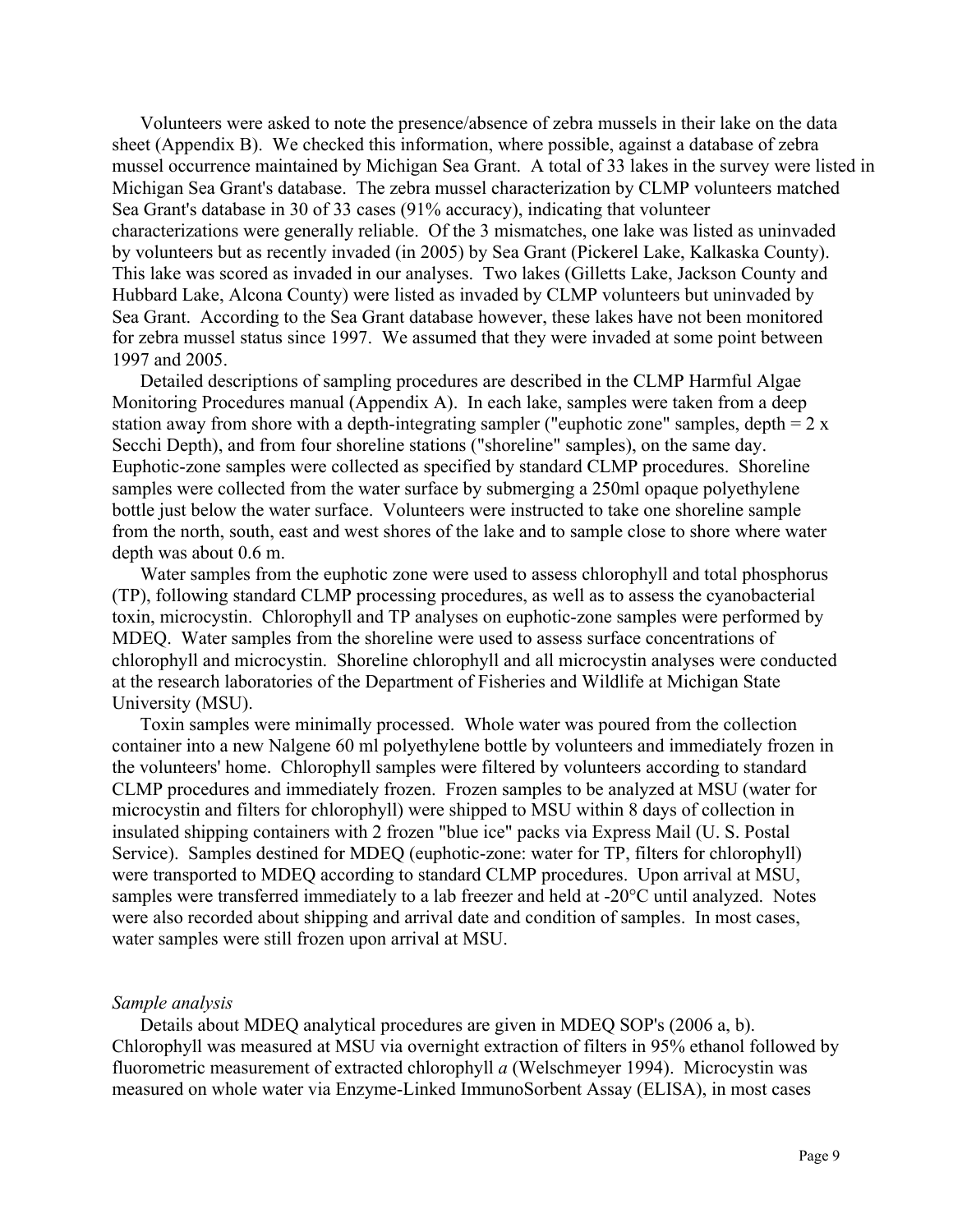within 30-60 days after collection. See the project QAPP for further details about analytical procedures.

Data on TP was taken from Annual Summary Reports of the CLMP (2004, 2005, 2006). We used late summer TP data because it was a better predictor of microcystin concentrations than spring TP. For three lakes, no summer TP data for 2006 was available, so we estimated these values from mean summer TP in 2004 and 2005 and an empirical relationship between averaged 2004-2005 TP and 2006 TP for all CLMP lakes ( $y = 2.0 + 0.82x$ ,  $R^2 = 0.63$ ). Chlorophyll *a* data was a combination of data from MDEQ (most of the euphotic-zone samples) and samples collected by CLMP and analyzed by MSU (a few euphotic-zone samples and all shoreline samples). As described below, there was good agreement between MDEQ and MSU analyses of chlorophyll *a*.

#### *Quality Assurance/Quality Control Assessments*

Data quality was evaluated and assured using four general approaches, side-by-side comparisons of data from samples analyzed by MDEQ versus MSU (chlorophyll *a*) and collected by CLMP volunteers versus MSU personnel (microcystin), comparisons of split samples analyzed for microcystin by MSU and an independent commercial laboratory (Greenwater Labs, Palatka, Florida), examination of the effects of sample handling and processing procedures on microcystin, and routine use of analytical blanks and standards. See the project QAPP for further details about these procedures.

1. Side-by-side comparisons, MDEQ versus MSU analysis of chlorophyll *a* concentration. Samples were collected by CLMP volunteers and stored frozen at the MDEQ lab. One replicate filter was analyzed by MDEQ for all CLMP lakes. For 52 lakes selected to vary widely in chlorophyll *a* concentration (based on MDEQ results), one replicate filter was brought to MSU and analyzed for chlorophyll *a* with the same basic method used by MDEQ (i. e., ethanol extraction, fluorometric analysis).

2. Side-by-side comparisons, CLMP versus MSU sample collection, microcystin analysis.

MSU personnel visited 10 lakes on the days of CLMP sample collection, accompanying the volunteers and sampling in the same locations, at the same time and with the same methods as the volunteers. Samples collected by volunteers were stored and delivered to MSU according to the CLMP Harmful Algae Monitoring Procedures document (Appendix A). Samples collected by MSU were returned to the lab on the day of collection and frozen until analyzed.

3. Split samples, MSU versus independent commercial laboratory, microcystin.

Samples were collected from an oligotrophic lake with zebra mussels (Gull Lake, Barry County) and a highly eutrophic lake on the MSU campus (Lake #2, Inland Lakes Research Area) on 19 July 2007. The samples were split, with half of each sample shipped immediately to Greenwater Laboratories in Palatka, Florida for microcystin analysis. The other half was frozen and subsequently analyzed at MSU. Both laboratories used an ELISA method to quantify microcystin. Greenwater labs also used High Performance Liquid Chromatography (HPLC) to characterize the dominant microcystin variant.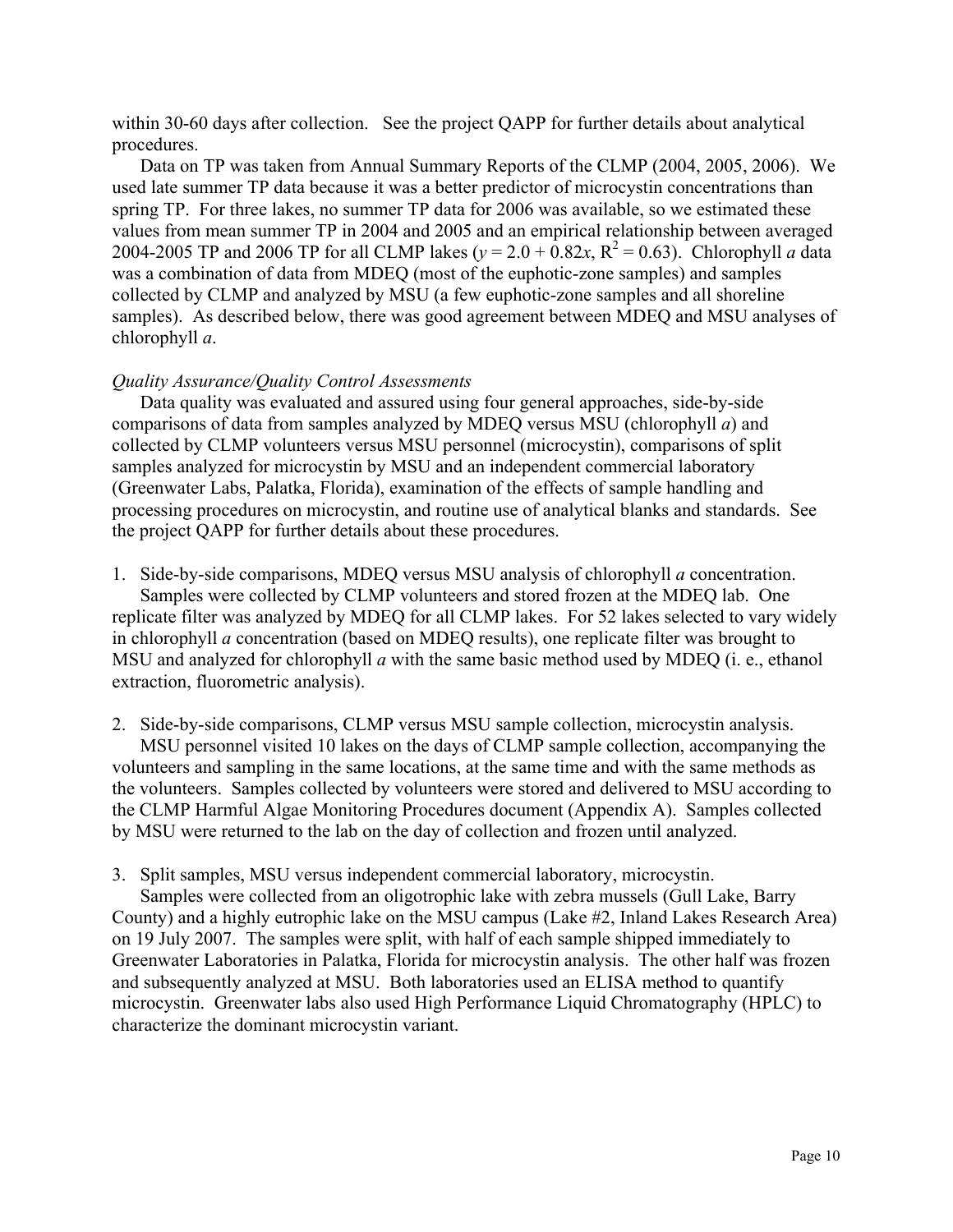4. Effects of sample handling and processing procedures on microcystin.

We examined the influence of several laboratory procedures on microcystin (toxin) measurement using samples collected from Lake #2 of the Inland Lakes Research Area. The goal of these tests was to determine the extent to which our methods resulted in underestimates of toxin concentrations in the field at the time of collection. Lake  $#2$  was chosen for logistical reasons (it is minutes from the MSU lab) and because it has high toxin concentrations. Underestimating toxin concentrations is a potential problem only when concentrations are high, since low concentrations are not a public health concern. The procedures investigated included: storage time in insulated shipping containers (shipping test), time in frozen storage (freezer test), boiling of samples to release toxin (boiling test), and extraction of samples in methanol (extraction test). Given that microcystin is a relatively stable, intracellular toxin (Chorus and Bartram 1999), we expected that incomplete release of toxin from cells would be the most likely source of underestimation.

To examine the effects of storage in insulated shipping containers, we collected a large volume of water from Lake #2 and dispensed replicate aliquots into 35 sample bottles. The shipping containers and sample bottles used were identical to those used by CLMP volunteers to collect and ship toxin samples to MSU. Each of seven shipping containers was packed with five sample bottles at the bottom, two frozen "blue ice" packs on top of the samples, and styrofoam peanuts on top of the ice packs, such that the container was completely full. A small temperature recorder was also included in each container. Containers were sealed with packing tape and placed in a room without air conditioning to simulate summer transport conditions. Containers were opened after 1, 2, 3, 4, 7 and 8 days and bottles were removed and immediately frozen. Results were compared to bottles filled and frozen on the day of collection (day 0 samples).

To examine the effect of storage time in the freezer, we collected a large volume of water from Lake #2 and dispensed replicate aliquots into 76 sample bottles. Half the bottles were made of glass, the other half were polyethylene. Samples were frozen at -20°C for varying amounts of time (7 - 77 days) before being analyzed for microcystin. No significant differences were found between the two bottle types, so the data were pooled to examine loss over time in the freezer.

To examine the effect of boiling on microcystin concentrations, we selected 42 CLMP samples of widely-varying toxin concentrations and simultaneously analyzed replicate aliquots for microcystin with our standard protocol (direct analysis of untreated water) versus immersing the samples in a boiling water bath for 30 minutes before analysis. To examine the effect of methanol extraction on microcystin concentrations, we selected 12 CLMP samples and simultaneously analyzed replicate aliquots for microcystin with our standard protocol (direct analysis of untreated water) versus evaporating 25 ml of the sample to dryness and then extracting the residue in 75% methanol.

#### RESULTS

#### *Quality Assurance/Quality Control*

1. Side-by-side comparisons, MDEQ versus MSU analysis for chlorophyll *a* concentration. The results of this comparison show good overall correspondence between laboratories (Figure 1, intercept of regression line not significantly different from 0), but evidence of a slight bias, with MSU values slightly higher than MDEQ values (slope of regression significantly greater than 1). This bias, however, was driven by one sample with high chlorophyll ( $MSU =$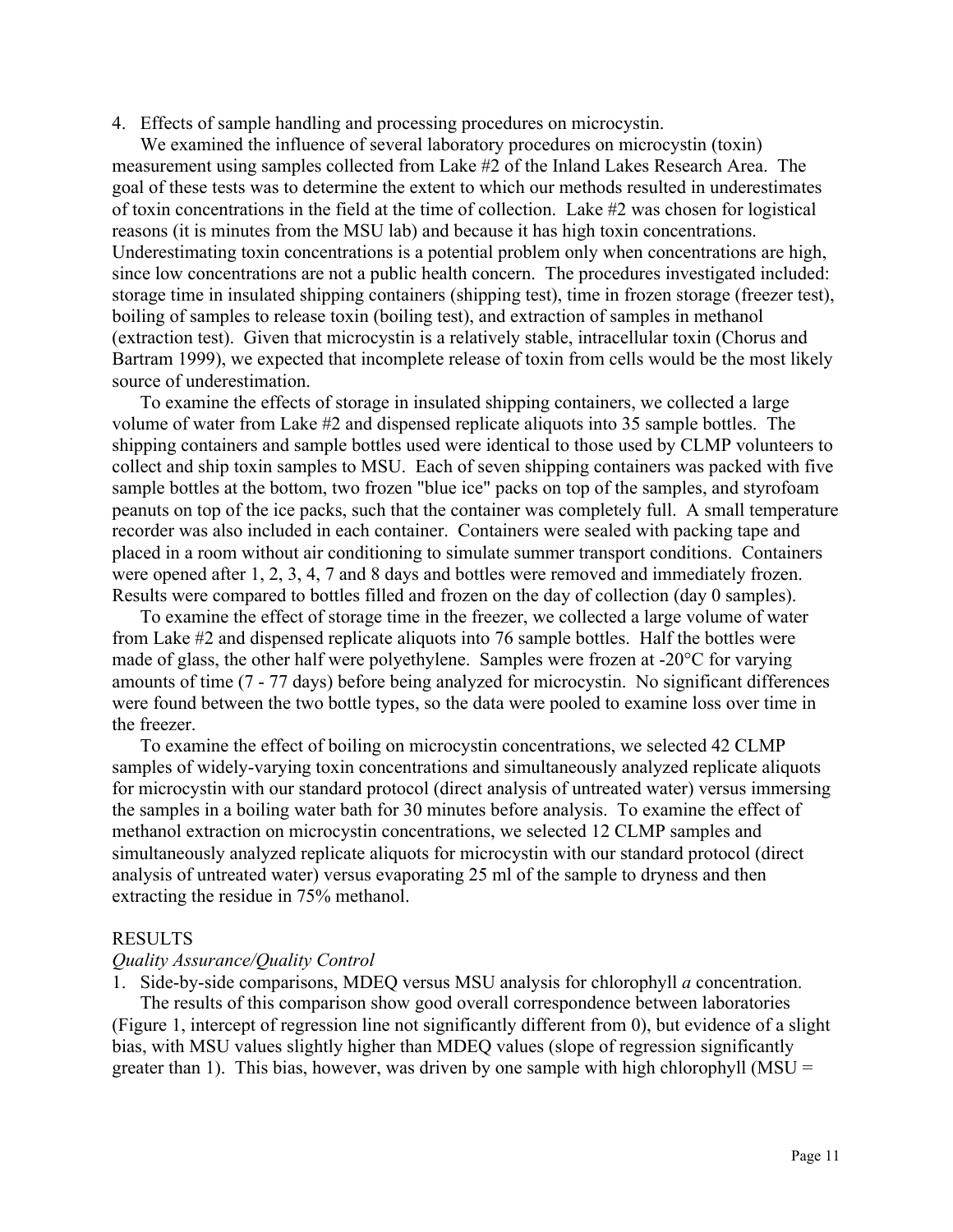38, DEQ = 26). Exclusive of this sample, the slope of the regression (1.09) was not significantly different from 1.



Figure 1. Comparison between chlorophyll *a* concentrations ( $\mu$ g L<sup>-1</sup>) for replicate samples analyzed at MSU versus analyzed at the MDEQ. Equation for the fitted line:  $y = -0.06 + 1.19x$ ,  $R^2 = 0.86$ .

2. Side-by-side comparisons, CLMP versus MSU sample collection, microcystin analysis.

The results of this comparison show good overall correspondence in microcystin concentrations between samples collected by CLMP volunteers versus MSU personnel (Figure 2). There were no significant differences in mean concentrations between the two groups for all samples ( $N = 50$ ) or for samples collected from the euphotic zone (paired t-tests,  $P > 0.30$ ).



Figure 2. Comparison between toxin (microcystin) concentrations for samples collected by CLMP volunteers versus by MSU personnel.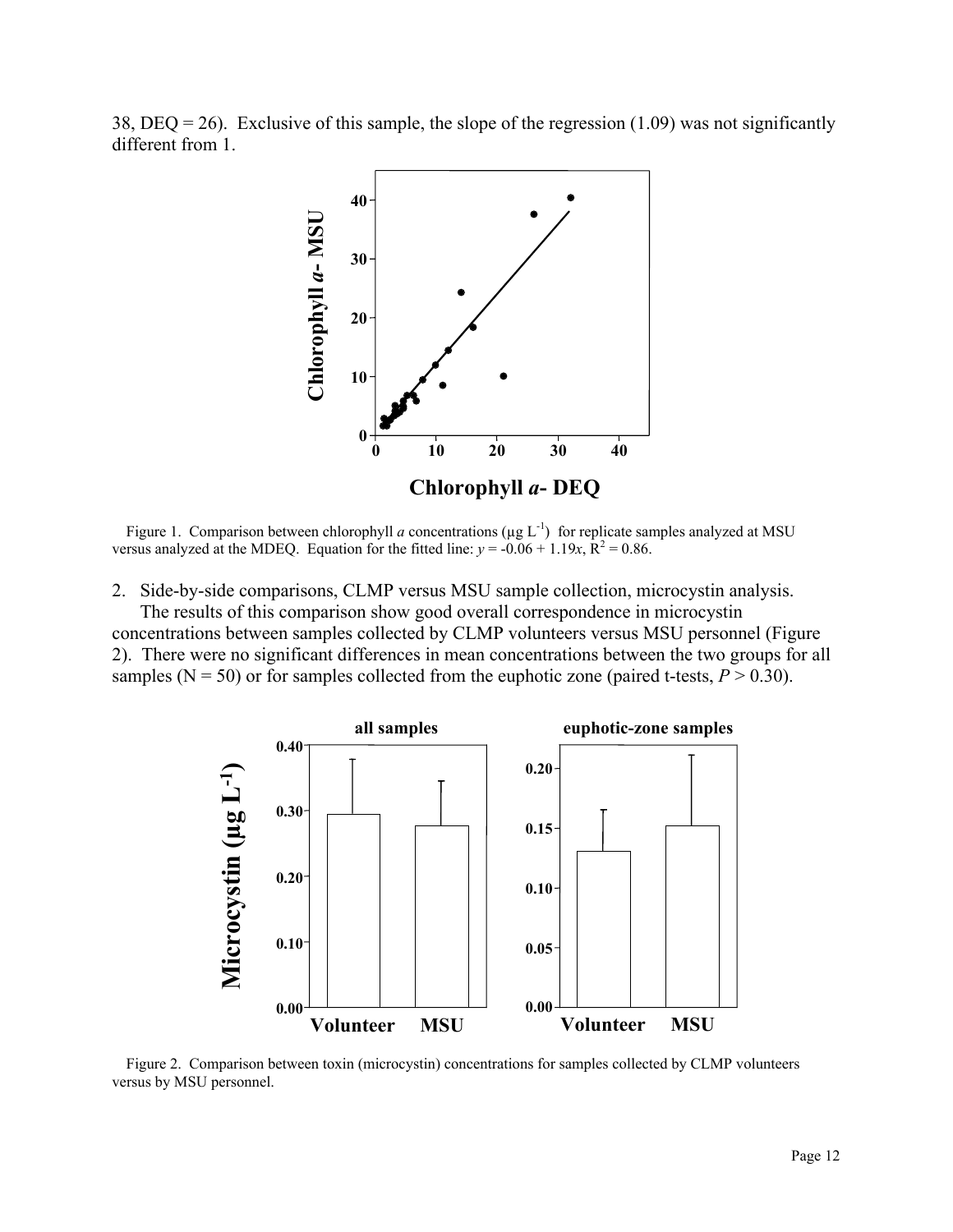3. Split samples, MSU versus independent commercial laboratory, microcystin.

There was good agreement between analyses performed by the different laboratories (Figure 3), especially considering that ELISA analysis is inherently variable and the exact methods used by each lab were not identical. Analytical error was not higher for MSU than the commercial lab (Figure 3). The dominant variant in both samples, as assessed by HPLC was microcystin-LR, a common variant with relatively high toxicity (Chorus and Bartram 1999).



Figure 3. Comparison between toxin (microcystin) concentrations measured at MSU versus at Greenwater Laboratories (GWL). Standard error bars represent analytical error.

4. Effects of sample handling and processing procedures on microcystin.

Results from the shipping test showed no significant breakdown of toxin for the first 2 days in the shipping containers, after which toxin concentrations began to decrease (Figure 4). Temperatures in the containers remained below 5°C for the first 24 hours and below 20°C for the first 40 hours. Examination of shipping records indicated that none of the samples shipped by volunteers spent more than 2 days in transit and most of the bottles were frozen upon delivery, so our standard method of shipping samples likely did not result in any toxin degradation.



Figure 4. Effect of sample storage in insulated shipping container on microcystin concentrations. Means and standard errors for five replicate bottles are depicted.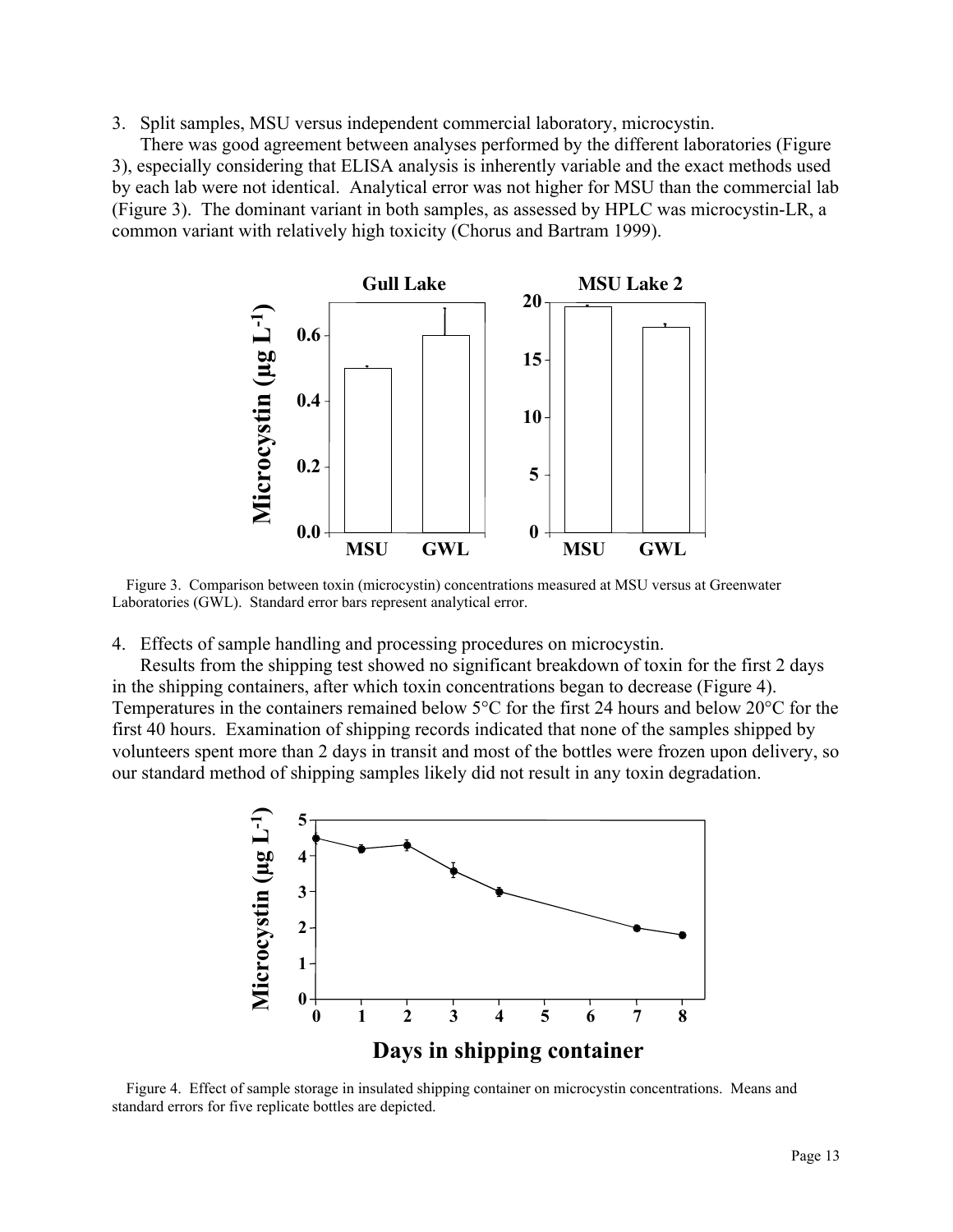Results of the freezer test showed a statistically significant decrease in toxin concentrations over time, but the magnitude of the loss was very small and highly variable, and largely driven by data from day 7 (Figure 5). Fitting an exponential decay function to the data, we estimated a loss rate of 0.003 day<sup>-1</sup>. In general, CLMP samples were analyzed for toxin within 30-60 days of collection. Within this window, we can expect measured concentrations to underestimate true values by  $\sim$ 10-15% in the majority of cases. We consider this to be a negligible source of variation relative to spatial and temporal variation in nature (see *Toxin concentrations in surface waters and euphotic zone*, below). Given the small effect of freezer storage and the uncertainty of the test results, we did not correct samples for this potential loss factor.



Figure 5. Effect of frozen storage on microcystin concentrations. Means and standard errors for 5-8 replicate bottles are depicted.

In the boiling test, there were significantly higher toxin concentrations in boiled samples (mean  $\pm$  SE for standard protocol, 1.15  $\pm$  0.45 µg L<sup>-1</sup>, for boiling method, 1.52 µg L<sup>-1</sup>  $\pm$  0.57, paired t-test, *P* < 0.05). Linear regression fitted to the relationship between boiled and not-boiled concentrations yielded an intercept that was not significantly different from zero. Consequently, we fitted a regression with zero intercept to the data to estimate a factor to account for the underestimation of toxin levels in samples that were not boiled (Figure 6). All CLMP concentrations in this report were multiplied by 1.23 for this underestimation. In the extraction test, we found no significant difference in mean concentration for the two methods (mean  $\pm$  SE for standard protocol,  $0.44 \pm 0.24 \mu g L^{-1}$ , for methanol extraction,  $0.46 \mu g L^{-1} \pm 0.28$ , paired ttest,  $P > 0.70$ ), so no correction was warranted.



Figure 6. Effect of boiling on microcystin concentrations. The equation for the regression line fitted to the data is:  $y = 1.23x$ .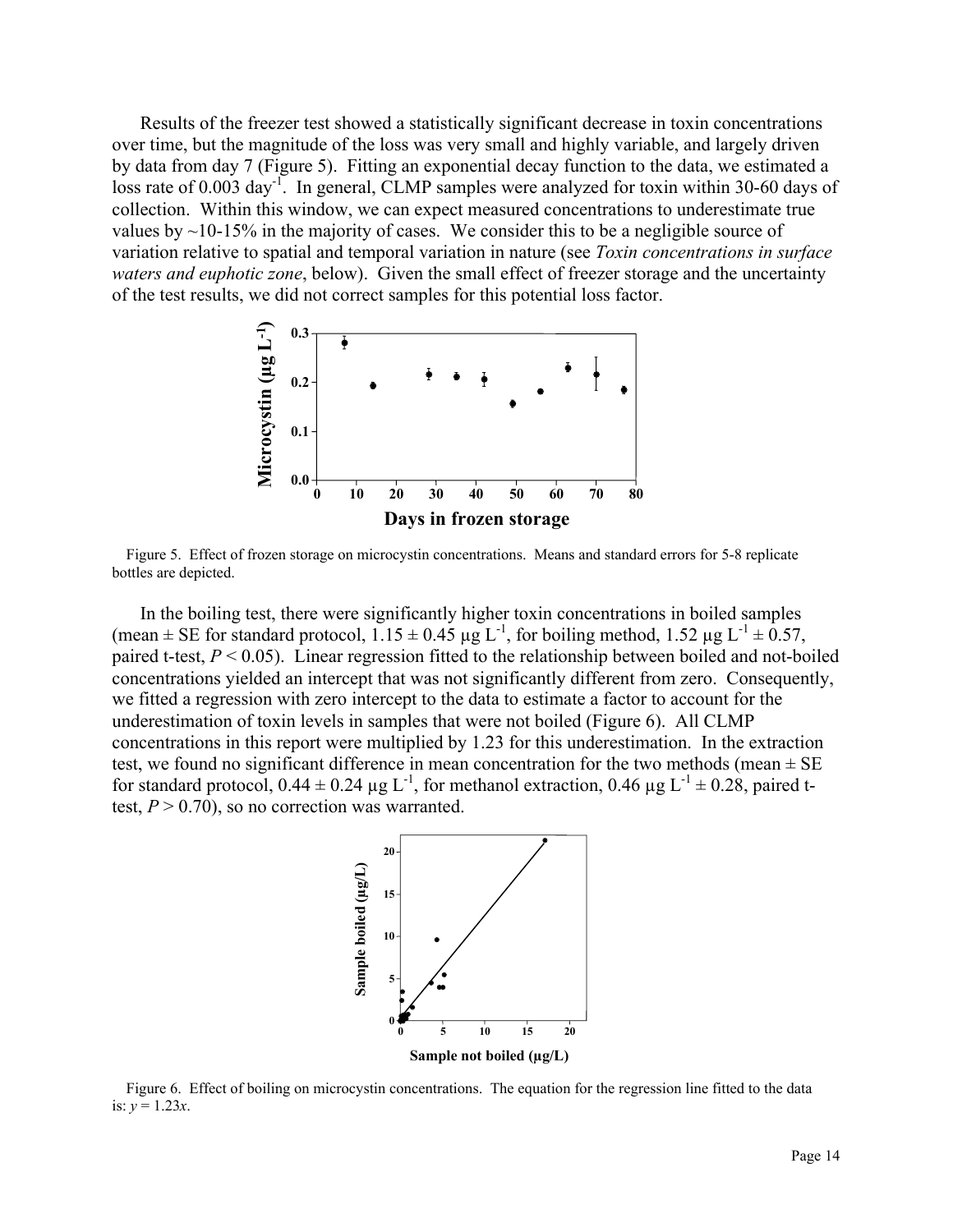#### *Toxin concentrations in surface waters and the euphotic zone*

From 77 lakes, we obtained a total of 75 samples from the euphotic zone (one sample per lake, 2 lakes with missing samples) and 303 samples from the water surface at the shoreline (4 per lake, 5 missing samples). More than half of the samples  $(N = 44)$  were collected from lakes that have been invaded by zebra mussels (*Dreissena sp*.), hereafter denoted as lakes with "mussels". Given that a previous survey of Michigan lakes reported higher levels of the microcystin-producing species, *Microcystis aeruginosa*, and microcystin in lakes with mussels (Knoll et al. *in press*), we classified lakes by mussel presence/absence in analyzing the data from the CLMP survey. Data distributions were highly skewed, with many low values and a very small number of very high values (Figure 7). Consequently, microcystin concentrations were  $log_{10}$  transformed for all statistical tests. We present untransformed data in some cases to facilitate visual interpretation.



Figure 7. Frequency distributions of microcystin concentrations at the shoreline (top panels) and in the euphotic zone (bottom panels) for CLMP lakes with and without zebra mussels. Note the different scales in each panel. The shoreline data are based on individual samples from each site (north, south, east, west).

All but one of the euphotic-zone samples had a microcystin concentration  $\leq 1.0 \mu g L^{-1}$ (Figure 7, Appendix D). One euphotic-zone sample from a mussel-infested lake (Bills Lake, Newago County) had a euphotic-zone concentration of 8  $\mu$ g L<sup>-1</sup>. Microcystin concentrations were usually higher at the shoreline and in lakes with mussels (Figure 8). Across all lakes, mean concentrations at the shoreline  $(0.6 \mu g L^{-1})$  were two times higher than concentrations in the euphotic zone (0.3  $\mu$ g L<sup>-1</sup>, means significantly different by paired t-test, *P* < 0.0001).

As seen for the euphotic-zone samples, the vast majority of shoreline samples had concentrations < 1.0  $\mu$ g L<sup>-1</sup> (Figure 7, Appendix E). However, a few shoreline samples had concentrations  $> 2 \mu g L^{-1}$ , with three samples in two mussel-infested lakes (Lakeville Lake, Oakland County and Bills Lake, Newago County) having concentrations  $> 8$  and  $> 40 \mu g L^{-1}$ (Figure 7). Across all lakes, there were no significant differences in shoreline concentrations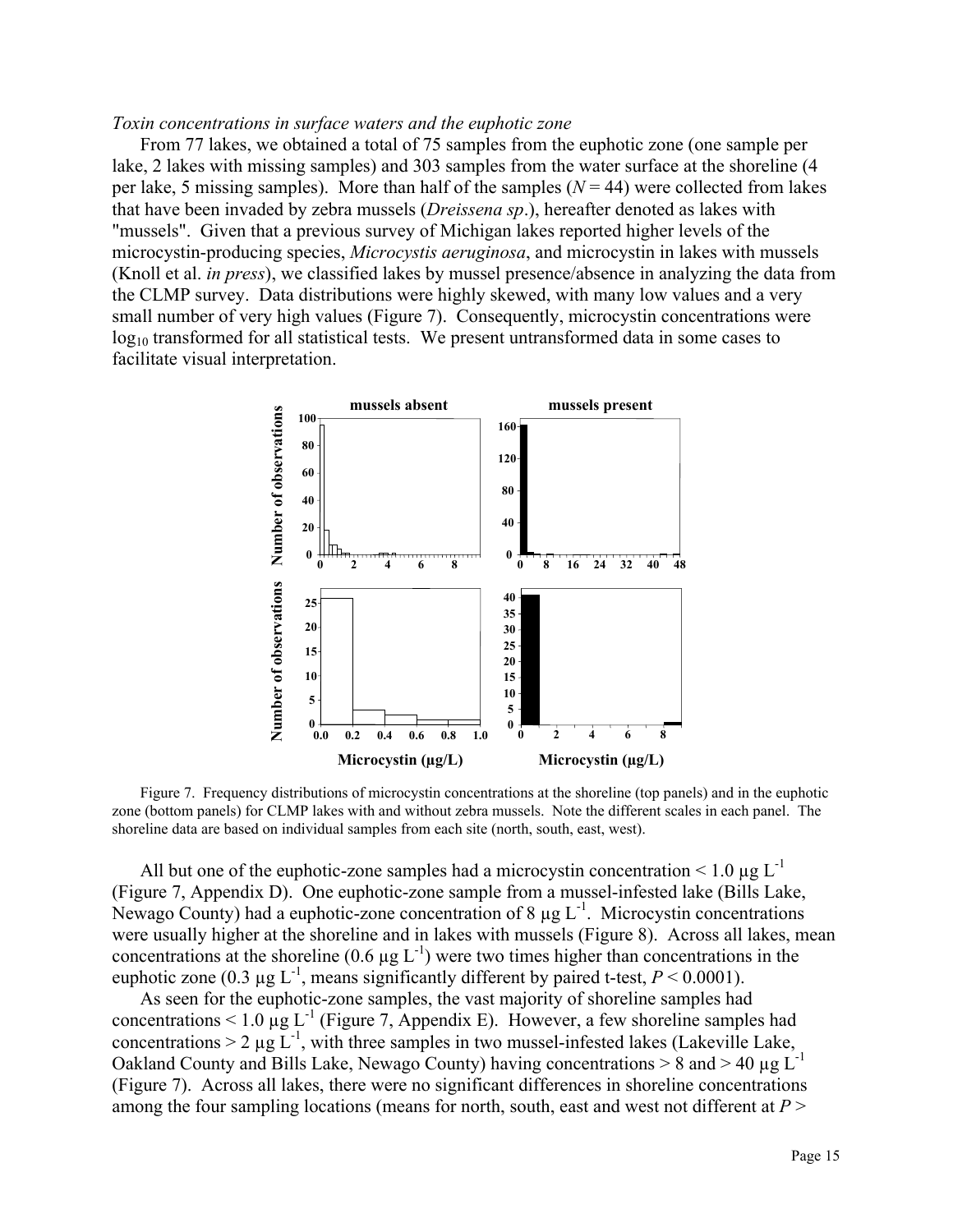0.80). Although shoreline concentrations were about 2.5 times higher in lakes with mussels than in lakes without mussels (mean  $\pm$  SE, for lakes with mussels =  $0.83 \pm 0.54$  µg L<sup>-1</sup>, for lakes without mussels =  $0.34 \pm 0.08$  µg L<sup>-1</sup>), this difference was not statistically different across all lakes ( $P > 0.70$ ). The influence of mussels, however, was highly variable (Figure 7) and complicated by other factors, as discussed below.



Figure 8. Relationship between microcystin concentrations at the shoreline (y axis) and in the euphotic zone away from shore (x-axis) for CLMP lakes. The dotted line is the one-to-one line. Equation for the log-log regression (solid line):  $y = 0.12 + 0.93x$ ,  $R^2 = 0.56$ ,  $P < 0.0001$ . Solid circles are lakes with zebra mussels, open circles are lakes without zebra mussels.

#### *Predicting toxin concentrations*

Based on existing research (Watson et al. 1997, Downing et al. 2001, Raikow et al. 2004, Knoll et al. *in press*), we expected three factors (among the limited variables available for analysis) to have the greatest influence on microcystin concentrations- total phosphorus, chlorophyll *a*, and presence/absence of zebra mussels. We also examined the relationship between shoreline and euphotic-zone toxin concentrations, the influences of lake depth and latitude, and the relationship between chlorophyll *a* and total phosphorus (TP). For these analyses, shoreline toxin data was averaged across the four sites in each lake.

We found a strong positive relationship between microcystin concentrations at the shoreline and in the euphotic zone, and there was no influence of mussel presence/absence on the predictive relationship (Figure 8). Microcystin concentrations at the shoreline were also positively correlated with chlorophyll *a* concentration at the shoreline (Figure 9). In this case, lakes with mussels had significantly higher microcystin concentrations per unit of chlorophyll *a* (Figure 9). In contrast, there was no significant relationship between microcystin and chlorophyll *a* concentrations in the euphotic zone (ANOVA,  $P > 0.10$ ).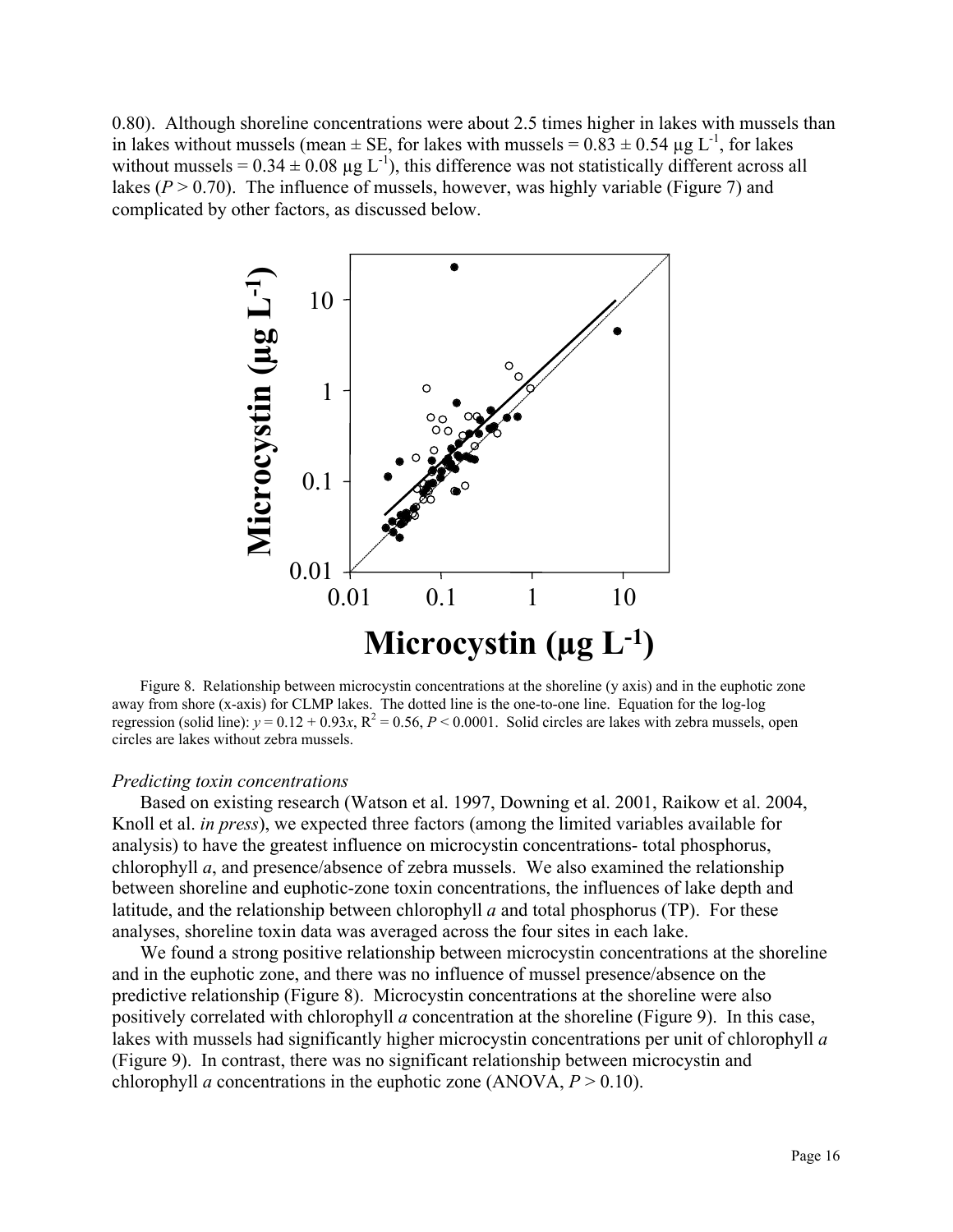

Figure 9. Relationships between microcystin and chlorophyll *a* concentrations at the shoreline for CLMP lakes with (solid circles, dotted line, regression equation:  $y = -1.18 + 0.65x$ ,  $R^2 = 0.30$ ,  $P < 0.001$ ) and without zebra mussels (open circles, solid line, regression equation:  $y = -1.35 + 0.57x$ ,  $R^2 = 0.21$ ,  $P < 0.01$ ). Regression slopes were not significantly different ( $P > 0.50$ ). Influence of mussel presence/absence was statistically significant by ANCOVA  $(P < 0.05)$ .

Microcystin concentrations in the euphotic zone and at the shoreline were positively related to TP, but an analysis of heterogeneity of slopes suggested that this relationship may differ for lakes with and without mussels (ANOVA test of differences in slopes,  $P < 0.09$  for euphoticzone data,  $P \leq 0.11$  for shoreline data). Consequently, we examined the relationships between microcystin and TP separately for the two classes of lakes. We found significant positive relationships between microcystin and TP for lakes without mussels but no relationships for lakes with mussels (Figures 10, 11). However, it should be noted that the range of TP was narrower for lakes with mussels (Appendix E). Restricting the data set to lakes with TP less than 15  $\mu$ g L<sup>-1</sup>, there were significantly higher toxin levels in lakes with mussels (Fig. 12). In contrast, we found no significant influences of lake depth or latitude on toxin levels ( $P > 0.15$ ).



Figure 10. Relationships between microcystin in the euphotic zone and TP for CLMP lakes with (solid circles, dotted line, regression equation:  $y = -1.26 + 0.35x$ ,  $R^2 = 0.05$ ,  $P > 0.10$ ) and without zebra mussels (open circles, solid line, regression equation:  $y = -2.11 + 0.98x$ ,  $R^2 = 0.37$ ,  $P < 0.001$ ).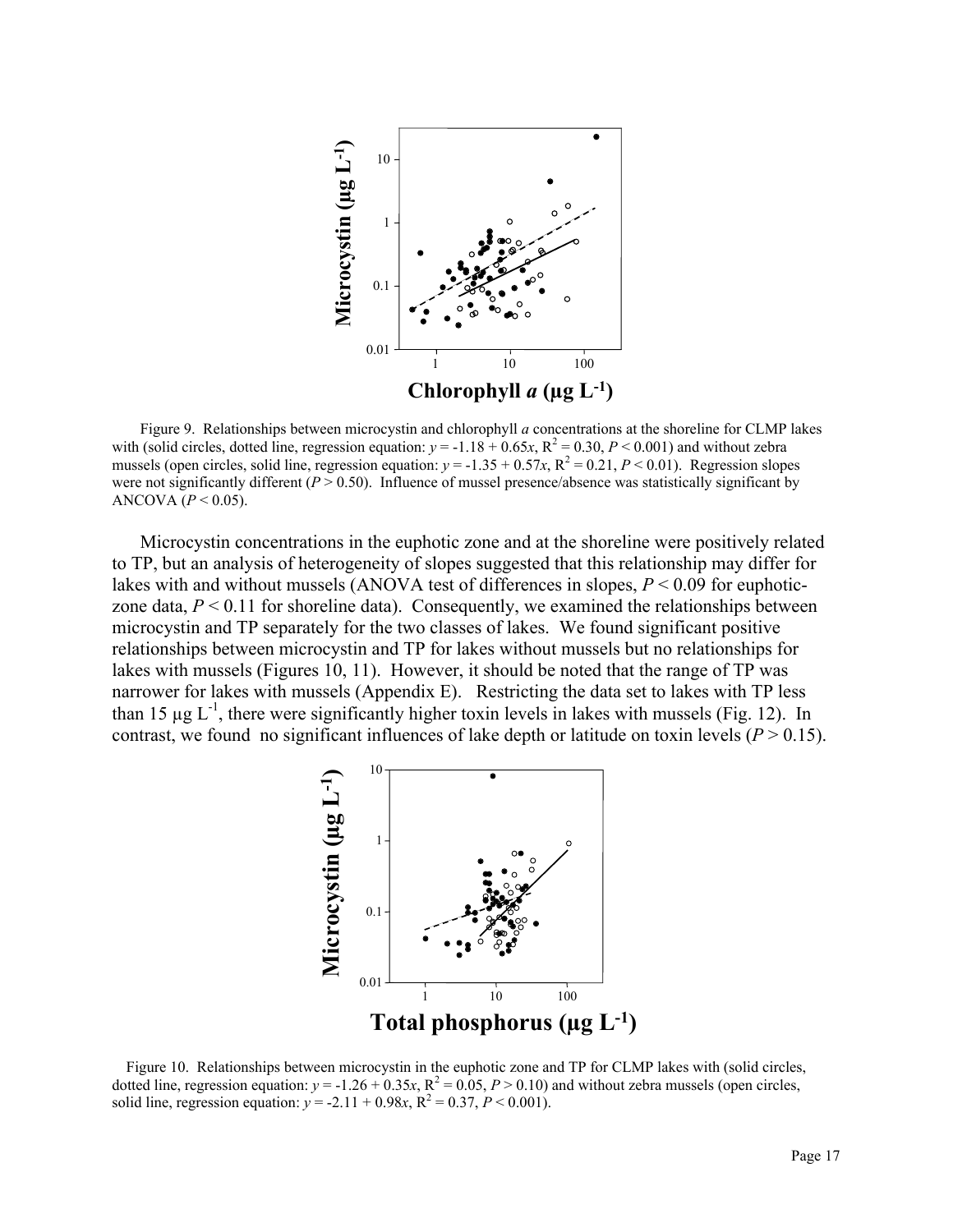

Figure 11. Relationships between microcystin at the shoreline and TP for CLMP lakes with (solid circles, dotted line, regression equation:  $y = -1.13 + 0.39x$ ,  $R^2 = 0.04$ ,  $P > 0.15$ ) and without zebra mussels (open circles, solid line, regression equation:  $y = -2.03 + 1.10x$ ,  $R^2 = 0.30$ ,  $P < 0.001$ ).



Figure 12. Mean microcystin concentrations for lakes with  $(N = 33)$  and without  $(N = 16)$  zebra mussels. Data were restricted to lakes with  $TP < 15 \mu g L^{-1}$ . Left panel: euphotic-zone concentrations (means significantly different at  $P < 0.05$ ). Right panel: shoreline concentrations (means significantly different at  $P < 0.04$ ).

Lastly, there were significant positive relationships between TP and chlorophyll *a* in the euphotic zone and at the shoreline (Figures 13, 14). There was no mussel influence on euphoticzone chlorophyll *a*, whereas shoreline chlorophyll *a* was significantly lower in lakes with mussels (Figure 13), even though toxin concentrations were higher (Figure 9).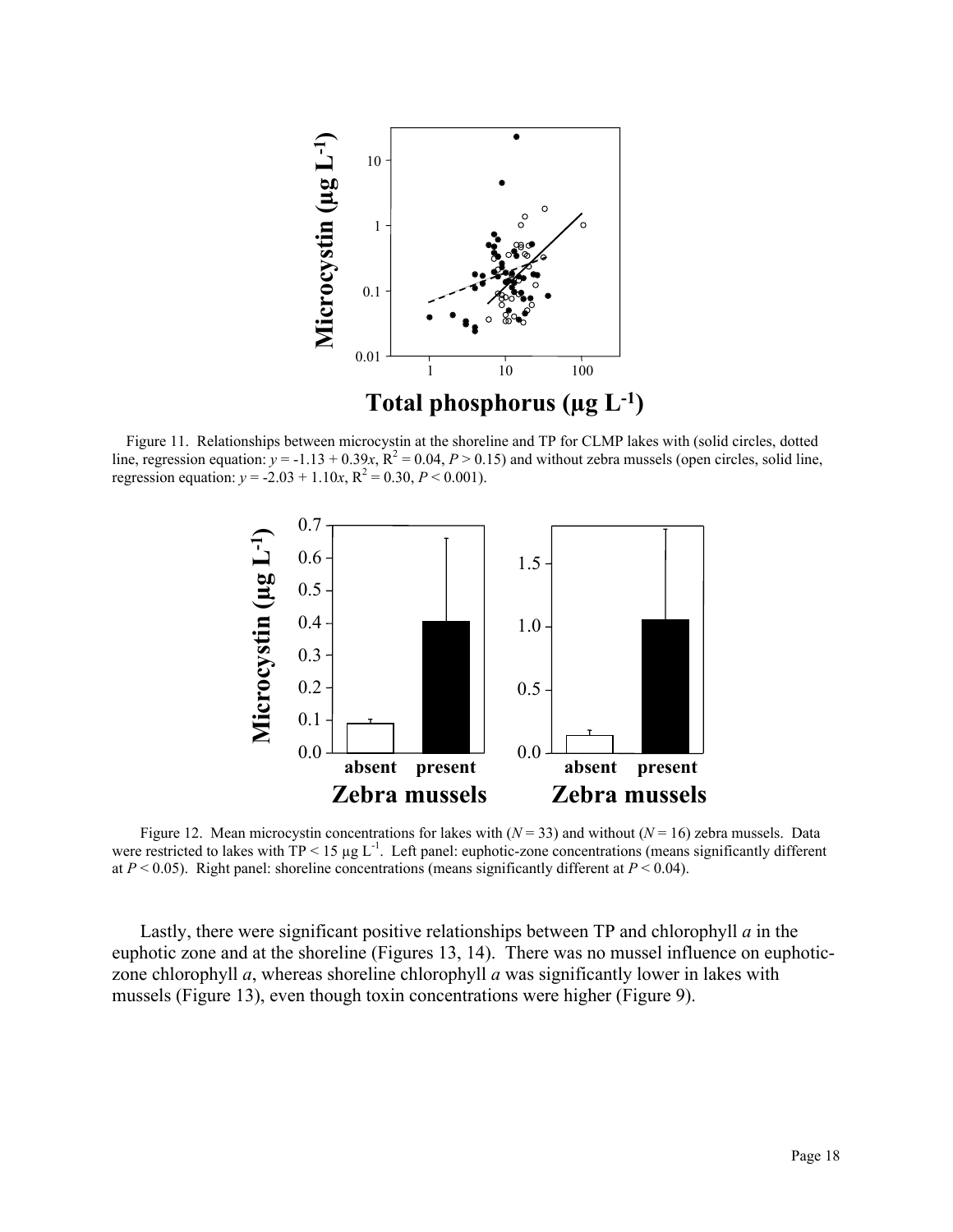

Figure 13. Relationship between chlorophyll *a* in the euphotic zone and total phosphorus for CLMP lakes. Equation for the log-log regression:  $y = -0.58 + 1.07x$ ,  $R^2 = 0.43$ ,  $P < 0.0001$ . Solid circles are lakes with zebra mussels, open circles are lakes without zebra mussels.



Figure 14. Relationships between chlorophyll *a* at the shoreline and total phosphorus for CLMP lakes with (solid circles, dotted line, regression equation:  $y = -0.36 + 1.03x$ ,  $R^2 = 0.44$ ,  $P < 0.0001$ ) and without zebra mussels (open circles, solid line, regression equation:  $y = -0.38 + 1.25x$ ,  $R^2 = 0.44$ ,  $P < 0.0001$ ). Regression slopes were not significantly different  $(P > 0.50)$ . Influence of mussel presence/absence was statistically significant by ANCOVA  $(P < 0.02)$ .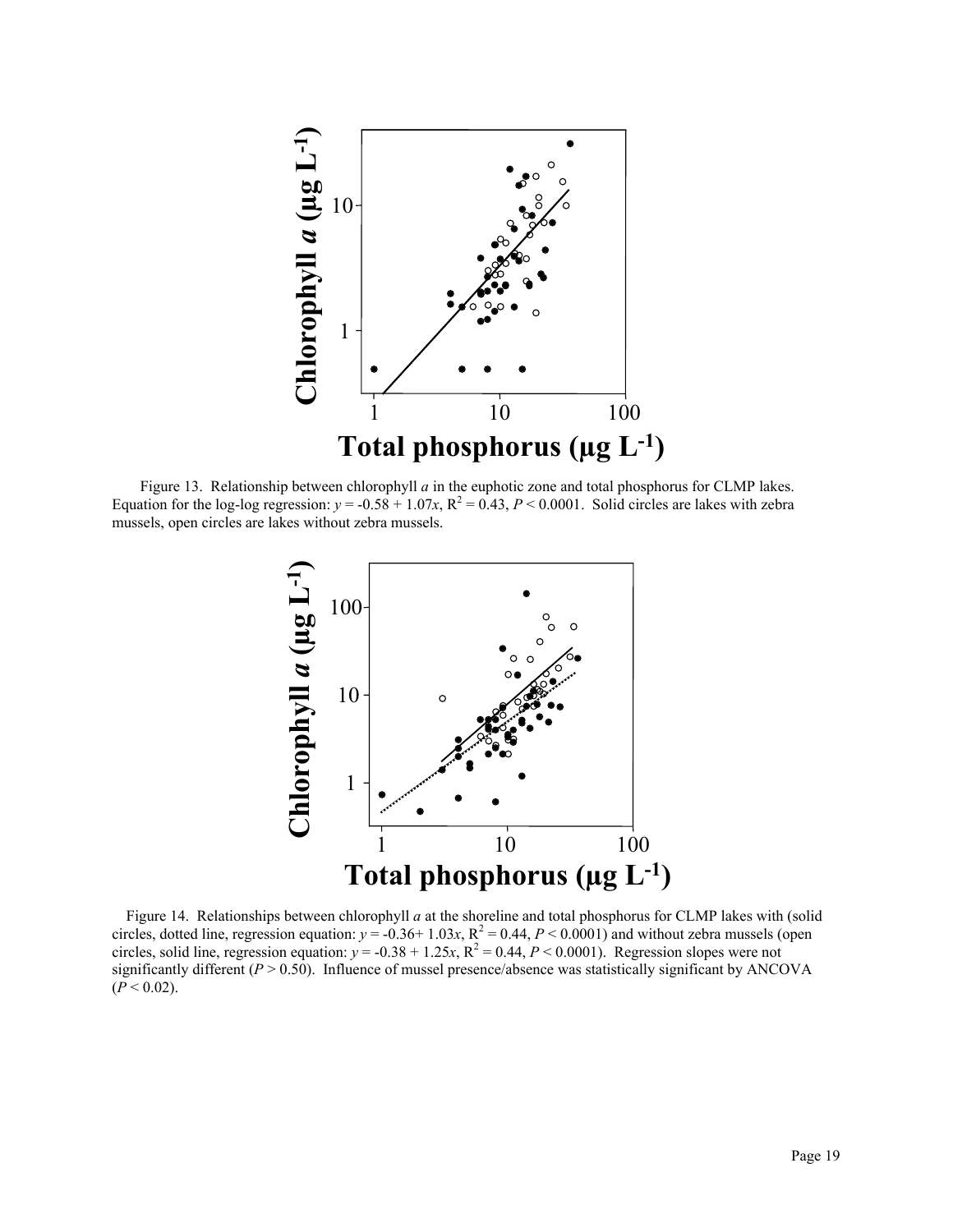#### DISCUSSION

Quality control testing indicated that sample collection by volunteers provided data on microcystin concentrations that was comparable to sampling by MSU personnel. Our testing also revealed that shipping water samples on ice in insulated shipping containers via Express Mail (U. S. Postal Service, maximum 2 day delivery) was satisfactory for preventing sample degradation. Finally, we found that water samples should be boiled before analysis to avoid underestimation of microcystin, and that a correction factor of 1.23 should be applied to samples that are not boiled. The latter finding was probably a function of the release of toxin from phytoplankton cells during boiling. Assuming that intracellular toxin is released in the digestive system of humans upon ingestion of contaminated water, concentrations based on boiled samples seem to be the most appropriate for assessing public health risks.

The vast majority of samples we analyzed were very low in microcystin relative to current drinking water (1  $\mu$ g L<sup>-1</sup>) or recreational (20  $\mu$ g L<sup>-1</sup>) standards promulgated by the WHO. For water samples taken with a depth-integrating sampler from the euphotic zone, only 1.3% (1 out of 75 samples) had a microcystin concentration above 1  $\mu$ g L<sup>-1</sup> and none were above 20  $\mu$ g L<sup>-1</sup>. For surface water samples taken from the shoreline, which we expected to have higher concentrations than depth-integrated samples,  $6\%$  (18 of 303) were above 1 µg L<sup>-1</sup> and 0.6% (2) of 303) were above 20  $\mu$ g L<sup>-1</sup>. Thus, it is safe to conclude that most lakes sampled by CLMP volunteers during 2006 posed little or no public health risk to recreational users at the time of sampling. It should be noted however, that we have no specific data on seasonal dynamics of phytoplankton in these lakes, so we do not know the likelihood that our one-time sampling missed toxicogenic blooms. We targeted our sampling program at late summer because toxicogenic cyanobacteria tend to dominate late in the growth season (Sarnelle 1993), but we do not know whether peak abundance of cyanobacteria in 2006 occurred in September, the month in which most samples were collected. We also do not know whether 2006 was a year in which toxicogenic blooms tended to be more or less common during the summer in Michigan. Data on seasonal dynamics and interannual variation of toxin concentrations would enhance our ability to characterize public health risks and predict blooms.

Two lakes with mussels (Lakeville Lake, Oakland County and Bills Lake, Newago County) had high microcystin concentrations at the time of sampling, relative to drinking water or recreational standards. In both lakes, concentrations were highly variable among the four shoreline sampling stations, with a 40-fold range  $(1 - 46 \mu g \tilde{L}^{-1})$  in Lakeville Lake and 30-fold range  $(0.3 - 9 \mu g L^{-1})$  in Bills lake (Appendix D). In comparison, the most eutrophic lake in the survey (Crystal Lake, Dickinson County,  $TP = 103 \mu g L^{-1}$ ) had microcystin concentrations of  $\sim$ 1  $\mu$ g L<sup>-1</sup> at the shoreline (Appendix D, E). In Bills Lake, microcystin concentration in the euphotic zone  $(8 \mu g L^{-1})$  was indicative of levels at the shoreline. This was not the case in Lakeville Lake, where standard CLMP sampling from the euphotic zone  $(0.1 \mu g L^{-1})$  was not indicative of the high toxin concentrations along the shore.

We suggest that high toxin concentrations and variability at the shore reflect the episodic and spatially variable nature of floating scums of bloom-forming cyanobacteria. It would appear that there was little or no scum formation in Bills Lake at the time of sampling, despite generally high cyanobacterial concentrations in the lake as a whole, given that shoreline and euphotic-zone concentrations were similar. In contrast, the data from Lakeville Lake suggest relatively low concentrations of cyanobacteria in the lake as a whole (based on the low euphotic-zone concentration), but an intense scum at the surface accumulated along the east and west shorelines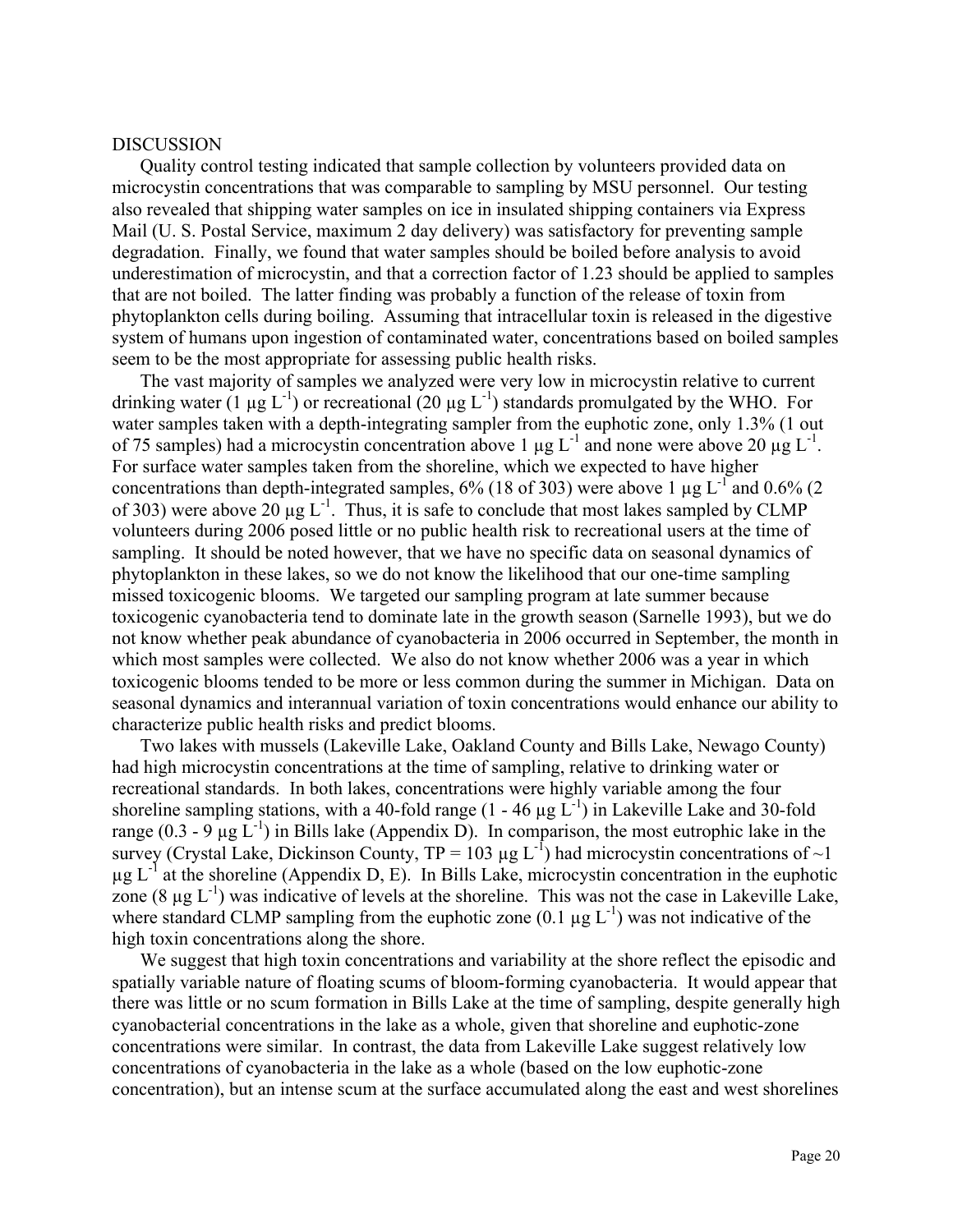(Appendix D, E). It is also possible that the shoreline samples in Lakeville Lake were taken from bays or marinas with limnological conditions that are atypical of the lake as a whole. Lakeville Lake is an impoundment that consists of several lake basins, and shoreline samples were taken from well-protected bays. This might help to explain why shoreline and euphoticzone toxin levels differed so much.

Of considerable interest from the perspective of existing limnological paradigms is the fact that the two lakes with high cyanobacterial toxin concentrations were not eutrophic based on existing classification indices. Total phosphorus at the time of toxin sampling in Bills Lake was 9  $\mu$ g L<sup>-1</sup> and summer TP did not exceed 9  $\mu$ g L<sup>-1</sup> in any of the last 3 years (CLMP Annual Reports, 2004, 2005, 2006). Likewise, spring TP has averaged 8  $\mu$ g L<sup>-1</sup> over the last 3 years (CLMP Annual Reports, 2004, 2005, 2006c). Similarly, TP in Lakeville Lake was 14  $\mu$ g L<sup>-1</sup> during toxin sampling in 2006 and has averaged 6  $\mu$ g L<sup>-1</sup> (spring) and 13  $\mu$ g L<sup>-1</sup> (summer) over the last 3 years (CLMP Annual Reports, 2004, 2005, 2006c). Based on these TP levels, both lakes would be characterized as oligo-mesotrophic (Carlson 1977), and neither would be expected to support large blooms of toxicogenic cyanobacteria (Kalff 2002). Chlorophyll *a* concentrations in the euphotic zones of these two lakes were also indicative of oligo-mesotrophic conditions. Average chlorophyll *a* in 2004 - 2006 was 2.1 - 3.0 in Bills Lake and 1.5 - 2.4 in Lakeville Lake (2004, 2005, 2006).

The finding of high cyanobacterial toxin concentrations in lakes with relatively low phosphorus subsequent to zebra mussel invasion reiterates previous research (Raikow et al. 2004, Sarnelle et al. 2005, Knoll et al. in press). More importantly with respect to public health risk, this finding suggests that monitoring that is solely based on existing indices of eutrophication (for example, open water TP samples of the euphotic zone) may not detect potentially hazardous conditions in regions where zebra mussels are invading. The survey data suggest that such conditions are rare in Michigan, but this conclusion must be tempered by the data limitations noted above, and by the fact that few high TP lakes were included in our survey (Appendix E). In lakes without mussels, TP is a positive predictor of microcystin concentrations (Figure 10, 11), as discussed below.

As found in a previous survey of Michigan lakes (Knoll et al. *in press*), the presence of zebra mussels is a major factor influencing microcystin concentrations in lakes with low phosphorus (Figure 12). Experimental research has demonstrated that zebra mussel invasion is the cause of elevated microcystin in such lakes (Sarnelle et al. 2005). However, levels of microcystin in invaded lakes tended to be highly variable (Figure 12, Knoll et al. *in press*) and we currently have no information about what drives this variability. Survey data indicate that TP is of no value in explaining this variability (Figure 10, 11), which confirms indications from an earlier survey (Raikow et al. 2004). One factor that may play a role is temperature, with warmer temperatures tending to favor toxicogenic cyanobacteria (Paerl 1988, Weyhenmeyer 2001, Park et al. 2004). We were unable to detect any influence of latitude on toxin levels in the survey, but given the unique meteorological conditions characteristic of Michigan, it may prove more fruitful to examine the influence of mean annual temperature rather than latitude. We hope to obtain the requisite temperature data to enable such an analysis in the future. In any case, we do not know whether the high concentrations of toxin seen in Lakeville Lake and Bills Lake are likely to recur in those particular lakes in subsequent years, or if such events can occur in any lake with zebra mussels in any given year. More research and monitoring will be needed to answer that question.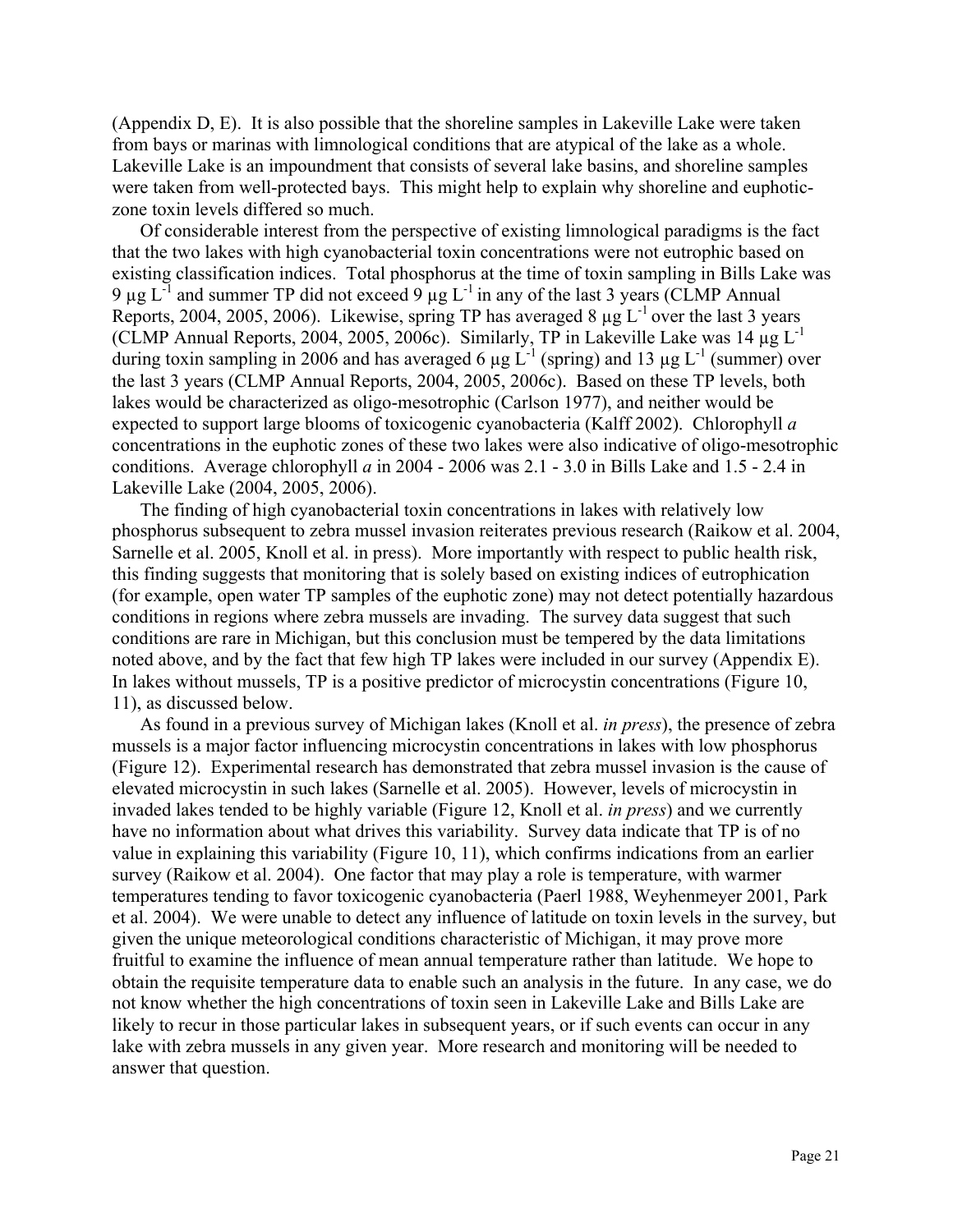In lakes lacking zebra mussels, euphotic-zone TP is a significant predictor of microcystin concentrations at the shoreline (Figure 11), although the strength of the predictive relationship is somewhat lower than for chlorophyll *a* (Figure 14). A weaker relationship is not surprising since microcystin is produced by only a small number of phytoplankton species which are likely to respond to phosphorus enrichment less predictably than total phytoplankton biomass. Average shoreline concentrations of microcystin above 1  $\mu$ g L<sup>-1</sup> were never found in uninvaded lakes with  $TP < 15 \mu g L^{-1}$ , suggesting that monitoring for microcystin may be unnecessary in uninvaded lakes below this TP level. In lakes with higher TP or zebra mussels, the survey data suggest that shoreline chlorophyll *a* may prove useful as a relatively inexpensive "early-warning" monitoring tool, given the positive relationship between shoreline chlorophyll *a* and microcystin (Figure 9). The latter relationship was relatively weak, but average shoreline concentrations of microcystin above 1  $\mu$ g L<sup>-1</sup> were never found in uninvaded lakes with average shoreline concentrations of chlorophyll *a* below 10  $\mu$ g L<sup>-1</sup>. Although more data are needed to confirm this threshold, it may be efficient to target toxin monitoring efforts at lakes with shoreline concentrations of chlorophyll *a* that exceed 10  $\mu$ g L<sup>-1</sup>.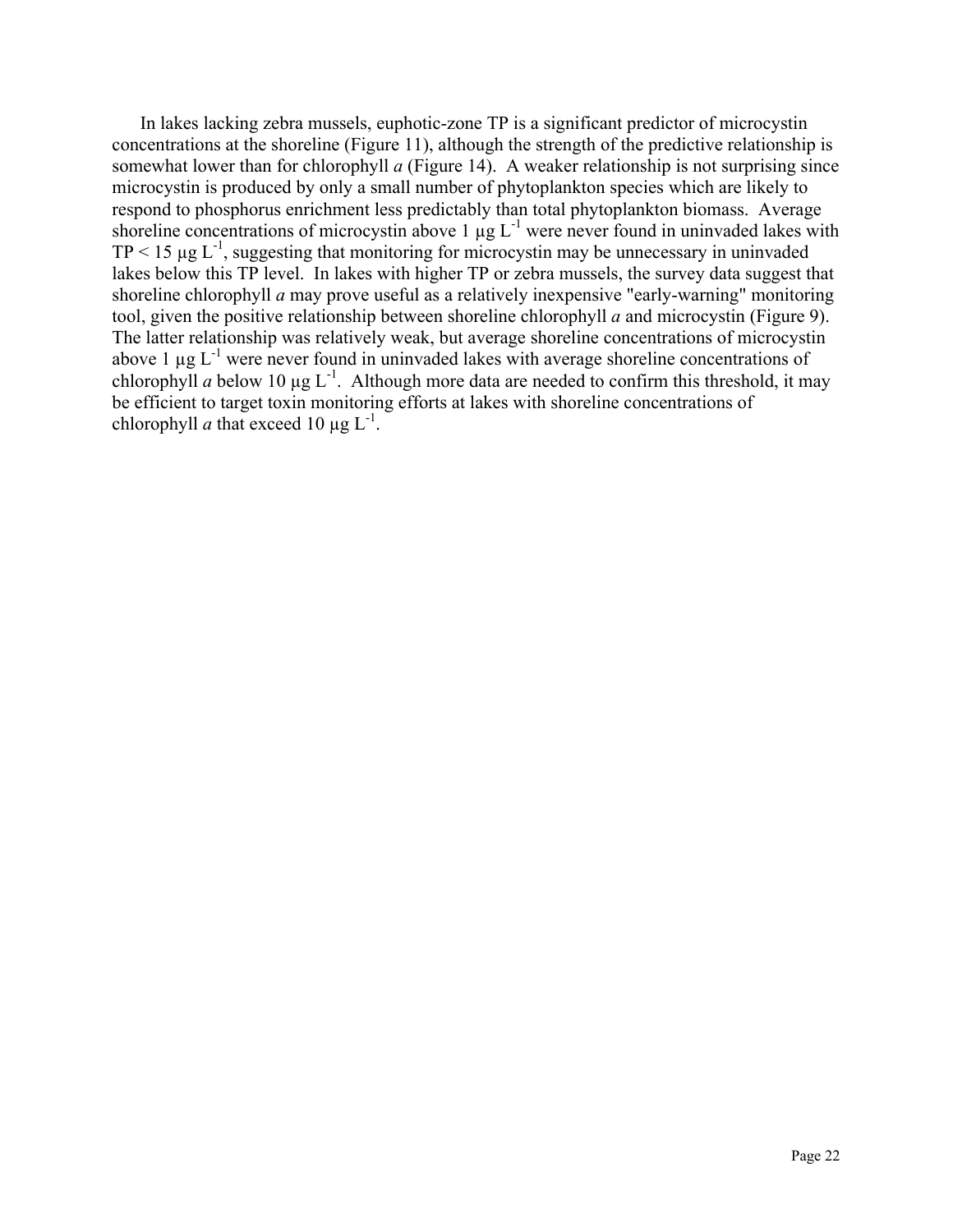## LITERATURE CITED

- Carlson, R. E. 1977. Trophic State Index for Lakes. Limnology and Oceanography **22**:361-369.
- Carmichael, W. W., and I. R. Falconer. 1993. Diseases related to freshwater blue-green algal toxins and control measures. Pages 187-209 *in* I. R. Falconer, editor. Algal toxins in seafood and drinking water. Academic Press, London, UK.
- Chorus, I., and J. Bartram, editors. 1999. Toxic cyanobacteria in water: a guide to their public health consequences, monitoring and management. E & FN Spon, London, UK.
- DeMott, W. R. 1989. The role of competition in zooplankton succession. Pages 195-252 *in* U. Sommer, editor. Plankton ecology: succession in plankton communities. Springer-Verlag, Berlin, Germany.
- Downing, J. A., S. B. Watson, and E. McCauley. 2001. Predicting cyanobacteria dominance in lakes. Canadian Journal of Fisheries and Aquatic Sciences **58**:1905-1908.
- Kalff, J. 2002. Limnology: inland water ecosystems. Prentice-Hall.
- Knoll, L. B., O. Sarnelle, S. K. Hamilton, C. E. H. Scheele, A. E. Wilson, J. B. Rose, and M. R. Morgan. in press. Invasive zebra mussels (Dreissena polymorpha) increase cyanobacterial toxin concentrations in low-nutrient lakes. Canadian Journal of Fisheries and Aquatic Sciences.
- MDEQ. 2004. Cooperative Lakes Monitoring Program. Annual Summary Report.
- MDEQ. 2005. Cooperative Lakes Monitoring Program. Annual Summary Report.
- MDEQ. 2006a. Laboratory Services Standard Operating Procedure Document. Total Phosphorus in Water.
- MDEQ. 2006b. Laboratory Services Standard Operating Procedure Document. Chlorophyll a.
- MDEQ. 2006c. Cooperative Lakes Monitoring Program. Annual Summary Report.
- Paerl, H. W. 1988. Nuisance phytoplankton blooms in coastal, estuarine and inland waters. Limnology and Oceanography **33**:823-847.
- Park, S., M. T. Brett, A. Muller-Solger, and C. R. Goldman. 2004. Climatic forcing and primary productivity in a subalpine lake: interannual variability as a natural experiment. Limnology and Oceanography **49**:614-619.
- Raikow, D. E., O. Sarnelle, A. E. Wilson, and S. K. Hamilton. 2004. Dominance of the noxious cyanobacterium *Microcystis aeruginosa* in low nutrient lakes is associated with exotic zebra mussels. Limnology and Oceanography **49**:482-487.
- Reynolds, C. S. 1984. The ecology of freshwater phytoplankton. Cambridge University, Cambridge.
- Sarnelle, O. 1993. Herbivore effects on phytoplankton succession in a eutrophic lake. Ecological Monographs **63**:129-149.
- Sarnelle, O., A. E. Wilson, S. K. Hamilton, L. B. Knoll, and D. E. Raikow. 2005. Complex interactions between the zebra mussel, *Dreissena polymorpha*, and the harmful phytoplankter, *Microcystis aeruginosa*. Limnology and Oceanography **50**:896-904.
- Smith, V. H. 1983. Low nitrogen to phosphorus favors dominance by bluegreen algae in lake phytoplankton. Science **221**:669-671.
- Trimbee, A. M., and E. E. Prepas. 1987. Evaluation of total phosphorus as a predictor of relative biomass of blue-green algae with an emphasis on Alberta lakes. Canadian Journal of Fisheries and Aquatic Sciences **44**:1337-1342.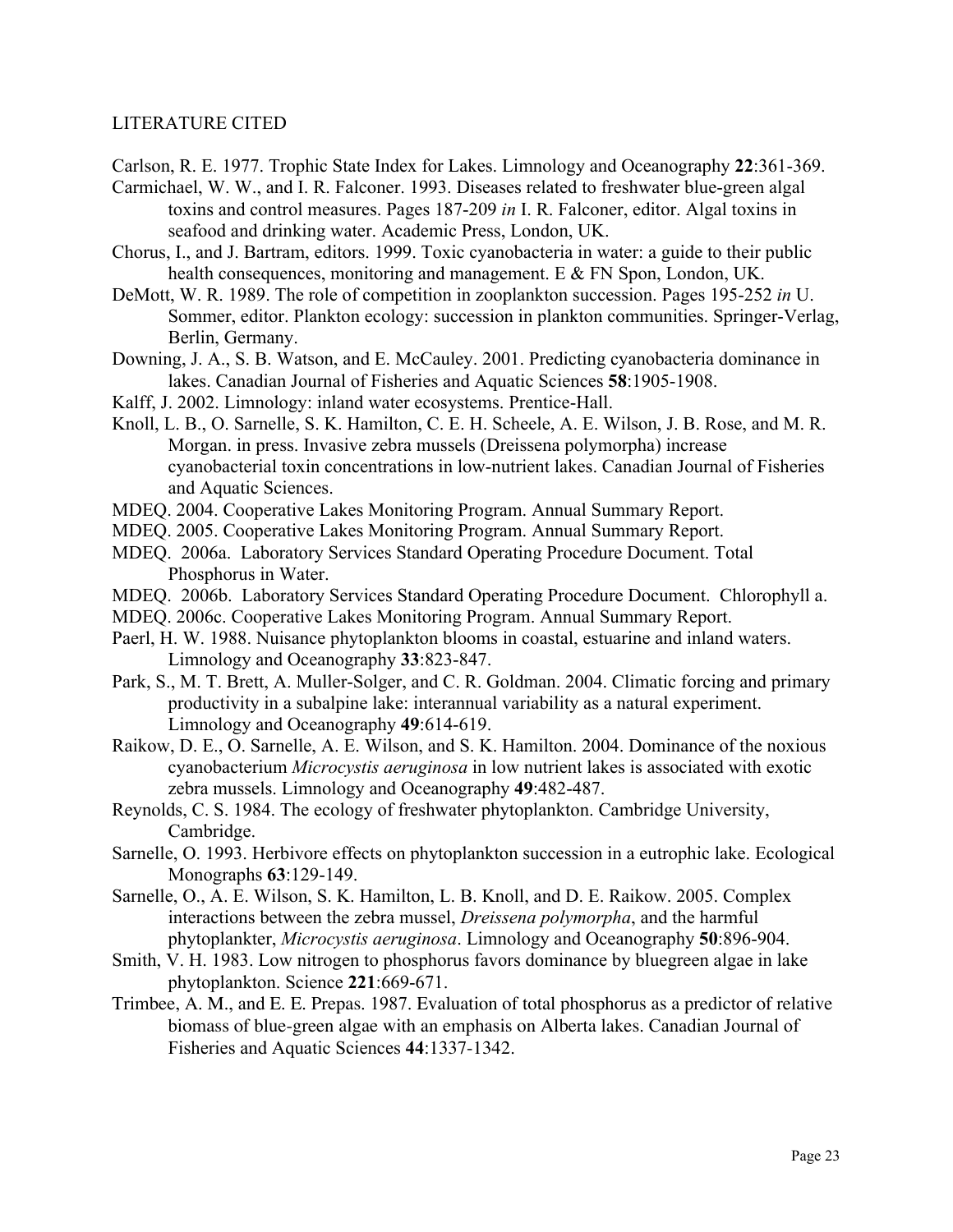Watson, S. B., E. McCauley, and J. A. Downing. 1997. Patterns in phytoplankton taxonomic composition across temperate lakes of differing nutrient status. Limnology and Oceanography **42**:487-495.

Welschmeyer, N. A. 1994. Fluorometric analysis of chlorophyll *a* in the presence of chlorophyll *b* and phaeopigments. Limnology and Oceanography **39**:1985-1992.

Weyhenmeyer, G. A. 2001. Warmer winters: Are planktonic algal populations in Sweden's largest lakes affected? Ambio **30**:565-571.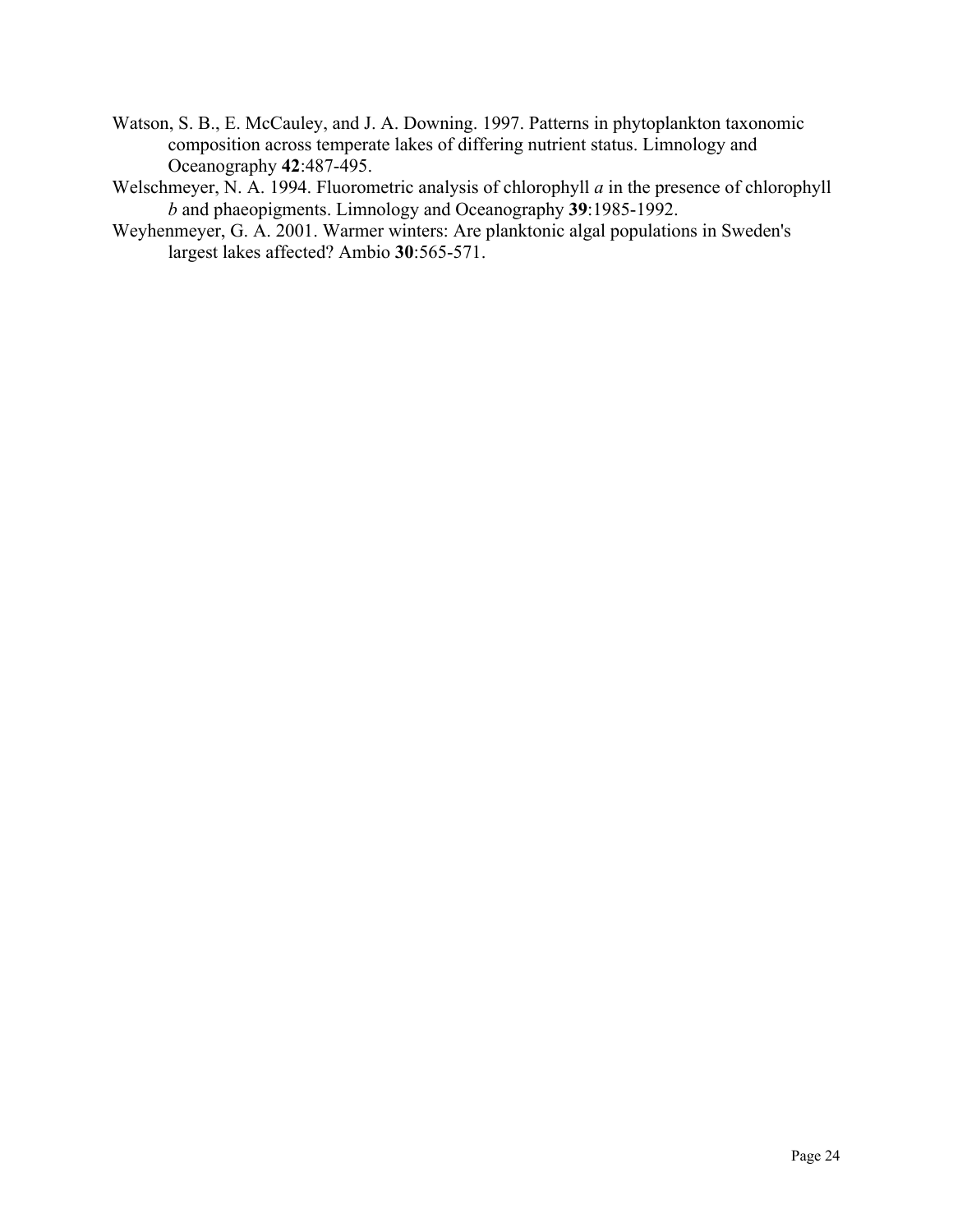APPENDIX A. Procedural manual for CLMP volunteers who collected samples for the project.



# **Harmful Algae Shoreline Samples CHLOROPHYLL and MICROCYSTIN**

## **PROJECT PARTICIPATION REQUIREMENTS**

To participate in the Harmful Algae Monitoring Project individuals must have completed the necessary training and be participating in the Cooperative Lakes Monitoring Program's (CLMP) Secchi Disk, Total Phosphorus and Chlorophyll Monitoring Projects. In addition to these written procedures for harmful algae, participants must carefully follow all CLMP written monitoring procedures, especially the procedures for chlorophyll.

In addition to the routine CLMP sampling for Secchi disk, total phosphorus and chlorophyll the volunteer monitors will be sampling for chlorophyll at four locations along the shoreline during the last chlorophyll sampling event (late August or September). They will also collect water samples, for microcystin, the toxin produced by cyanobacteria, at these same four locations and at the deep station sampling site. The shoreline chlorophyll samples will be turned in with the regular CLMP chlorophyll samples to the DEQ collection sites. The microcystin water samples will be mailed directly, by the volunteer sampler, to Michigan State University.

## **EQUIPMENT CHECKLIST**

Review the Equipment Checklist on Page 1 of the CLMP Chlorophyll Project written procedures and be sure you have all the equipment listed. In addition to the equipment listed in the Chlorophyll procedures you should have the following for the Harmful Algae Project:

- 1 copy of the Harmful Algae monitoring procedures
- 3 harmful algae data forms
- 5 additional white membrane filter disks
- 5 additional sample storage vials and caps
- 4 additional dark brown rectangular sample storage bottles, labeled N (north), S (south), E (east) and W (west)
- 5 clear/white microcystin sample bottles with labels on
- 5 chlorophyll sample labels for the chlorophyll shoreline sample vials
- 2 blue-ice freezer packs- keep frozen until ready to use
- 3 zip-lock bags
- 1 bag of packing peanuts, to use for mailing the sample to the MSU laboratory
- 1 shipping container (insulated cooler)<br>• 1 shipping label with postage
- 1 shipping label with postage

(**Note**: Some samplers will receive one additional filter disk (6 total), vial and cap (6 total), label (6 total) and brown rectangular storage bottle (5 total), in order to collect a replicate sample at one of the four shoreline sampling sites.)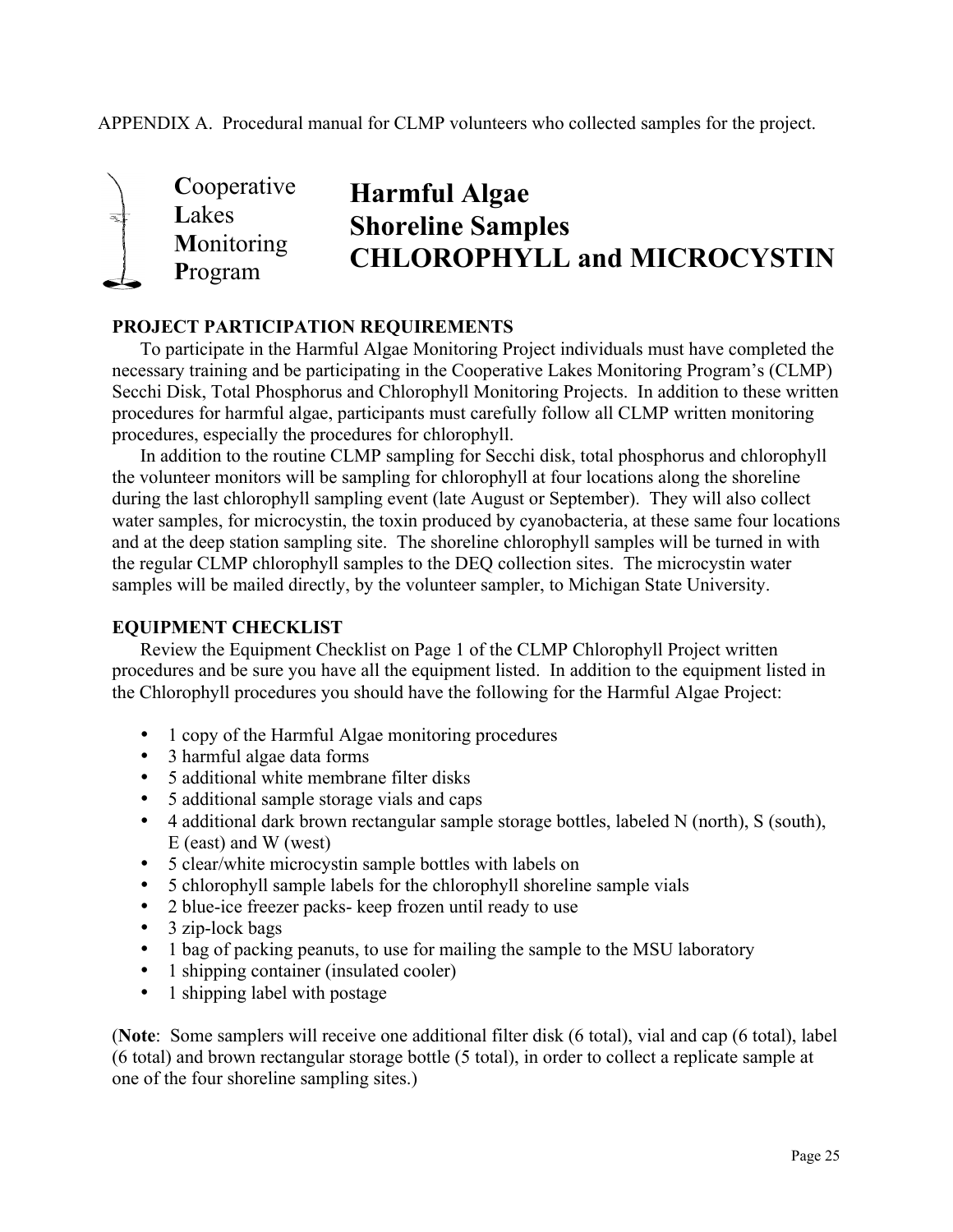## **SAFETY**

As with all CLMP sampling, the harmful algae samples should be collected when the weather conditions are safe. Be sure to sample with all of your safety equipment onboard (life jackets, back-up oars etc). Sample with a partner and remain low in the boat when collecting samples.

#### **TRAINING**

Onsite training is provided and recommended for the Harmful Algae Project, but not required. Onsite training is required to participate in the CLMP Chlorophyll Project. Some of the benefits of this training include discussing sampling concerns with resource people and other volunteers as well as increased data quality control. This training is offered at Michigan Lake and Stream Associations' annual conference the last weekend in April. Training may be offered at other locations. Contact the individual identified in the Technical Support section below for training requirements and the location of alternative training sites.

#### **QUALITY ASSURANCE/QUALITY CONTROL**

As part of the quality control for this project, MSU staff may conduct side-by-side sampling for selected lakes enrolled in Harmful Algae monitoring. If your lake is selected for the QA/QC process, you will be contacted prior to sampling to coordinate the side-by-side sampling. For some lakes (chosen randomly), replicate samples will be analyzed as part of the QA/QC process.

#### **SAMPLING**

When collecting samples for the Harmful Algae Project, please carefully follow the procedures describe here, and the CLMP written procedures for chlorophyll sampling.

#### **Sample Collection Dates**.

The last chlorophyll sampling event date, September for most lakes, late August for northern lakes, will be the time to collect samples for the Harmful Algae Project. Harmful Algae samples will be collected **only** during this last sampling event. Sampling two or three days before or after the August/September target date is acceptable. Samples should be collected in the morning, starting about 10:00 am, so the sun will be high enough for a good Secchi disk reading, and you will have time to collect samples from all stations and filter the chlorophyll samples.

#### **Sample Collection Locations**.

The CLMP chlorophyll samples are collected as a composite sample from the deep basin of the lake. At this site monitors will use the CLMP depth-compositing sampler to fill the two regular brown chlorophyll sample bottles and one microcystin toxin clear/white sample bottle. To measure toxin levels at the most likely points of human contact, the monitor will collect samples of surface water for microcystin and chlorophyll from four sites around the lake shoreline. These four sample sites should roughly approximate the four compass points: north, south, east and west. If the lake has a canal or public beach, include the canal or beach as one of the four sites. These four sampling sites should be close enough to shore to be in about 2 feet of water.

**Since samples are collected in 2 feet of water, take caution not to stir up bottom sediments. If boating to the collection site, shut the motor off and row carefully when nearing the site. If driving or walking to the collection sites, use a dock if available, and the**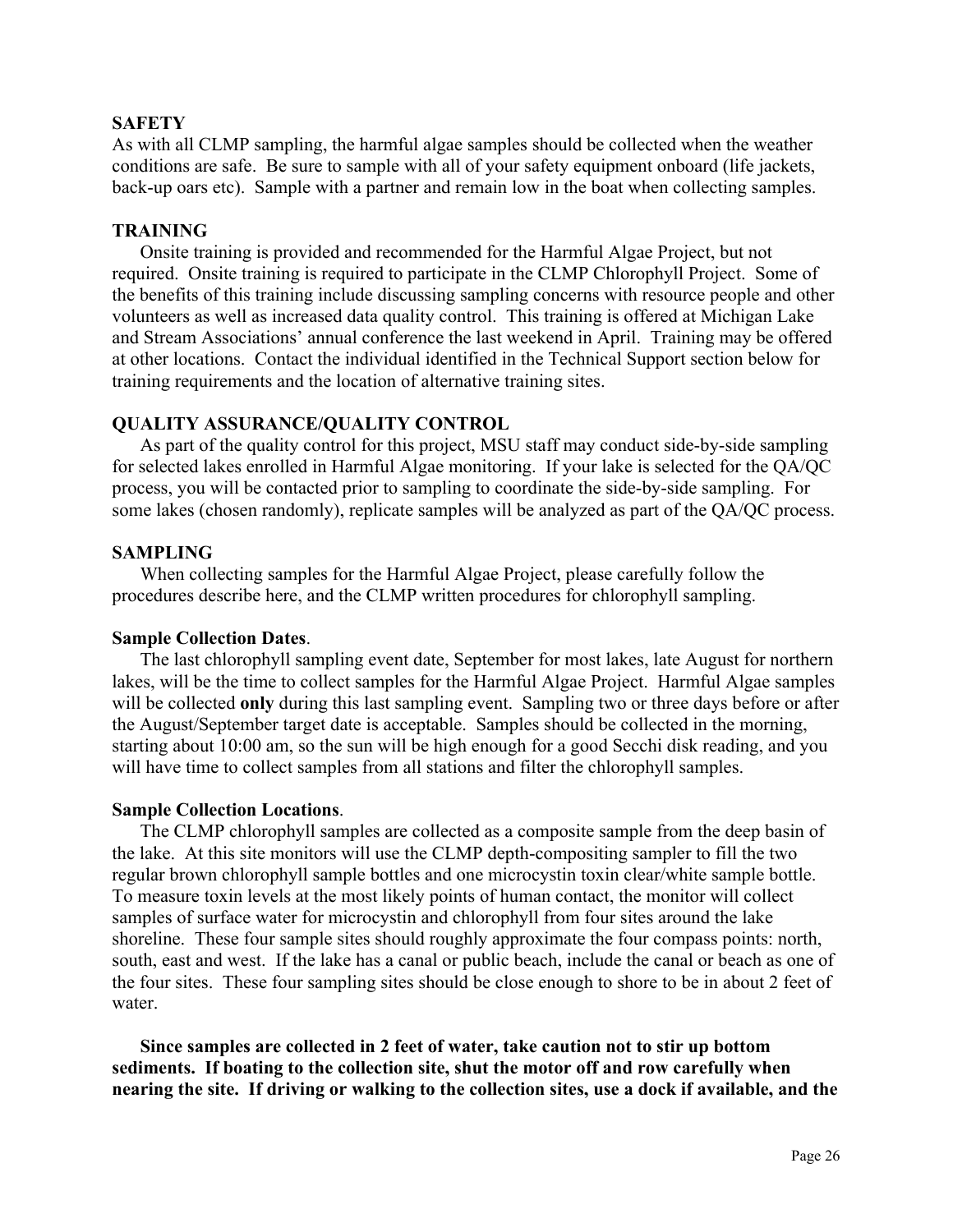**owner approves, to collect the sample or wade very carefully to avoid suspending sediments and fill the collection bottle by holding it well away from the body. If the bottom is disturbed and the water becomes cloudy with sediments, move a short distance to a new location.**

## **A. Sample Collection**

1. Organize sampling equipment. Before proceeding to the sampling stations use the chlorophyll and harmful algae equipment list to organize all of the equipment that you will need to obtain both the deep station and shoreline samples. Make sure all the sampling equipment as well as your boating safety equipment and anchor are on-board before leaving the dock. With the number of deep station and shoreline sample bottles that you will have; you will probably need a second or larger cooler to store samples while on the lake. If you don't have a second or larger cooler, you can use the mailer cooler for the microcystin samples. Just be sure not to get it wet, because you will need to mail the microcystin samples in it later. (**Note**: The chlorophyll sample filtering apparatus and materials should be organized at a convenient indoor location (i.e. kitchen, laundry room, or garage with sink and ready to use upon returning).

2. Proceed to your sampling stations. Once all of the sampling equipment and your boating safety equipment are on-board, proceed **first** to the deepest basin of the lake to collect the deep basin chlorophyll samples and one microcystin sample. When you are directly over the deep basin, orient the boat so it is facing the breeze and move upwind until slightly past the deepest point in the lake. Lower the anchor and allow the boat to drift back over the deepest point of the lake before securing the anchor line. This allows you to sample the water column outside the area where sediments may have re-suspended when the anchor hit bottom. When in position, take out and fill in the CLMP chlorophyll and harmful algae sample data forms (**Note**: Use a soft lead pencil, or fine tip permanent marker pen when recording information on the data forms. Avoid using inks that will fade or run when wet.)

Label the five white/clear microcystin sample bottles. Use a fine tip permanent black marker to complete the label for the microcystin sample bottles. The information on the label should include the Sampling Date, Volunteer's Initials, the Location which is the lake's name, the Field ID which is the sampling station in the lake such as the "deep basin", "N" (north) site, "E" (east) site, "S" (south) site, "W" (west) site and Parameter Code should already be on the label. Leave the Chemicals Added section of the label blank.

3. Measure Secchi transparency. Follow the CLMP Secchi Disk Project procedures to measure the Secchi disk transparency.

4. Prepare composite sampler for sample collection. Remove the sampler bottle from the weighted container and rinse the bottle with lake water. Shake out any residual lake water from the sampler bottle and secure the sampler bottle back into the weighted container. Make sure the weight is in the container, the retaining chain is around the neck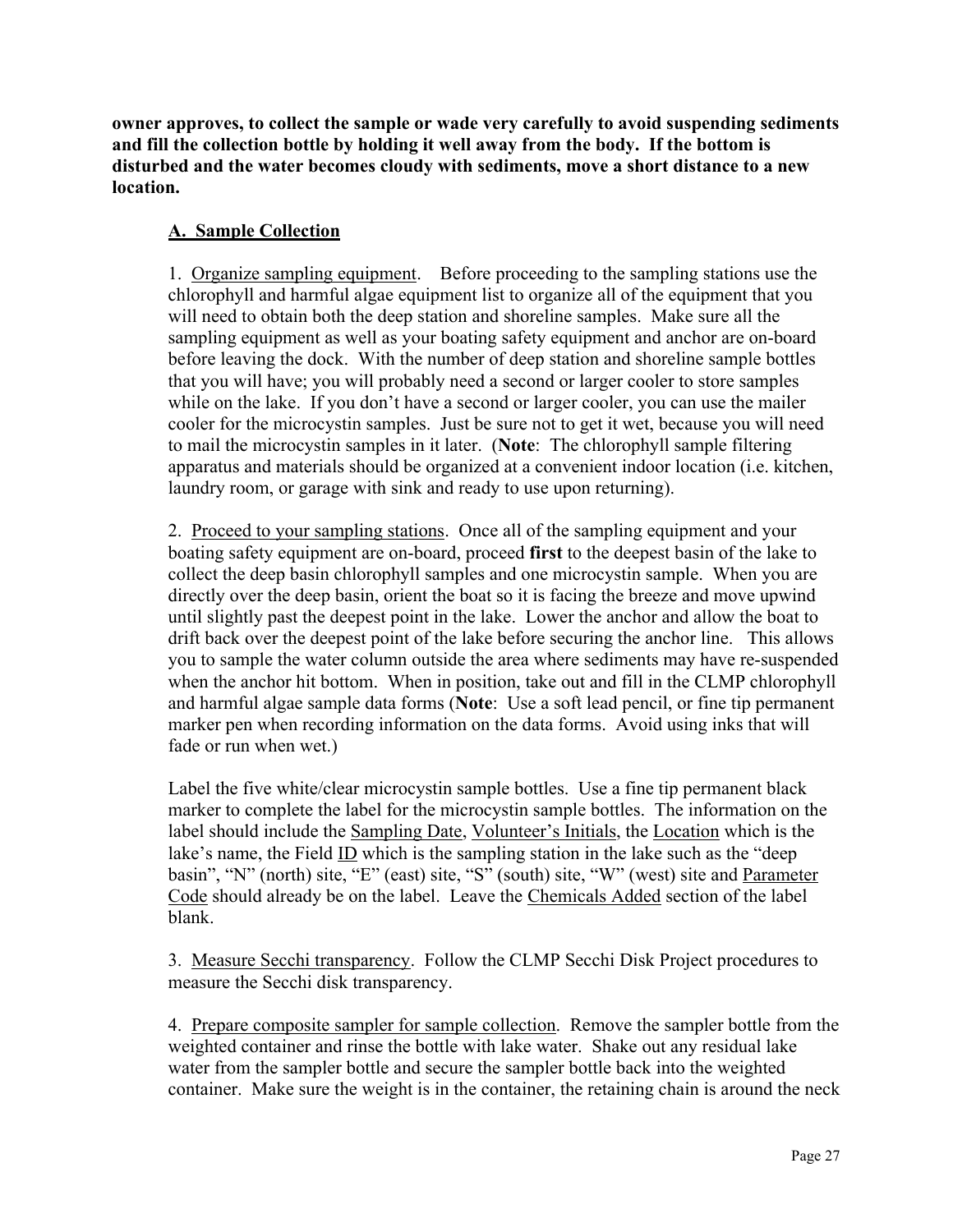of the sampler bottle, the stopper assembly is secure, the bottle cap is tightened, and the measured line is securely fastened to the composite sampler.

5. Use the composite sampler to collect water for chlorophyll and microcystin samples. Fill the one liter composite sampler bottle to nearly fill, but not completely. Follow the directions provided in the CLMP chlorophyll monitoring procedures to collect the water sample.

6. Place chlorophyll samples in the brown rectangular bottles and the microcystin sample in the clear/white bottle. Remove the sampler bottle from the weighted container. Swirl bottle gently to mix the sample. Use a small portion of the composite sample to rinse both of the rectangular (brown) sample storage bottles and the deep station microcystin bottle. Swirl or gently shake the sampler bottle again to mix sample and then fill both chlorophyll bottles and the microcystin bottle. Fill the bottles only to the bottom of the neck leaving some head space in the bottles. Place the microcystin sample bottle in the insulated cooler bag. Continue to process the chlorophyll samples as described in the Chlorophyll Project procedures. (**Note**: **No preservative should be added to the microcystin sample bottle, just keep it cool.)**

7. Prepare for shoreline sample collection. Before leaving the deep station sampling site remove the one liter composite sampler bottle from the composite sampler. Remove the two-hole stopper and cap from the bottle and secure them in your cooler bag, so they are not lost. Organize your chlorophyll and microcystin sample bottles so you will be using the correct bottles, at the proper sampling site (the south labeled bottles at the south sampling site).

8. Proceed to the first of the four shoreline sampling sites. Boat to the first shoreline sampling site. (**Note**: For a large lake you may choose to drive a car to the four sampling sites and use a dock or waders or a swim suit to wade out into 2 feet of water to collect the samples. Remember to avoid stirring up the bottom sediments.) Boat in close enough to shore to be in 2 feet of water. You do not need to anchor. Staying low in the boat, carefully lean over the side of the boat and fill the one liter bottle with water and empty out the water. This first bottle fill is a rinse for this sampling site. Now refill the bottle again, for the sample. (**Note**: Do not use the "dead spider" grip to push the bottle below the water surface, like when collecting the total phosphorus sample. The objective of shoreline sampling is to collect water right at the surface, where the cyanobacteria concentrations are greatest.) Ease the bottle into the water and let water from the surface run into the bottle. Gradually lower the back of the bottle as it fills. There should be no bubbling as the bottle fills. If there is bubbling the bottle is too deep in the water.

9. Place chlorophyll sample in the brown rectangular bottle and the microcystin sample in the clear/white bottle. Swirl the one liter sampler bottle gently to mix the sample. (**Note**: At the shoreline sampling stations you have only one brown chlorophyll bottle instead of two like at the deep station.) Use a small portion of the sample to rinse both the brown sample storage bottle and the (clear/white) microcystin bottle. Swirl or gently shake sampler bottle again to mix sample and then fill the chlorophyll bottle and the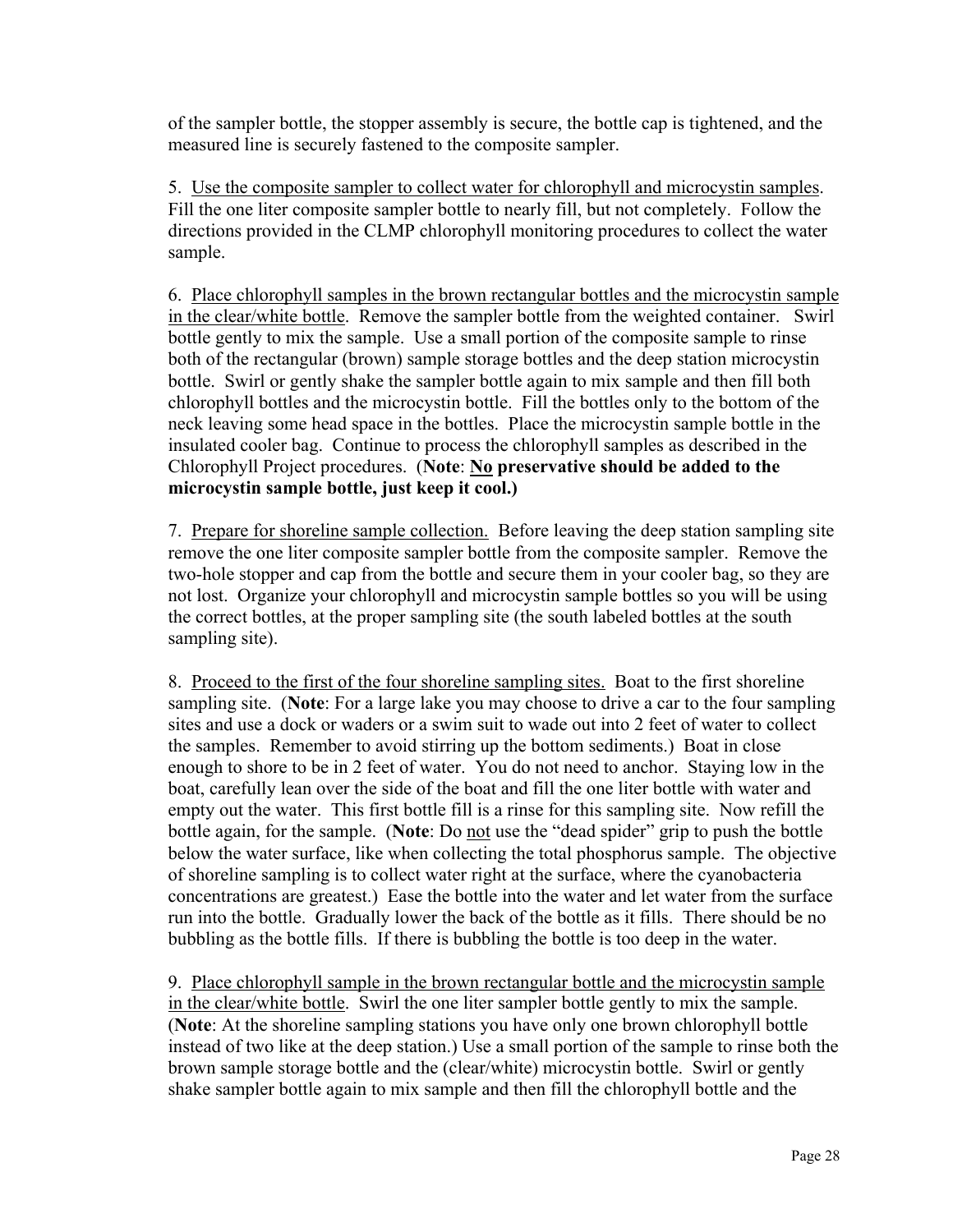microcystin bottle. Fill the bottles only to the bottom of the neck leaving some head space in the bottles. Place the microcystin in the insulated cooler bag. Continue to process the chlorophyll sample as described in the Chlorophyll Project procedures. **Before leaving the site complete the information required on the Harmful Algae sampling data form and mark your map on the back of the form identifying the location of the sample site.**

10. Complete all four shoreline sampling sites and replicate sample, if you have a replicate kit. Repeat steps 8 and 9 at the remaining three shoreline sampling sites. If you have a replicate kit you will have an extra brown chlorophyll bottle (five total) and an extra clear/white microcystin bottle (six total). At one of your four shoreline sampling sites collect an extra or replicate chlorophyll and microcystin sample. Process these replicate samples just as you would the other samples. Fill in the back of the field form with the replicate sample information.

11. Prepare to return to shore. After stabilizing and storing the samples, empty the sampler bottle, rinse with clean water, and secure the sampler bottle back into the weighted container. Retrieve the two-hole stopper and cap from the cooler bag and place on the sampler bottle. Return to shore to filter your chlorophyll samples and freeze your microcystin samples.

## **B. Sample Filtering and Handling**

1. Organize samples. After returning to shore, separate the chlorophyll samples from the microcystin samples. Place the microcystin samples in the freezer. (**Note:** be sure the bottle is not completely full with water, so it will not crack when frozen.) Take the chlorophyll samples to your filtering location. Use the CLMP chlorophyll procedures to process the samples.

2. Filter the deep chlorophyll sample. **First process the deep station chlorophyll samples**. Wrap the two vials from the deep station with a piece of aluminum foil to protect the filters from light. Mark the lake name and month on the outside of the foil. Put the "foiled" sample vial into a zip-lock bag and label the bag with your name, the lake name, county, and township. Store the vials with filter disks in your freezer. (**Note**: You will take both your deep station and shoreline chlorophyll frozen filters to the designated DEQ District office **no later than noon on the scheduled turn-in date**.)

3. Filter the shoreline chlorophyll samples. **After the deep station chlorophyll samples have been processed,** process the four (five if you were asked to do a replicate) chlorophyll samples from the shoreline sampling sites just as you did the chlorophyll samples from the deep station using the chlorophyll procedures. Be sure to rinse your syringe and plastic tubing with tap water between each shoreline chlorophyll sample. Use a fine tip permanent marker to complete the label for the shoreline chlorophyll vials. The information on the label should include the Sampling Date, Volunteer's Initials, the Location which is the lake's name, the Field ID which is the sampling station in the lake such as the "N (north) site, E (east) site, S (south) site, or W (west) site", the Parameter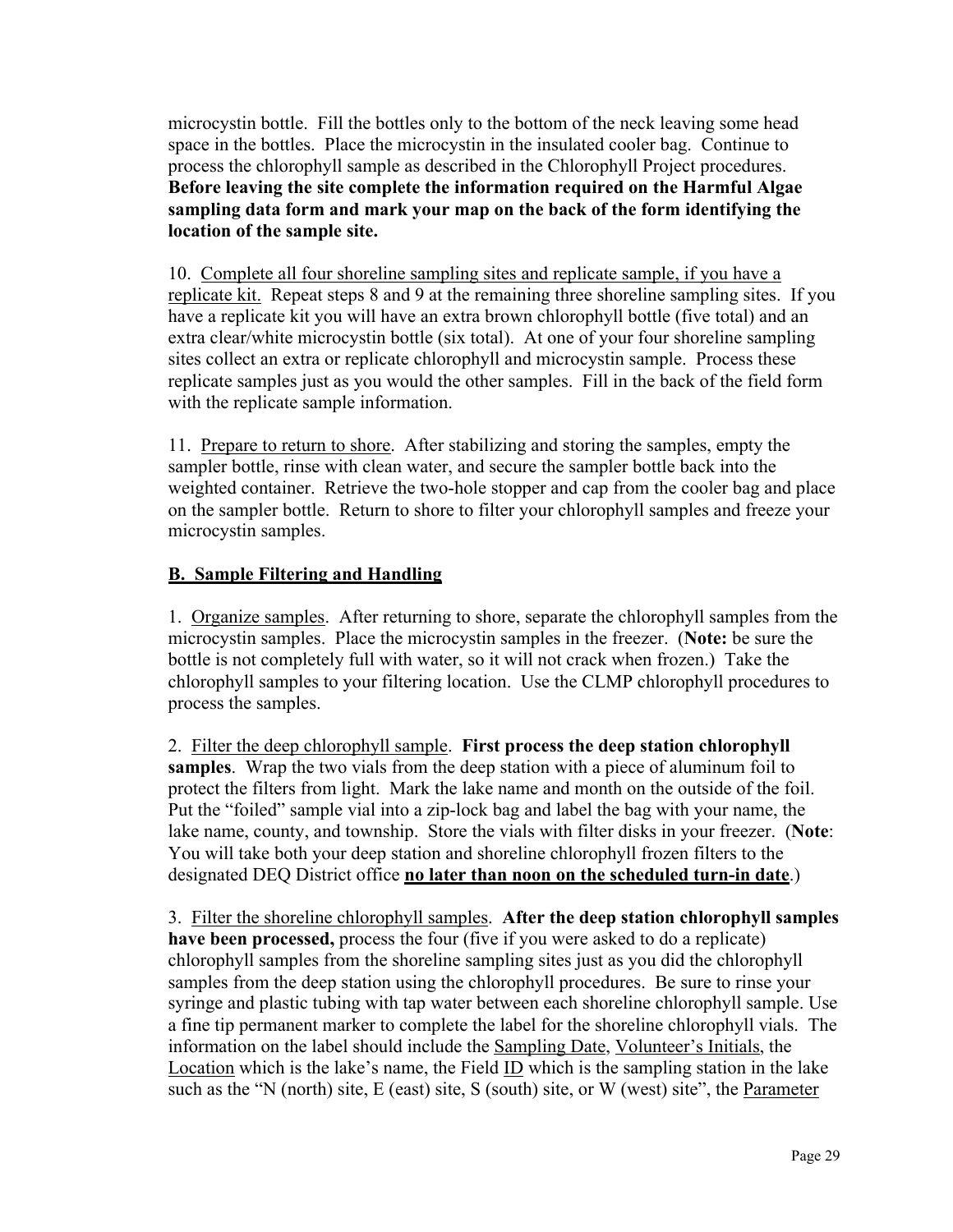Code is "CA" and the Chemicals Added is "MgCO3". Wrap the four (five if you were asked to do a replicate) labeled shoreline chlorophyll filter vials together in aluminum foil. Mark the **lake name** and the word **"shoreline"** on the outside of the foil. Put the "foiled" sample vials into a zip-lock bag and label the bag with the **lake name** and **county**. (**Note:** Do not include the shoreline chlorophyll filter vials with the regular CLMP deep station vials, because they are going to different laboratories.) Include one of the "Harmful Algae" data sheets in the zip-lock bag with the foil wrapped vials.

**IMPORTANT NOTE:** For many shoreline samples it may not be possible to push 50 cc though the filter. Many algal cells or soil particles in the shoreline water, may clog the filter before 50 cc can be pushed through. If the plunger becomes extremely hard to push, don't force it. STOP the filtering process and note the amount of cc's that have been pushed through the filter (50 cc minus the cc's of sample remaining). In the Data Form section for that shoreline sample, record the amount (cc's) of water that was successfully passed through the filter. Write large and clearly so the sample processor will see and read your note. The sample is still good. The laboratory will adjust their calculations to account for the smaller sample volume.

4. Clean and dry chlorophyll sampling and filtering equipment. After you have filtered the samples and stored them in the freezer, clean the chlorophyll filtering equipment by rinsing each component with tap water (DO NOT USE DETERGENTS) and letting them air dry. When your equipment is clean and dry, loosely reassemble the filtering components and composite sampler and store the equipment in a convenient place for your next sampling season. (**Note**: Your insulated cooler bag can be used to store your chlorophyll filtering equipment and sample storage bottles.)

## **C. Sample Delivery**

1. Packing the microcystin samples for mailing. On a Monday, Tuesday, Wednesday, or Thursday after the microcystin samples are completely frozen, pack the five samples in the provided mailing cooler with the frozen cooler packs, which had been frozen beforehand. Include one of the Harmful Algae data forms in a zip-lock bag in the cooler. Completely fill the void space in the cooler with the bag of packing peanuts provided and crumpled newspaper. Tape the mailing cooler closed and attach the provided mailing label to the shipping cooler.

2. Mail microcystin samples. Take the packed shipping cooler to a local post office and mail it "Next Day" mail, to MSU, at the address provided. Postage is provided so there is no cost to the volunteer. Next day mail will insure that the samples arrive at MSU in near frozen state. Mailing on a Monday through Thursday will insure that the samples arrive when the MSU office is open. **Do not take your shoreline water samples to the DEQ collection center with your chlorophyll samples. They will NOT accept these samples. They must be mailed directly to MSU.**

3. Deliver chlorophyll filters. Deliver the deep station and shoreline chlorophyll samples to the designated DEQ District office before the designated turn-in time. (**Note**: Refer to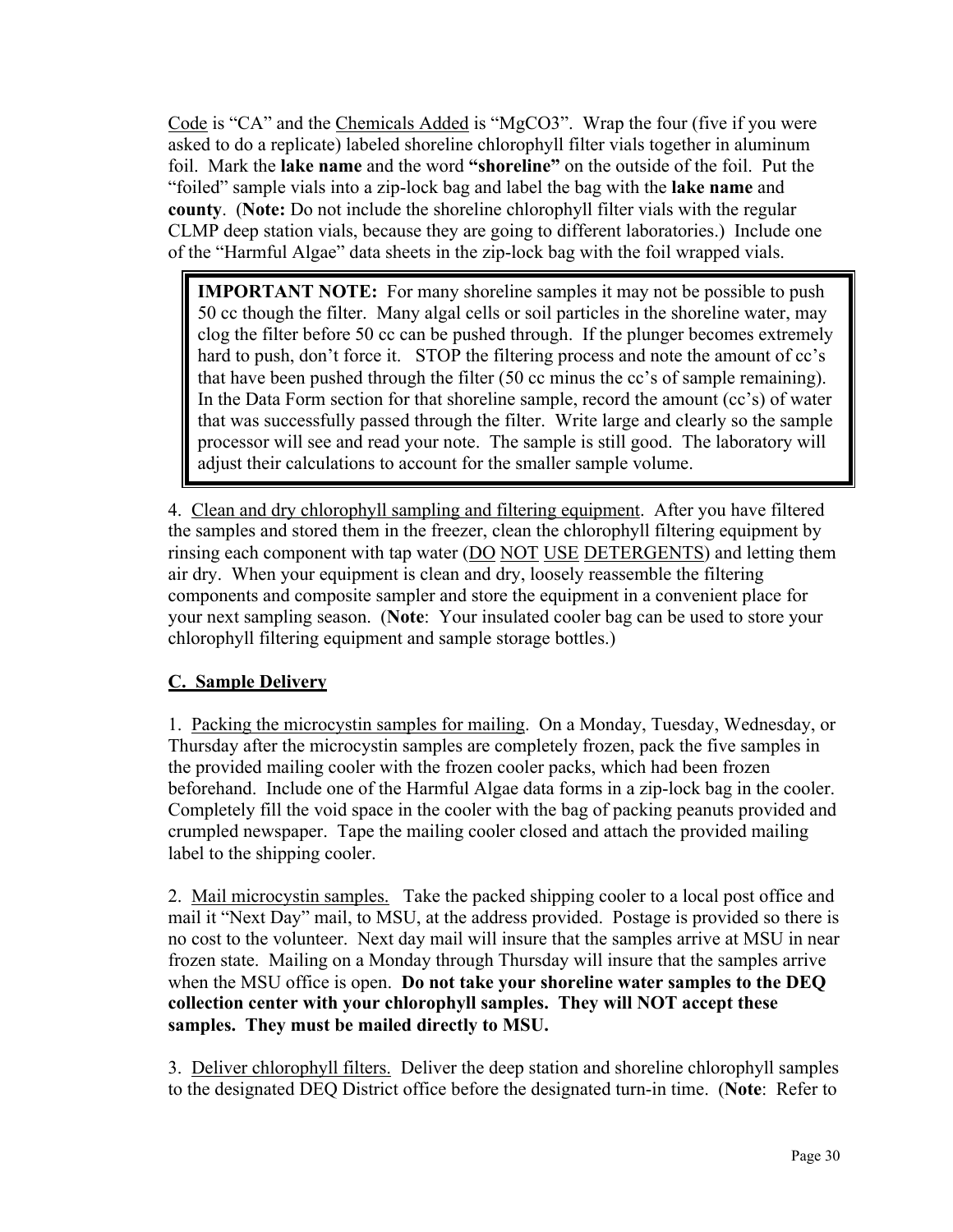the schedule of turn-in dates and drop-off locations for your samples.) **Your chlorophyll samples must be frozen when you drop them off at the DEQ District**. Place the completed data forms (one for the deep station samples and one for the shoreline samples) in the zip-lock bag with your frozen chlorophyll filters. (**Note**: Your insulated cooler bag with freezer ice pack can be used to keep your chlorophyll filters frozen while transporting them to the designated DEQ District office.) **Your frozen samples must be received no later than noon on the scheduled turn-in date at your designated DEQ District office**. For your convenience you may turn in samples any time the DEQ District office is open until noon on the scheduled turn-in date. Samples turned in late or not frozen will not be accepted.

## **TECHNICAL SUPPORT**

Should you have any questions or comments about the Harmful Algae monitoring procedures or problems during sampling, sample handling, or sample delivery, contact:

Mr. Howard Wandell, Department of Fisheries and Wildlife, 13 Natural Resources Building, Michigan State University, East Lansing, MI 48824-1222 Phone: 517-432-1491 FAX: 517-432-1699 Email: wandellh@msu.edu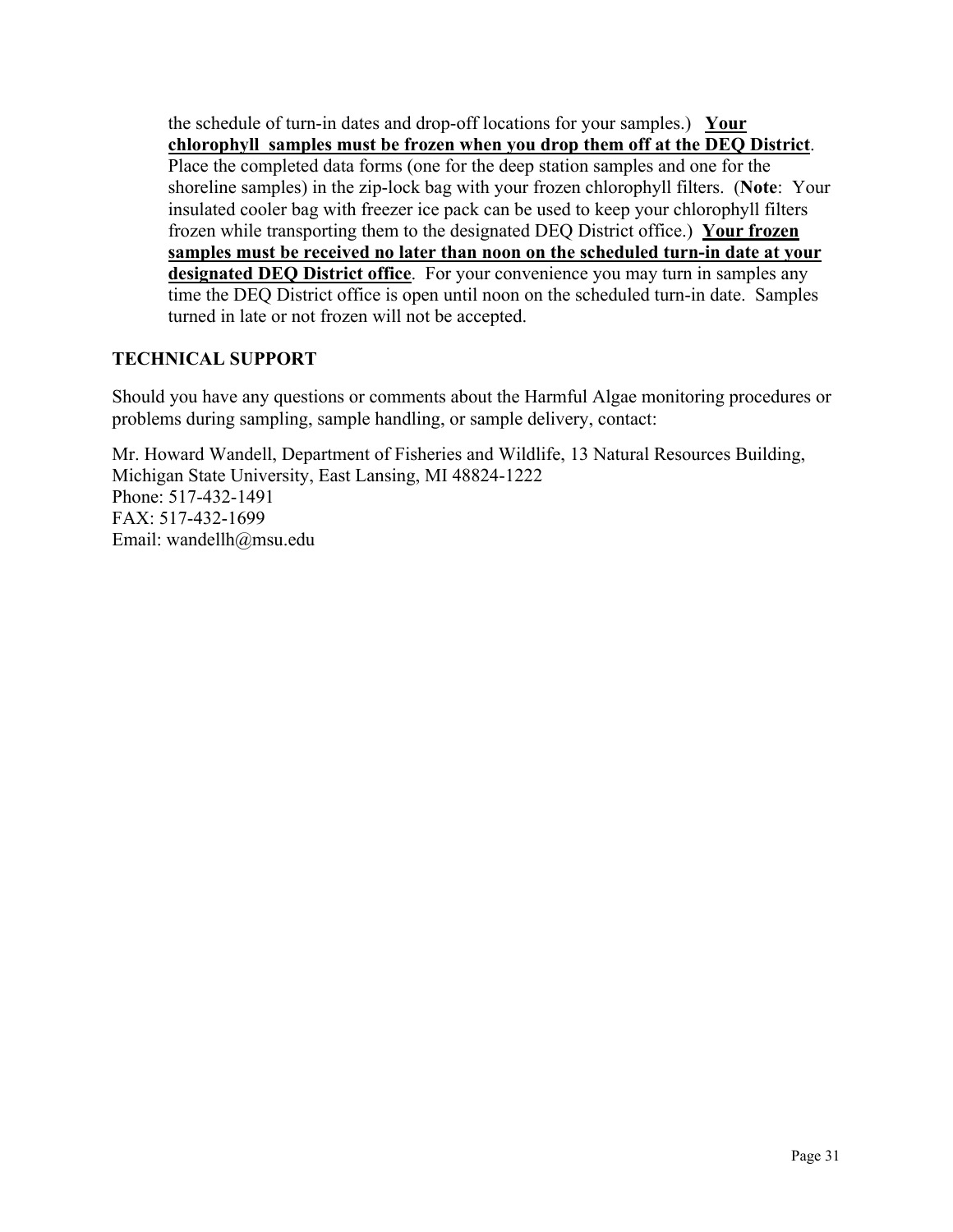APPENDIX B. Data sheet used by CLMP volunteers.

| 戋 | Cooperative<br>Lakes<br>Monitoring<br>Program    | <b>Harmful Algae</b><br><b>Shoreline Samples</b><br><b>CHLOROPHYLL and MICROCYSTIN</b> |
|---|--------------------------------------------------|----------------------------------------------------------------------------------------|
|   | Lake Name:<br>Township:                          | County:                                                                                |
|   | <b>Volunteer Monitor Name(s):</b><br>Sampled:    | Date                                                                                   |
|   | Weather Conditions (sunny, cloudy, windy, etc.): |                                                                                        |

| Unusual Conditions (heavy rain, boating, etc.): |  |
|-------------------------------------------------|--|
|                                                 |  |

 $\mathcal{L}_\mathcal{L} = \{ \mathcal{L}_\mathcal{L} = \{ \mathcal{L}_\mathcal{L} = \{ \mathcal{L}_\mathcal{L} = \{ \mathcal{L}_\mathcal{L} = \{ \mathcal{L}_\mathcal{L} = \{ \mathcal{L}_\mathcal{L} = \{ \mathcal{L}_\mathcal{L} = \{ \mathcal{L}_\mathcal{L} = \{ \mathcal{L}_\mathcal{L} = \{ \mathcal{L}_\mathcal{L} = \{ \mathcal{L}_\mathcal{L} = \{ \mathcal{L}_\mathcal{L} = \{ \mathcal{L}_\mathcal{L} = \{ \mathcal{L}_\mathcal{$ 

| Are zebra mussels in the lake? | $\vert$ Yes. | $\vert$ $\vert$ No. |
|--------------------------------|--------------|---------------------|
|                                |              |                     |

# **North Sampling Site** Time:

Location (GPS latitude/longitude coordinates or physically describe site location)

| Water Condition at sampling site (check all that apply)                                                                          |                                    |  |  |  |  |  |
|----------------------------------------------------------------------------------------------------------------------------------|------------------------------------|--|--|--|--|--|
| Clear<br>Turbid<br>Brown<br>Green<br>Filtering Sample (if 50 cc could not be filtered for this sample, indicate amount filtered) | Noticeable algae sheen and/or scum |  |  |  |  |  |
| <b>East Sampling Site</b><br>Time:<br><b>Location</b> (GPS latitude/longitude coordinates or physically describe site location)  |                                    |  |  |  |  |  |
| Water Condition at sampling site (check all that apply)                                                                          |                                    |  |  |  |  |  |

| Clear | Turbid | $\vert$ Green | Brown | Noticeable algae sheen and/or scum                                                          |
|-------|--------|---------------|-------|---------------------------------------------------------------------------------------------|
|       |        |               |       | Filtering Sample (if 50 cc could not be filtered for this sample, indicate amount filtered) |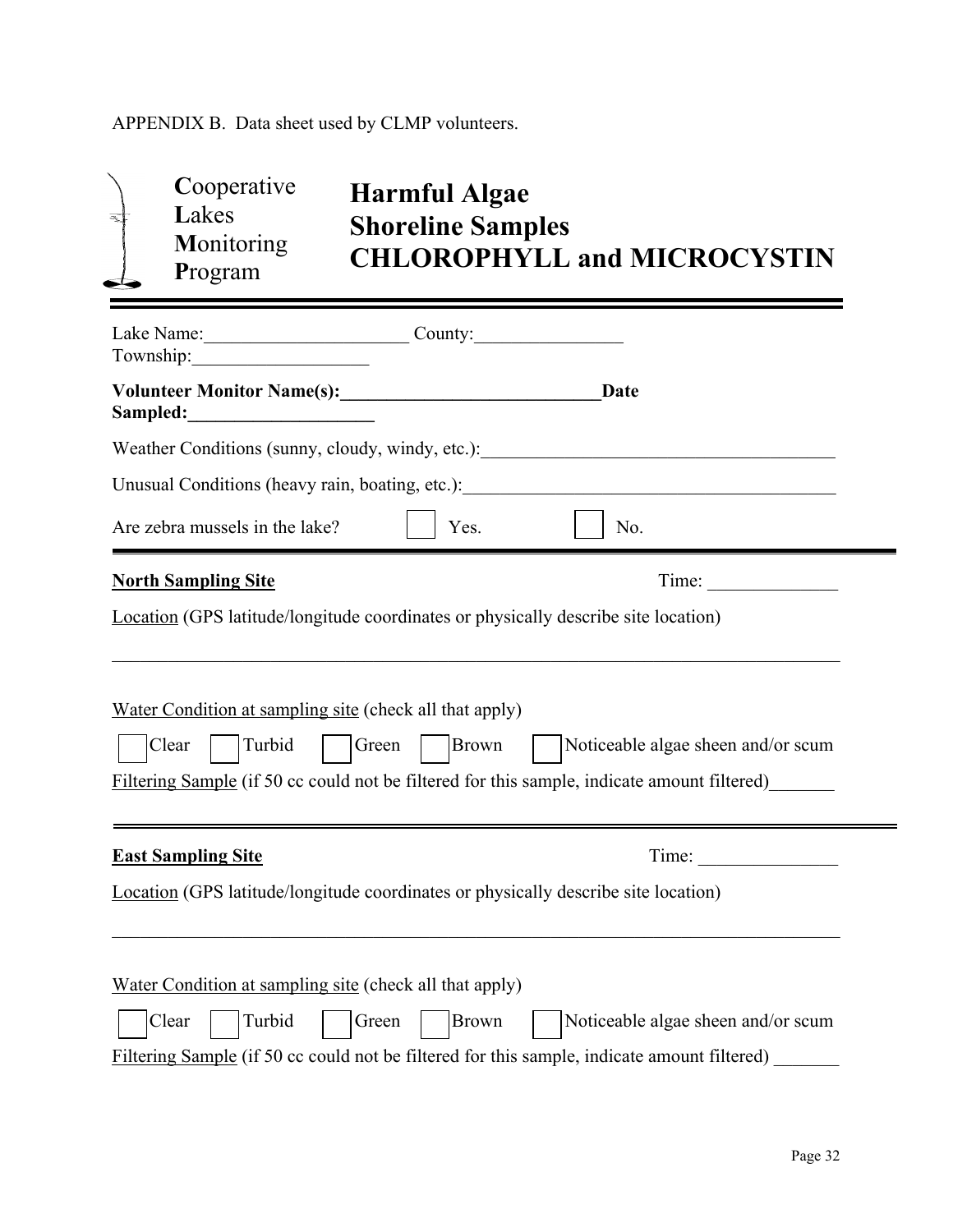| <b>South Sampling Site</b>                                                                  | Time:                              |
|---------------------------------------------------------------------------------------------|------------------------------------|
| Location (GPS latitude/longitude coordinates or physically describe site location)          |                                    |
|                                                                                             |                                    |
| Water Condition at sampling site (check all that apply)                                     |                                    |
| Clear<br>Turbid<br>Green<br>Brown                                                           | Noticeable algae sheen and/or scum |
| Filtering Sample (if 50 cc could not be filtered for this sample, indicate amount filtered) |                                    |
|                                                                                             |                                    |
| <b>West Sampling Site</b>                                                                   |                                    |
| <b>Location</b> (GPS latitude/longitude coordinates or physically describe site location)   |                                    |
|                                                                                             |                                    |
| Water Condition at sampling site (check all that apply)                                     |                                    |
| Turbid<br>Brown<br>Clear<br>Green                                                           | Noticeable algae sheen and/or scum |
| Filtering Sample (if 50 cc could not be filtered for this sample, indicate amount filtered) |                                    |
|                                                                                             |                                    |
| $\cdot \cdot$ In the box below draw an outline of your lake (i.e. lake map)                 |                                    |
| • On the lake map mark your four harmful algae sampling locations                           |                                    |
| North                                                                                       |                                    |
|                                                                                             |                                    |
|                                                                                             |                                    |
|                                                                                             |                                    |
|                                                                                             |                                    |
|                                                                                             |                                    |
|                                                                                             |                                    |
|                                                                                             |                                    |
|                                                                                             |                                    |
|                                                                                             |                                    |
|                                                                                             |                                    |
|                                                                                             |                                    |
|                                                                                             |                                    |
|                                                                                             |                                    |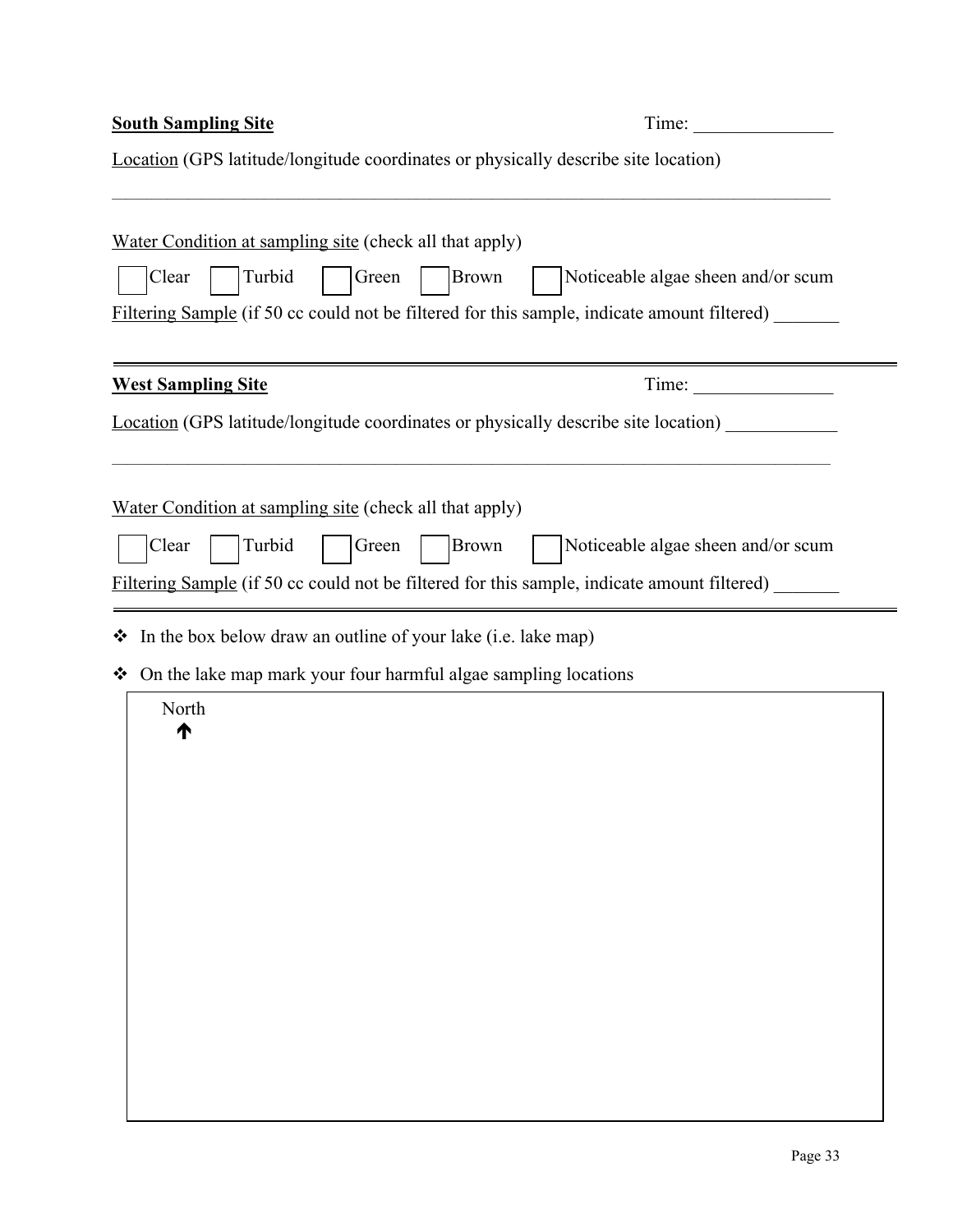# **FOR REPLICATE SAMPLE IF ASKED TO COLLECT**

**(If your sampling kit has a note asking you to collect replicate samples, you will also have an extra brown bottle (5) and an extra white/clear bottle (6) in your kit.**

**Sampling Site**: N (north) \_\_\_\_, E (east) \_\_\_\_, S (south) \_\_\_\_\_, W (west) \_\_\_\_. (Mark at which sampling site location you collected the replicate sample.)

Filtering Sample (if 50 cc could not be filtered for this sample, indicate amount filtered)

 **Mail one copy of the completed data form with your microcystin water samples to MSU. Send a second copy with your shoreline chlorophyll samples to the DEQ collection center. Keep one copy of the completed data form for your records.**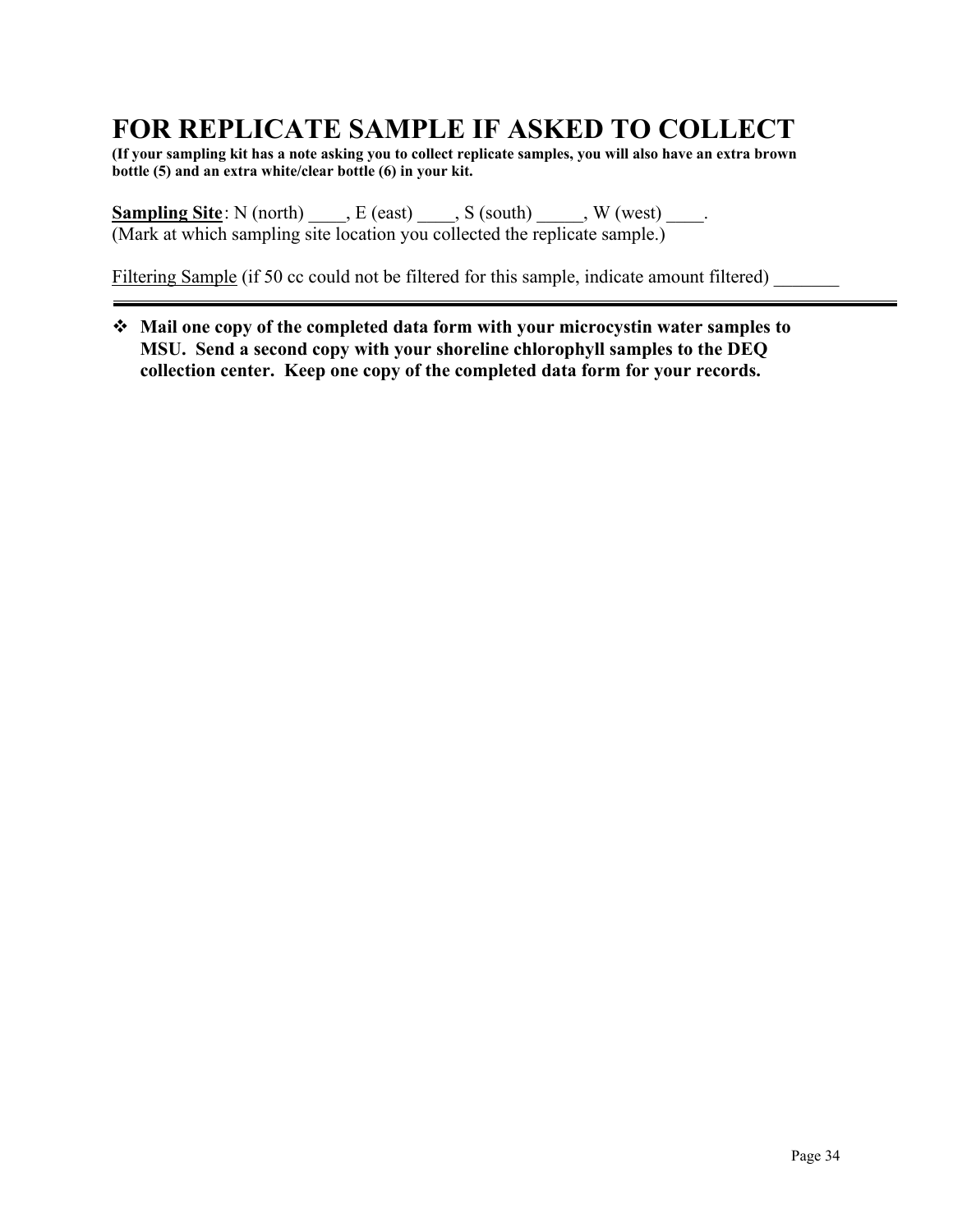| APPENDIX C. Harmful Algae Monitoring, 2006, Data Summary            |  |
|---------------------------------------------------------------------|--|
| Background information for lakes lacking zebra mussels (Dreissena). |  |

|                   |            |        |          |             | Surface area    | Max. depth | Date         |
|-------------------|------------|--------|----------|-------------|-----------------|------------|--------------|
| Lake              | County     | ID#    | Latitude | Longitude   | km <sup>2</sup> | m          | sampled      |
| Baldwin           | Montcalm   | 590171 | 43.16445 | $-85.26723$ |                 | 10.7       | $15-Sep-06$  |
| Bear              | Kalkaska   | 400026 | 44.74519 | $-84.90227$ | 1.2788          | 18.0       | $9-Sep-06$   |
| <b>Big Star</b>   | Lake       | 430022 | 43.83278 | $-85.95001$ | 3.6908          | 7.6        | 8-Sep-06     |
| Cowan             | Kent       | 410550 | 43.11556 | $-85.42139$ |                 | 16.2       | $12$ -Sep-06 |
| Cowboy            | Dickenson  | 220128 | 45.81188 | $-88.12098$ |                 | 7.6        | 25-Aug-06    |
| Crockery          | Ottawa     | 700422 | 43.16584 | $-85.85639$ | 0.4371          | 16.5       | 26-Sep-06    |
| Crooked           | Kalamazoo  | 390599 | 42.20355 | $-84.70847$ |                 |            | 24-Sep-06    |
| Crystal           | Oceana     | 640062 | 43.65334 | $-86.38056$ | 0.3076          | 11.3       | 15-Sep-06    |
| Crystal           | Dickenson  |        | 45.81165 | $-88.07762$ |                 | 2.4        | 25-Aug-06    |
| Cub               | Kalkaska   | 400031 | 44.71889 | $-84.95278$ | 0.2145          | 7.0        | 9-Sep-06     |
| Deer              | Alger      | 20126  | 46.47688 | $-86.96156$ | 1.0765          | 18.3       | 27-Aug-06    |
| Earl              | Livingston | 470554 | 42.60191 | -83.89588   |                 | 6.7        | 17-Sep-06    |
| Freska            | Kent       | 410702 | 43.11080 | $-85.64000$ | 0.2509          | 7.6        | 17-Sep-06    |
| George            | Clare      | 180056 | 43.95584 | $-84.93834$ | 0.5423          | 7.6        | 11-Sep-06    |
| Goshorn           | Allegan    | 30650  | 42.68250 | $-86.18380$ | 0.0900          | 18.0       | 22-Sep-06    |
| Hess              | Newaygo    | 620032 | 43.38862 | $-85.76806$ | 3.0554          | 8.5        | 15-Sep-06    |
| Hicks             | Osceola    |        | 44.02306 | $-85.28417$ | 0.6273          | 10.1       | $10-Sep-06$  |
| Indian            | Osceola    | 670227 | 43.96610 | $-85.40500$ | 0.3440          | 15.2       | 9-Sep-06     |
| Jewell            | Alcona     | 10041  | 44.67917 | $-83.61056$ | 0.7815          | 10.4       | 15-Sep-06    |
| Kimball           | Newaygo    |        | 43.45639 | $-85.82862$ | 0.6192          | 15.8       | 16-Sep-06    |
| Little            | Marquette  | 520210 | 46.27362 | $-87.35778$ |                 | 15.2       | 27-Aug-06    |
| Mehl              | Marquette  | 520451 | 46.27686 | $-87.37477$ | 0.3683          | 6.1        | 27-Aug-06    |
| Moon              | Gogebic    | 270120 | 46.17195 | $-89.21223$ | 0.3764          | 12.2       | 24-Aug-06    |
| Murray            | Kent       | 410268 | 43.03056 | $-85.37278$ | 1.2950          | 21.9       | 15-Sep-06    |
| Osterhout         | Allegan    | 30263  | 42.43945 | $-86.03889$ | 0.6799          | 9.1        | 23-Sep-06    |
| Pickerel          | Kalkaska   | 400035 | 44.80056 | $-84.97667$ | 0.4047          | 21.9       | 16-Sep-06    |
| Round             | Clinton    | 190146 | 42.87660 | $-84.44520$ | 0.3440          | 7.3        | 15-Sep-06    |
| Shafer            | Van Buren  |        |          |             | 0.3278          | 21.0       | 24-Sep-06    |
| Shingle           | Clare      | 180108 | 43.96306 | $-84.95028$ | 0.1416          | 12.2       | $11-Sep-06$  |
| Sweezey           | Jackson    | 380470 | 42.16210 | $-84.16811$ | 0.4249          | 7.0        | 23-Sep-06    |
| <b>Upper Long</b> | Oakland    | 631118 | 42.59648 | $-83.32253$ |                 |            | 26-Sep-06    |
| Viking            | Otsego     | 690136 | 44.89389 | $-84.62000$ | 0.1611          | 7.6        | 25-Aug-06    |
| Webinguaw         | Newaygo    | 620283 | 43.67350 | $-85.77712$ | 0.2469          | 4.9        | $16$ -Sep-06 |
| Wells             | Osceola    | 670121 | 43.99728 | $-85.41303$ | 0.1943          | 25.0       | 8-Sep-06     |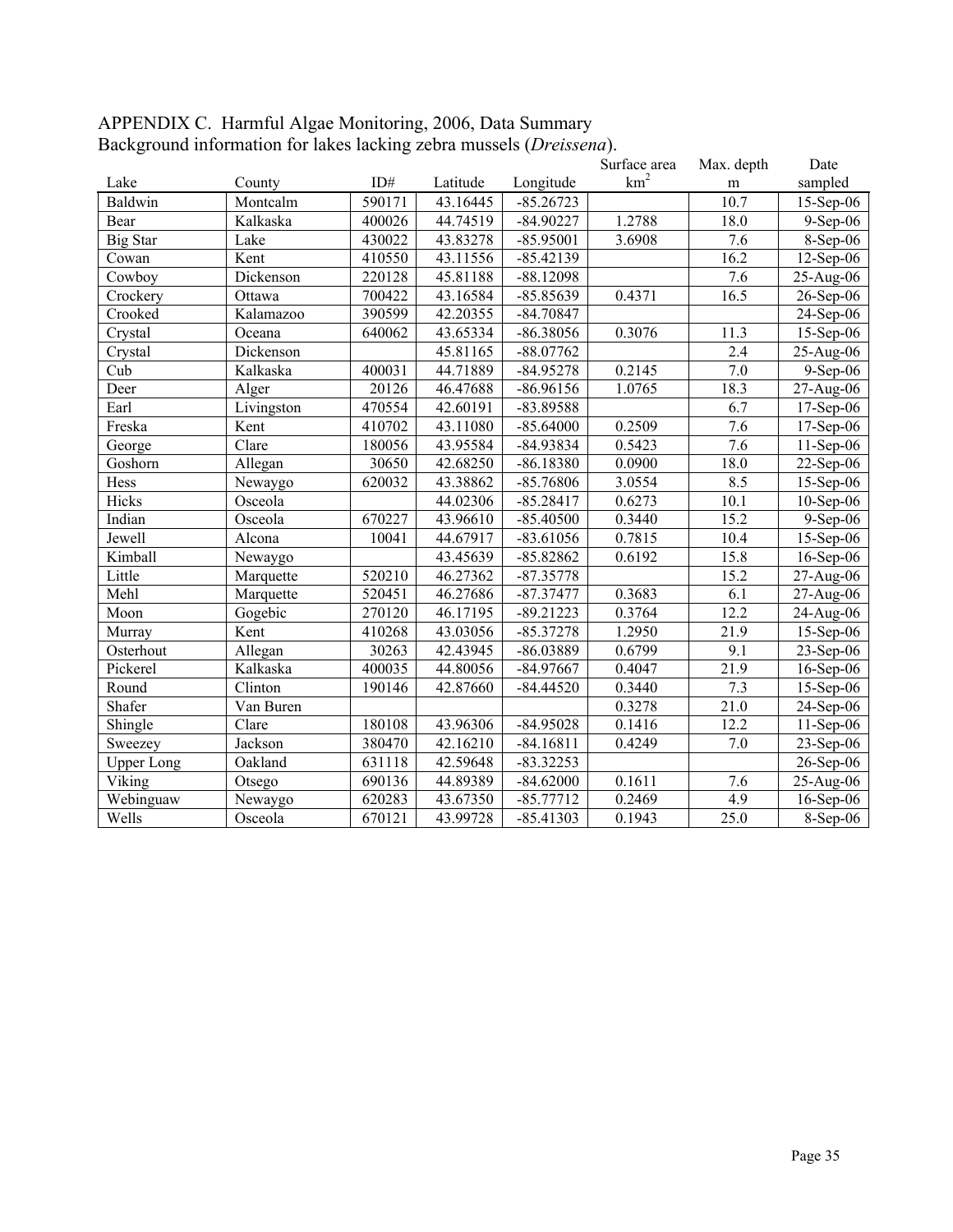| APPENDIX C. Harmful Algae Monitoring, 2006, Data Summary                  |
|---------------------------------------------------------------------------|
| Background information for lakes with zebra mussels ( <i>Dreissena</i> ). |
|                                                                           |

|                   |                       |        |          |             | Surface area    | Max. depth | Date                    |
|-------------------|-----------------------|--------|----------|-------------|-----------------|------------|-------------------------|
| Lake              | County                | ID#    | Latitude | Longitude   | km <sup>2</sup> | m          | sampled                 |
| Ann               | Benzie                | 100082 | 44.71195 | $-85.84334$ | 2.1327          | 21.3       | $10-Sep-06$             |
| Antoine           | Dickenson             | 220028 | 45.83806 | $-88.03195$ | 3.0271          | 7.6        | 25-Aug-06               |
| <b>Barlow</b>     | Barry                 | 80176  | 42.67056 | $-85.52042$ |                 | 19.2       | 24-Sep-06               |
| Beaver            | Alpena                | 40097  | 44.93612 | $-83.80000$ | 2.6912          | 23.5       | $31-Aug-06$             |
| Bellaire          | Antrium               | 50052  | 44.95334 | $-85.21889$ | 7.1833          | 29.0       | $1-Sep-06$              |
| <b>Big Fisher</b> | Leelanau              | 450224 | 44.89428 | -85.94887   |                 | 4.9        | $7-Sep-06$              |
| Big Glen          | Leelanau              | 450049 | 44.87889 | $-85.96278$ | 19.6884         | 39.6       | $6-Sep-06$              |
| <b>Big</b>        | Osceola               | 670056 | 43.86695 | $-85.19917$ | 0.8256          | 25.9       | $10-Sep-06$             |
| <b>Bills</b>      | Newaygo               | 620062 |          |             | 0.8256          | 27.0       | 15-Sep-06               |
| <b>Birch</b>      | Cass                  | 140061 | 41.88139 | $-85.85834$ | 1.1938          | 29.0       | $21-Sep-06$             |
| <b>Brooks</b>     | Leelanau              | 450222 | 44.87462 | $-85.93284$ |                 |            | $5-Sep-06$              |
| Cedar             | Alcona/Iosco          | 10017  | 44.52751 | $-83.33195$ | 4.3505          | 3.0        | $9-Sep-06$              |
| Clam              | Antrium               | 50101  | 44.93612 | $-85.27334$ | 1.6997          | 8.8        | 31-Aug-06               |
| Clark             | Jackson               | 380173 | 42.11945 | $-84.31306$ | 2.2663          | 16.8       | $21-Sep-06$             |
| Deer              | Oakland               | 630708 | 42.73056 | $-83.43084$ | 0.5544          | 19.2       | $21-Sep-06$             |
| Derby             | Montcalm              | 590144 | 43.27389 | $-85.12945$ | 0.4775          | 26.5       | $14-Sep-06$             |
| Diamond           | Cass                  | 140039 | 41.90380 | $-85.96660$ | 4.1279          | 19.5       | 23-Sep-06               |
| Evans             | Lenawee               | 460309 | 42.05778 | $-84.11306$ | 0.8134          | 12.8       | $21-Sep-06$             |
| Fisher            | St. Joseph            | 750139 | 41.99500 | $-85.57250$ | 1.3234          | 12.8       | $\overline{2}$ 3-Sep-06 |
| Gilletts          | Jackson               |        | 42.25639 | $-84.31028$ |                 | 9.1        | 17-Sep-06               |
| Gourdneck         | Kalamazoo             | 390541 | 42.15973 | -85.57389   | 0.8984          | 15.8       | 20-Sep-06               |
| Hamlin-Lower      | Mason                 | 530073 | 44.05528 | $-86.46834$ | 20.1943         | 24.4       | $10-Sep-06$             |
| Hamlin- Upper     | Mason                 | 530074 | 44.07306 | $-86.44417$ | 20.1943         | 11.3       | $10-Sep-06$             |
| Houghton          | Roscommon             | 720163 | 44.32667 | -84.68083   | 81.1170         | 6.1        | $10-Sep-06$             |
| Hubbard           | Alcona                | 10020  | 44.83334 | $-83.60000$ | 35.8155         | 22.9       | $5-Sep-06$              |
| Klinger           | St. Joseph            | 750136 | 41.80278 | -85.54389   | 3.3590          | 21.9       | 23-Sep-06               |
| Lakeville         | Oakland               | 630670 | 42.82917 | $-85.15195$ | 1.8616          | 20.1       | 24-Sep-06               |
| Little Fisher     | Leelanau              | 340223 | 44.89770 | $-85.95052$ | 5.6657          | 4.0        | $7-Sep-06$              |
| Little Glen       | Leelanau              | 450050 | 44.86500 | $-86.00876$ | 1.8130          | 4.0        | $5-Sep-06$              |
| Magician          | Cass                  | 140065 | 42.06500 | $-86.18389$ | 2.3100          | 17.0       | 29-Sep-06               |
| Margrethe         | Crawford              | 200036 | 44.62778 | $-84.78750$ | 7.7701          | 19.8       | $3-Sep-06$              |
| Mullett           | Cheboygan             | 160050 | 45.48445 | $-84.56028$ | 70.2550         | 36.6       | $2-Sep-06$              |
| Nepessing         | Lapeer                | 440094 | 43.01223 | $-83.37445$ | 1.6754          | 7.6        | $14-Sep-06$             |
| Orion             | Oakland               | 630555 | 42.78140 | $-83.25376$ | 1.9021          |            | $24-Sep-06$             |
| Parke             | Oakland               | 631119 | 42.73847 | $-83.41385$ | 0.0931          | 15.2       | $21$ -Sep-06            |
| Robinson          | Newaygo               | 620061 | 43.53195 | $-85.85612$ | 0.5544          | 9.1        | $15$ -Sep-06            |
| Round             | Mecosta               | 540073 | 43.62417 | $-85.30834$ | 0.6273          | 13.7       | $14-Sep-06$             |
| Silver            | <b>Grand Traverse</b> | 280116 | 44.70528 | $-85.68667$ | 2.4282          | 29.9       | $9-Sep-06$              |
| <b>Stony Lake</b> | Oceana                | 640049 | 43.56060 | $-86.48610$ | 1.1251          | 12.5       | $14-Sep-06$             |
| Torch North       | Antrium               | 50055  | 45.02778 | $-85.31556$ | 35.4917         | 76.2       | $3-Sep-06$              |
| Torch South       | Antrium               | 50240  | 44.91590 | $-85.30280$ | 35.4917         | 86.9       | $3-Sep-06$              |
| Van Etten         | Iosco                 | 350074 | 44.46417 | -83.35389   | 5.3420          | 10.1       | $8-Sep-06$              |
| Vineyard          | Jackson               | 380263 | 42.07500 | $-84.20417$ | 2.0437          | 12.8       | $24$ -Sep-06            |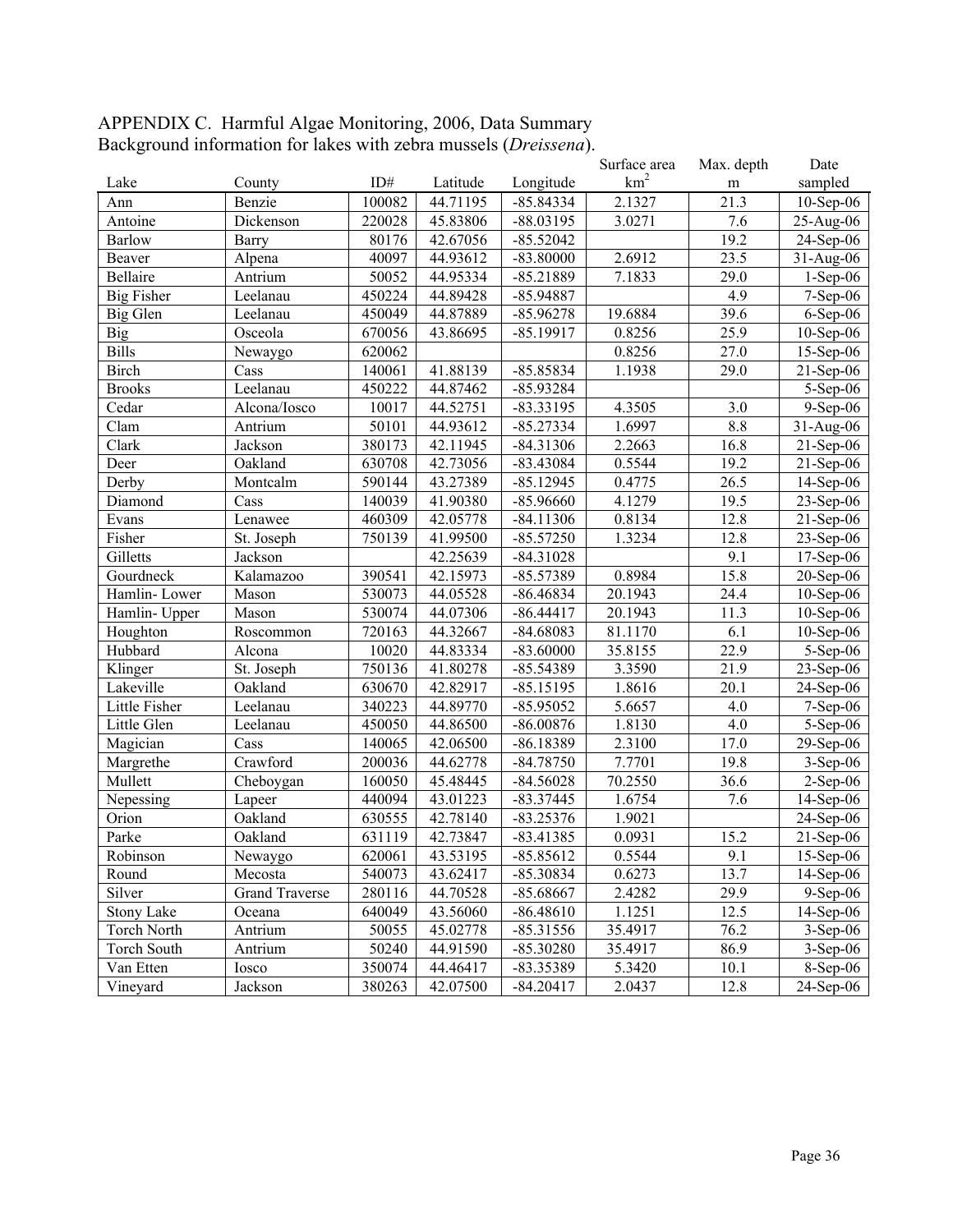## APPENDIX D. Harmful Algae Monitoring, 2006, Data Summary Shoreline (surface water) samples \*

|                        |            |        |           | north            | north             | east             | east      | south                  | south     | west                             | west      | mean             | mean      |
|------------------------|------------|--------|-----------|------------------|-------------------|------------------|-----------|------------------------|-----------|----------------------------------|-----------|------------------|-----------|
|                        |            |        | Dreissena | Chl              | Toxin             | Chl              | Toxin     | Chl                    | Toxin     | Chl                              | Toxin     | Chl              | Toxin     |
| Lake                   | County     | ID#    | status    | $\mu g/L$        | $\mu$ g/L         | $\mu g/L$        | $\mu$ g/L | $\mu\text{g}/\text{L}$ | $\mu g/L$ | $\underline{\mu}\underline{g}/L$ | $\mu$ g/L | $\mu$ g/L        | $\mu g/L$ |
| Baldwin                | Montcalm   | 590171 | no        | 8.3              | 0.08              | 7.7              | 0.09      | 7.8                    | 0.14      | 15.1                             | 3.94      | 9.7              | 1.06      |
| <b>Bear Lake</b>       | Kalkaska   | 400026 | no        | 3.0              | 0.04              | $\overline{3.8}$ | 0.03      | 3.7                    | 0.04      | 2.8                              | 0.04      | 3.3              | 0.04      |
| <b>Big Star</b>        | Lake       | 430022 | no        | 4.6              | 0.07              | 6.9              | 0.08      | 6.8                    | 0.05      | 4.7                              | 0.05      | $\overline{5.7}$ | 0.06      |
| Cowan                  | Kent       | 410550 | no        | 21.2             | 0.10              | 30.6             | 0.39      | 62.7                   | 0.70      | 195.1                            | 0.86      | 77.4             | 0.51      |
| Cowboy                 | Dickenson  | 220128 | no        |                  | 0.09              |                  | 0.07      |                        | 0.08      |                                  | 0.08      |                  | 0.08      |
| Crockery               | Ottawa     | 700422 | no        | 12.6             | 0.05              | 14.3             | 0.05      | 11.6                   | 0.06      | 14.2                             | 0.05      | 13.2             | 0.05      |
| Crooked                | Kalamazoo  | 390599 | no        | 5.5              | 0.08              | $\overline{5.3}$ | 0.08      | 8.3                    | 0.08      | 11.0                             | 0.08      | 7.5              | 0.08      |
| Crystal                | Oceana     | 640062 | no        | 0.2              | $\overline{0.13}$ | 11.8             | 0.06      | 8.0                    | 0.09      | 12.6                             | 0.45      | 8.2              | 0.18      |
| Crystal                | Dickenson  |        | no        |                  | 0.98              |                  | 0.89      |                        | 1.25      |                                  | 1.15      |                  | 1.07      |
| Cub Lake               | Kalkaska   | 400031 | no        | 2.3              | 0.28              | 4.9              | 0.25      | 2.1                    | 0.20      | 2.7                              | 0.58      | $\overline{3.0}$ | 0.33      |
| Deer                   | Alger      | 20126  | no        | 50.1             | 0.03              | $\overline{9.7}$ | 0.04      | 0.3                    | 0.04      | 8.0                              | 0.03      | 17.0             | 0.04      |
| Earl                   | Livingston | 470554 | no        | 15.5             | 0.30              | 9.4              | 0.32      | 10.1                   | 0.44      | 8.4                              | 0.48      | 10.8             | 0.38      |
| Freska                 | Kent       | 410702 | no        | 72.5             | 0.89              | 8.2              | 0.07      | 14.7                   | 0.41      | $\overline{8.0}$                 | 0.10      | 25.9             | 0.37      |
| George                 | Clare      | 180056 | no        | 3.3              | 0.04              | 4.9              | 0.05      | 12.1                   | 0.05      | $\overline{7.0}$                 | 0.04      | 6.8              | 0.04      |
| Goshorn                | Allegan    | 30650  | no        | 22.4             | 0.40              | 23.0             | 0.29      | 38.1                   | 0.28      | 24.7                             | 0.41      | 27.0             | 0.34      |
| Hess                   | Newaygo    | 620032 | no        | 31.4             | 1.08              | 21.7             | 0.44      | 158.2                  | 4.29      | 26.8                             | 1.70      | 59.5             | 1.88      |
| Hicks                  | Osceola    |        | no        | 18.1             | 0.26              | 17.7             | 0.25      | 18.5                   | 0.22      | 14.3                             | 0.23      | 17.1             | 0.24      |
| Indian Lake            | Osceola    | 670227 | no        | 4.3              | 0.06              | 4.1              | 0.06      | 4.1                    | 0.06      | 4.0                              | 0.18      | 4.1              | 0.09      |
| Jewell Lake            | Alcona     | 10041  | no        | $\overline{5.0}$ | 0.43              | 8.5              | 1.50      | 6.7                    | 0.07      | 8.8                              | 0.13      | 7.2              | 0.53      |
| Kimball                | Newaygo    |        | no        | 17.6             | 0.04              | 18.0             | 0.05      | 21.9                   | 0.06      | 176.1                            | 0.10      | 58.4             | 0.06      |
| Little                 | Marquette  | 520210 | no        | 4.3              | 0.12              | 0.2              | 0.07      | 3.8                    | 0.07      | 3.8                              | 0.06      | 3.1              | 0.08      |
| Mehl                   | Marquette  | 520451 | no        | 12.7             | 0.61              | 4.9              | 0.09      | 4.3                    | 0.11      | 3.9                              | 0.08      | 6.4              | 0.22      |
| Moon                   | Gorebic    | 270120 | no        | 3.4              | 0.04              | 2.4              | 0.03      | 2.8                    | 0.03      | $\overline{3.8}$                 | 0.04      | 3.1              | 0.04      |
| Murray                 | Kent       | 410268 | no        | 13.0             | 0.86              | 6.2              | 0.33      | 7.2                    | 0.19      | 10.9                             | 0.72      | 9.3              | 0.53      |
| Osterhout              | Allegan    | 30263  | no        | 6.7              | 1.03              | 29.9             | 0.12      | 6.7                    | 0.61      | 8.6                              | 0.18      | 13.0             | 0.48      |
| Pickerel               | Kalkaska   | 400035 | no        | $\overline{5.5}$ | 0.04              | 13.2             | 0.04      | 10.3                   | 0.03      | 6.7                              | 0.03      | 8.9              | 0.04      |
| Round                  | Clinton    | 190146 | no        | 22.6             | 0.12              | 12.3             | 0.14      | 39.8                   | 0.22      | 25.4                             | 0.12      | 25.0             | 0.15      |
| Shafer                 | Van Buren  |        | no        |                  | 0.07              |                  | 0.09      |                        | 0.11      |                                  | 0.09      |                  | 0.09      |
| Shingle                | Clare      | 180108 | no        |                  | 0.04              | 9.6              | 0.04      | 10.0                   | 0.03      | 14.6                             | 0.03      | 11.4             | 0.03      |
| Sweezey                | Jackson    | 380470 | no        | 3.0              | 0.04              | $\overline{2.0}$ | 0.06      | $\overline{1.7}$       | 0.04      | 1.6                              | 0.04      | $\overline{2.1}$ | 0.04      |
| <b>Upper Long Lake</b> | Oakland    | 631118 | no        | 28.5             | 0.79              | 23.8             | 3.52      | 79.6                   | 0.64      | 26.4                             | 0.72      | 39.6             | 1.42      |
| Viking                 | Otsego     | 690136 | no        | 20.7             | 0.10              | 19.1             | 0.08      | 20.8                   | 0.11      | 19.8                             | 0.22      | 20.1             | 0.13      |
| Webinguaw              | Newaygo    | 620283 | no        | 8.9              | 0.42              | 4.9              | 0.14      | 6.4                    | 0.09      | 20.6                             | 0.79      | 10.2             | 0.36      |
| Wells                  | Osceola    | 670121 | no        | 2.6              | 0.09              | 1.1              | 0.10      | 4.8                    | 0.10      | 2.0                              | 0.10      | 2.6              | 0.10      |

\* Analytical toxin results are increased by a factor of 1.23 to adjust for sample preparation.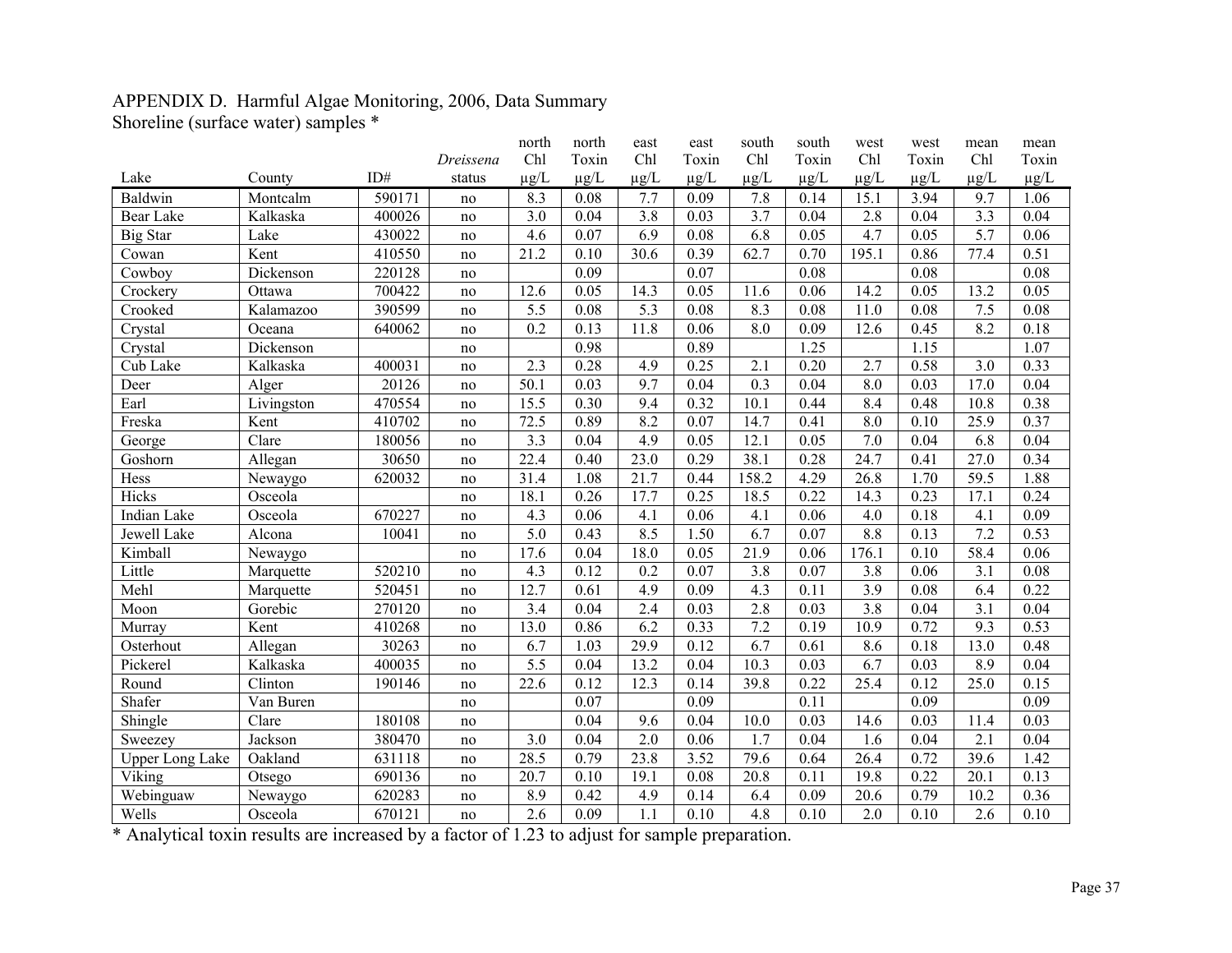## APPENDIX D. Harmful Algae Monitoring, 2006, Data Summary Shoreline (surface water) samples \*

| $\frac{1}{2}$     |              |        |           | north            | north     | east      | east                             | south                            | south     | west      | west      | mean      | mean      |
|-------------------|--------------|--------|-----------|------------------|-----------|-----------|----------------------------------|----------------------------------|-----------|-----------|-----------|-----------|-----------|
|                   |              |        | Dreissena | Chl              | Toxin     | Chl       | Toxin                            | Chl                              | Toxin     | Chl       | Toxin     | Chl       | Toxin     |
| Lake              | County       | ID#    | status    | $\mu$ g/L        | $\mu$ g/L | $\mu$ g/L | $\underline{\mu}\underline{g}/L$ | $\underline{\mu}\underline{g}/L$ | $\mu$ g/L | $\mu$ g/L | $\mu g/L$ | $\mu$ g/L | $\mu g/L$ |
| Ann               | Benzie       | 100082 | yes       | 2.0              | 0.32      | 1.8       | 0.09                             | 1.1                              | 0.05      | 1.8       | 0.06      | 1.7       | 0.13      |
| Antoine           | Dickenson    | 220028 | yes       |                  | 0.21      |           | 0.22                             |                                  | 0.15      |           | 0.18      |           | 0.19      |
| <b>Barlow</b>     | Barry        | 80176  | yes       | 4.3              | 0.16      | 3.8       | 0.17                             | 1.6                              | 0.25      | 4.4       | 0.19      | 3.5       | 0.19      |
| Beaver            | Alpena       | 40097  | yes       | 2.3              | 0.15      | 2.0       | 0.24                             | 1.9                              | 0.20      | 2.3       | 0.21      | 2.1       | 0.20      |
| <b>Bellaire</b>   | Antrium      | 50052  | yes       | 2.3              | 0.25      | 2.7       | 0.18                             | 2.2                              | 0.11      | 2.7       | 0.19      | 2.5       | 0.18      |
| <b>Big Fisher</b> | Leelanau     | 450224 | yes       | 1.8              | 0.03      | 3.1       | 0.02                             | 1.1                              | 0.03      |           | 0.02      | 2.0       | 0.02      |
| Big Glen          | Leelanau     | 450049 | yes       | 1.3              | 0.03      | 1.6       | 0.04                             | 1.3                              | 0.03      | 1.5       | 0.02      | 1.4       | 0.03      |
| <b>Big Lake</b>   | Osceola      | 670056 | yes       | $\overline{3.0}$ | 0.25      | 2.6       | 0.22                             | 9.9                              | 0.63      | 3.7       | 0.56      | 4.8       | 0.41      |
| <b>Bills Lake</b> | Newaygo      | 620062 | yes       | 30.3             | 5.15      | 27.7      | 3.40                             | 75.4                             | 9.39      | 3.8       | 0.30      | 34.3      | 4.56      |
| <b>Birch</b>      | Cass         | 140061 | yes       | 3.8              | 0.12      | 3.5       | 0.14                             | 2.9                              | 0.13      | 3.1       | 0.16      | 3.3       | 0.14      |
| <b>Brooks</b>     | Leelanau     | 450222 | yes       | 24.5             | 0.41      | 16.4      | 0.02                             | 7.9                              | 0.02      | 18.8      | 0.02      | 16.9      | 0.12      |
| Cedar             | Alcona/Iosco | 10017  | yes       | 2.3              | 0.03      | 5.2       | 0.15                             | 4.1                              | 0.17      | 4.3       | 0.24      | 4.0       | 0.15      |
| Clam              | Antrium      | 50101  | yes       | 2.7              | 0.09      | 1.4       | 0.08                             | 6.2                              | 0.47      | 6.0       | 1.31      | 4.1       | 0.49      |
| Clark             | Jackson      | 380173 | yes       | 1.9              | 0.13      | 3.6       | 0.66                             | 1.3                              | 0.07      | 1.7       | 0.08      | 2.1       | 0.23      |
| Deer              | Oakland      | 630708 | yes       | 2.4              | 0.16      | 2.1       | 0.18                             | 3.1                              | 0.23      | 2.5       | 0.09      | 2.5       | 0.17      |
| Derby             | Montcalm     | 590144 | yes       | $\overline{5.9}$ | 1.57      | 2.1       | 0.26                             | 8.5                              | 0.79      | 4.5       | 0.36      | 5.2       | 0.75      |
| Diamond           | Cass         | 140039 | yes       | 6.5              | 0.72      | 4.0       | 0.37                             | 1.7                              | 0.10      | 3.8       | 0.17      | 4.0       | 0.34      |
| Evans             | Lenawee      | 460309 | yes       | 1.1              | 0.07      | 1.1       | 0.15                             | 1.4                              | 0.10      | 1.2       | 0.08      | 1.2       | 0.10      |
| Fisher            | St. Joseph   | 750139 | yes       | 5.5              | 0.75      | 4.3       | 0.36                             | 6.5                              | 0.88      | 4.7       | 0.45      | 5.2       | 0.61      |
| Gilletts          | Jackson      |        | yes       | 4.1              | 0.15      | 0.0       | 0.13                             | 6.5                              | 0.16      |           | 0.20      |           | 0.16      |
| Gourdneck         | Kalamazoo    | 390541 | yes       | 5.1              | 0.19      | 4.8       | 0.14                             | 5.4                              | 0.06      | 5.4       | 0.16      | 5.2       | 0.14      |
| Hamlin-Lower      | Mason        | 530073 | yes       | 3.3              | 0.06      | 1.3       | 0.08                             | 11.8                             | 0.06      | 3.6       | 0.13      | 5.0       | 0.08      |
| Hamlin- Upper     | Mason        | 530074 | yes       | $\overline{3.2}$ | 0.18      | 16.0      | 0.16                             | 2.5                              | 0.18      | 7.8       | 0.20      | 7.4       | 0.18      |
| Houghton          | Roscommon    | 720163 | yes       | 14.1             | 0.16      | 14.2      | 0.19                             | 12.5                             | 0.18      | 16.9      | 0.20      | 14.5      | 0.18      |
| Hubbard           | Alcona       | 10020  | yes       | 0.7              | 0.19      | 0.7       | 0.32                             | 0.9                              | 0.26      | 0.1       | 0.61      | 0.6       | 0.34      |
| Klinger           | St. Joseph   | 750136 | yes       | $\overline{5.7}$ | 0.16      | 15.3      |                                  | 1.9                              | 0.51      | 5.9       | 0.14      | 7.2       | 0.27      |
| Lakeville         | Oakland      | 630670 | yes       | 20.6             | 3.68      | 308.7     | 46.35                            | 6.0                              | 1.00      | 234.6     | 43.26     | 142.5     | 23.57     |
| Little Fisher     | Leelanau     | 340223 | yes       | 0.6              | 0.03      | 0.7       | 0.03                             | 0.8                              | 0.03      | 0.7       | 0.03      | 0.7       | 0.03      |
| Little Glen       | Leelanau     | 450050 | yes       | 4.0              | 0.84      | 1.6       | 0.26                             | 4.3                              | 0.82      | 11.1      | 0.10      | 5.2       | 0.51      |
| Magician          | Cass         | 140065 | yes       | 9.2              | 0.30      | 15.3      | 0.51                             | 5.5                              | 0.38      | 0.2       | 0.22      | 7.5       | 0.35      |
| Margrethe         | Crawford     | 200036 | yes       | 2.3              | 0.26      | 4.5       | 0.40                             | 6.3                              | 0.41      | 4.2       | 0.47      | 4.3       | 0.39      |
| Mullett           | Cheboygan    | 160050 | yes       | 1.1              | 0.27      | 0.0       | 0.22                             | 2.6                              | 0.13      | 2.1       | 0.07      | 1.5       | 0.17      |
| Nepessing         | Lapeer       | 440094 | yes       | 2.6              | 0.12      | 1.5       | 0.35                             | 17.3                             | 1.17      | 9.3       | 0.47      | 7.7       | 0.53      |
| Orion             | Oakland      | 630555 | yes       | 3.0              | 0.26      | 1.3       | 0.04                             | 1.3                              | 0.33      | 11.3      | 0.04      | 4.2       | 0.17      |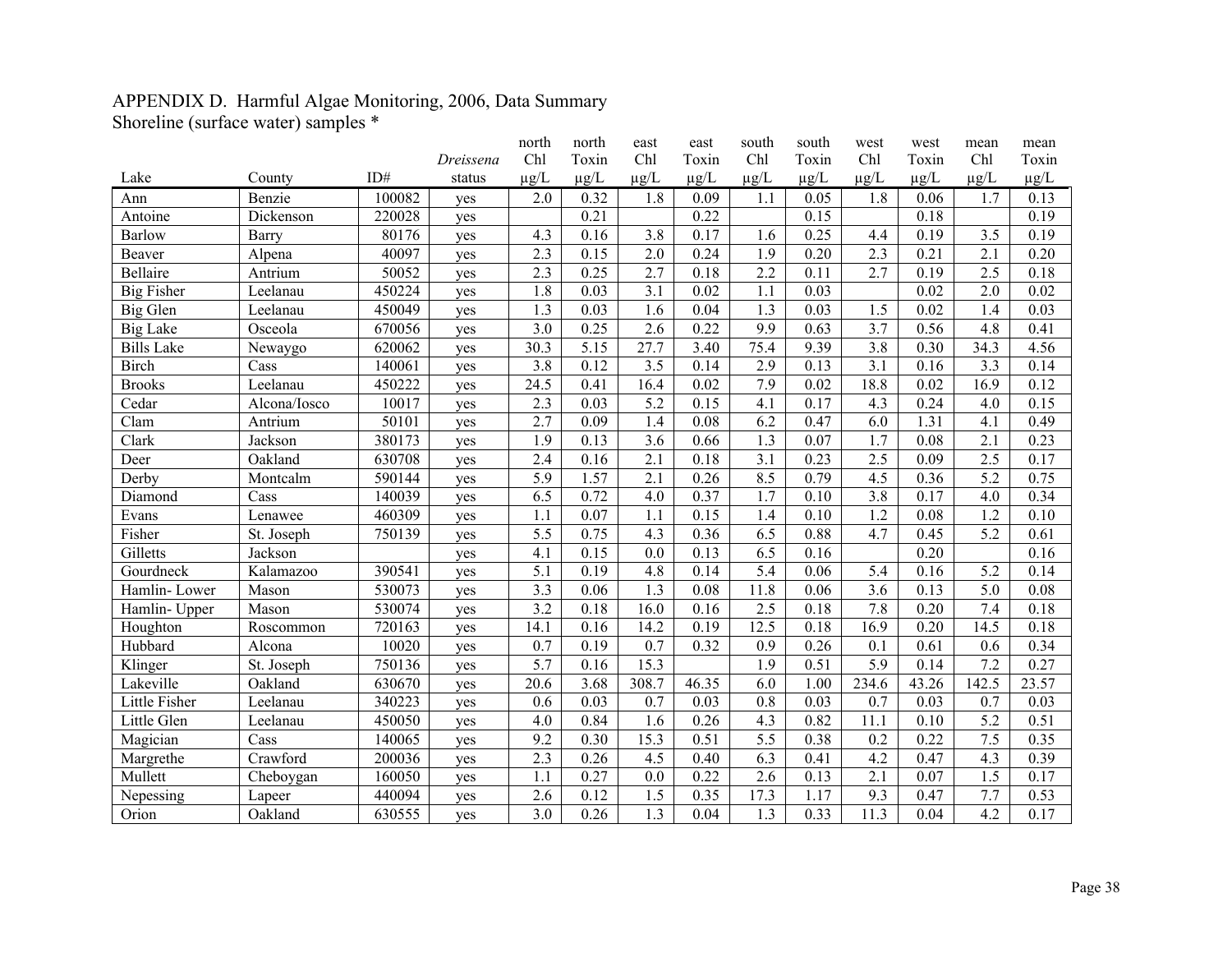## APPENDIX D. Harmful Algae Monitoring, 2006, Data Summary Shoreline (surface water) samples

|             |                       |        |           | north     | north     | east            | east      | south     | south     | west            | west      | mean      | mean      |
|-------------|-----------------------|--------|-----------|-----------|-----------|-----------------|-----------|-----------|-----------|-----------------|-----------|-----------|-----------|
|             |                       |        | Dreissena | Chl       | Toxin     | Ch <sub>l</sub> | Toxin     | Chl       | Toxin     | Ch <sub>l</sub> | Toxin     | Chl       | Toxin     |
| Lake        | County                | ID#    | status    | $\mu$ g/L | $\mu$ g/L | $\mu$ g/L       | $\mu$ g/L | $\mu$ g/L | $\mu$ g/L | $\mu$ g/L       | $\mu$ g/L | $\mu$ g/L | $\mu$ g/L |
| Parke       | Oakland               | 631119 | ves       | 9.4       | 0.08      | 6.9             | 0.09      | 7.1       | 0.08      | 7.8             | 0.07      | 7.8       | 0.08      |
| Robinson    | Newaygo               | 620061 | ves       | 9.0       | 0.06      | 8.6             | 0.07      | 17.7      | 0.18      | 9.6             | 0.07      | 1.2       | 0.09      |
| Round       | Mecosta               | 540073 | yes       | 5.1       | 0.05      | 4.1             | 0.05      | 8.0       | 0.05      | 5.2             | 0.04      | 5.6       | 0.05      |
| Silver      | <b>Grand Traverse</b> | 280116 | yes       | 3.5       | 0.08      | 3.6             | 0.09      | i.9       | 0.21      | 3.4             | 0.07      | 3.1       | 0.11      |
| Stony Lake  | Oceana                | 640049 | ves       | 5.4       | 0.04      | 2.3             | 0.03      | 17.5      | 0.04      | 13.9            | 0.03      | 9.8       | 0.04      |
| Torch North | Antrium               | 50055  | yes       | 0.5       | 0.05      |                 |           |           |           | 0.5             | 0.04      | 0.5       | 0.04      |
| Torch South | Antrium               | 50240  | yes       |           |           | 0.7             | 0.04      | 0.8       | 0.04      |                 |           | 0.7       | 0.04      |
| Van Etten   | losco                 | 350074 | yes       | 22.8      | 0.08      | 63.3            | 0.06      | 9.2       | 0.06      | 11.2            | 0.15      | 26.6      | 0.08      |
| Vineyard    | Jackson               | 380263 | yes       | $\cdot$ 9 | 0.04      | 3.4             | 0.07      | 3.0       | 0.05      | 3.1             | 0.04      | 2.9       | 0.05      |

\* Analytical toxin results are increased by a factor of 1.23 to adjust for sample preparation.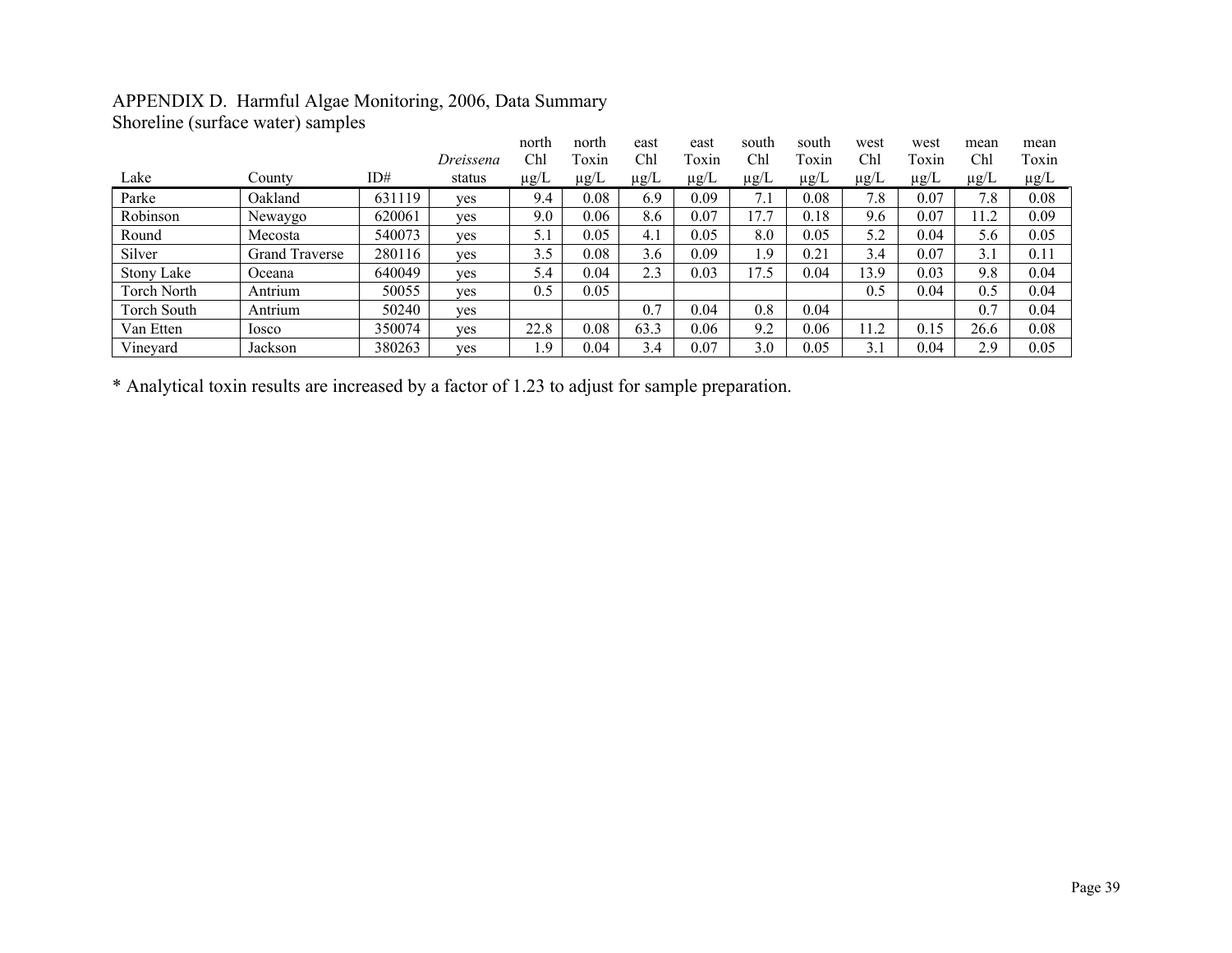|                       | APPENDIX E. Harmful Algae Monitoring, 2006, Data Summary |  |  |
|-----------------------|----------------------------------------------------------|--|--|
| Euphotic zone samples |                                                          |  |  |

|                   |            |        | Surface area    | Max. depth       | Dreissena | Chl              | Toxin                   | TP                                     |
|-------------------|------------|--------|-----------------|------------------|-----------|------------------|-------------------------|----------------------------------------|
| Lake              | County     | ID#    | km <sup>2</sup> | m                | status    | $\mu g$ $L^{-1}$ | $\mu$ g L <sup>-1</sup> | $\underline{\mu} \underline{g} L^{-1}$ |
| Baldwin           | Montcalm   | 590171 |                 | 10.7             | no        | 8.3              | 0.07                    | 16                                     |
| Bear              | Kalkaska   | 400026 | 1.2788          | 18.0             | no        | 1.6              | 0.04                    | 6                                      |
| <b>Big Star</b>   | Lake       | 430022 | 3.6908          | $\overline{7.6}$ | no        | 2.8              | 0.08                    | $\overline{9}$                         |
| Cowan             | Kent       | 410550 |                 | 16.2             | no        | 10.0             | 0.08                    | $\overline{20}$                        |
| Cowboy            | Dickenson  | 220128 |                 | 7.6              | no        |                  | 0.14                    | 12                                     |
| Crockery          | Ottawa     | 700422 | 0.4371          | 16.5             | no        | 17.0             | 0.05                    | 19                                     |
| Crooked           | Kalamazoo  | 390599 |                 |                  | no        | 3.4              | 0.07                    | 9                                      |
| Crystal           | Oceana     | 640062 | 0.3076          | 11.3             | no        | 7.2              | 0.05                    | 12                                     |
| Crystal           | Dickenson  |        |                 | 2.4              | no        |                  | 0.95                    | 103                                    |
| Cub               | Kalkaska   | 400031 | 0.2145          | 7.0              | no        | 2.0              | 0.17                    | $\overline{7}$                         |
| Deer              | Alger      | 20126  | 1.0765          | 18.3             | no        | 5.4              | 0.03                    | 10                                     |
| Earl              | Livingston | 470554 |                 | 6.7              | no        | 7.0              | 0.34                    | 18                                     |
| Freska            | Kent       | 410702 | 0.2509          | 7.6              | no        | 5.1              | 0.09                    | 11                                     |
| George            | Clare      | 180056 | 0.5423          | 7.6              | no        | $\overline{4.2}$ | 0.05                    | $\overline{13}$                        |
| Goshorn           | Allegan    | 30650  | 0.0900          | 18.0             | no        | 15.5             | 0.40                    | $\overline{31}$                        |
| Hess              | Newaygo    | 620032 | 3.0554          | 8.5              | no        | 10.0             | 0.54                    | $\overline{33}$                        |
| Hicks             | Osceola    |        | 0.6273          | 10.1             | no        | 11.5             | 0.23                    | $20\,$                                 |
| Indian            | Osceola    | 670227 | 0.3440          | 15.2             | no        | 4.9              | 0.18                    | 9                                      |
| Jewell            | Alcona     | 10041  | 0.7815          | 10.4             | no        | 3.8              | 0.19                    | 16                                     |
| Kimball           | Newaygo    |        | 0.6192          | 15.8             | no        | 7.4              | 0.06                    | 22                                     |
| Little            | Marquette  | 520210 |                 | 15.2             | no        | 2.9              | 0.05                    | 10                                     |
| Mehl              | Marquette  | 520451 | 0.3683          | 6.1              | no        | 3.1              | 0.08                    | $\overline{8}$                         |
| Moon              | Gorebic    | 270120 | 0.3764          | 12.2             | no        | 3.5              | 0.04                    | 11                                     |
| Murray            | Kent       | 410268 | 1.2950          | 21.9             | no        | 4.0              | 0.24                    | 14                                     |
| Osterhout         | Allegan    | 30263  | 0.6799          | 9.1              | no        | $\overline{2.5}$ | 0.10                    | $\overline{16}$                        |
| Pickerel          | Kalkaska   | 400035 | 0.4047          | 21.9             | no        |                  | 0.04                    | $\mathfrak{Z}$                         |
| Round             | Clinton    | 190146 | 0.3440          | 7.3              | no        | 15.0             | 0.12                    | 15                                     |
| Shafer            | Van Buren  |        | 0.3278          | 21.0             | no        |                  |                         | $\overline{15}$                        |
| Shingle           | Clare      | 180108 | 0.1416          | 12.2             | no        | 5.8              | 0.04                    | $\overline{17}$                        |
| Sweezey           | Jackson    | 380470 | 0.4249          | $7.0\,$          | no        | 1.6              | 0.05                    | 10                                     |
| <b>Upper Long</b> | Oakland    | 631118 |                 |                  | no        |                  | 0.69                    | $18\,$                                 |
| Viking            | Otsego     | 690136 | 0.1611          | 7.6              | no        | 21.1             | 0.08                    | 25                                     |
| Webinguaw         | Newaygo    | 620283 | 0.2469          | 4.9              | no        | 1.4              | 0.12                    | 19                                     |
| Wells             | Osceola    | 670121 | 0.1943          | 25.0             | no        | 1.6              | 0.06                    | $\overline{8}$                         |